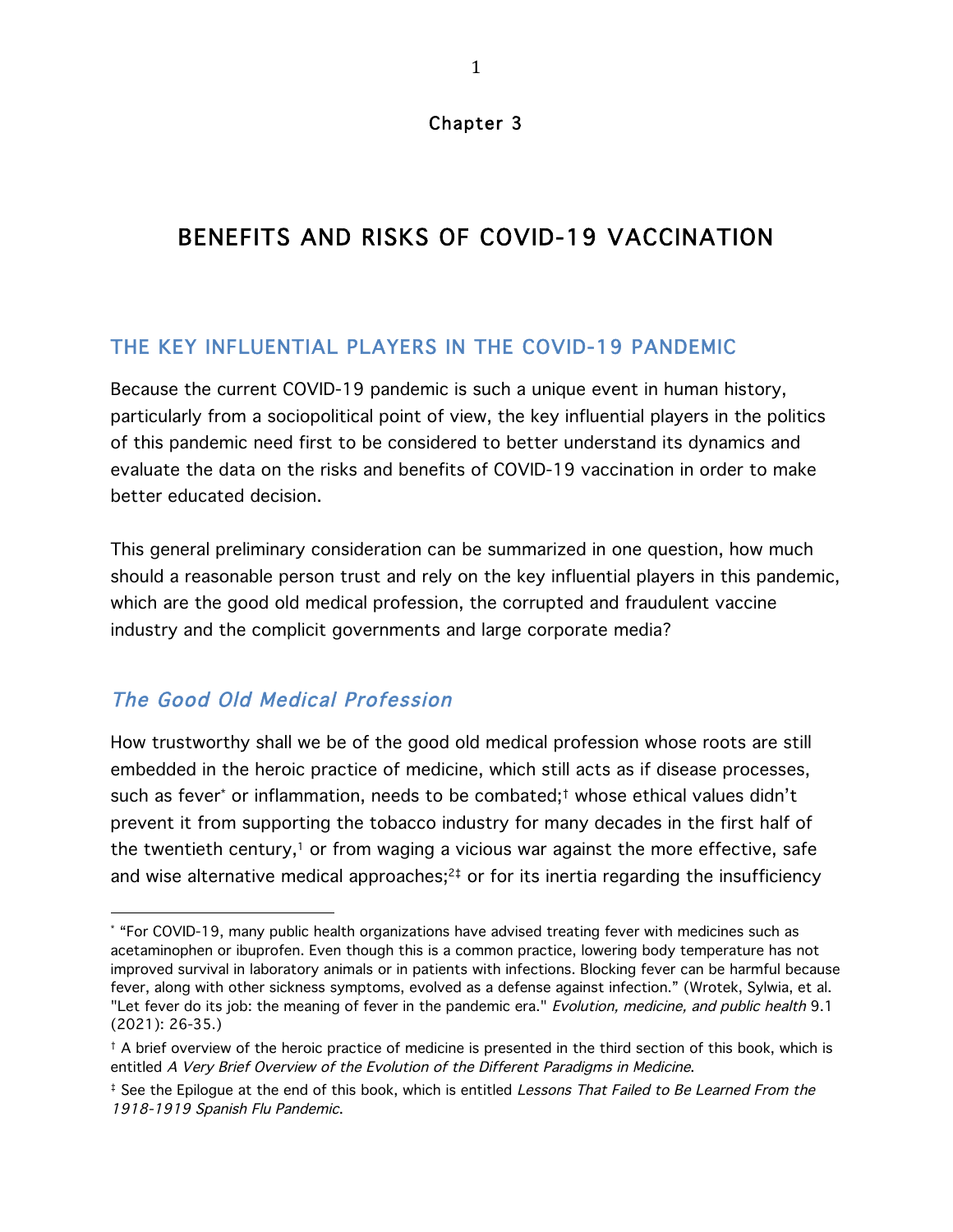of nutrition education in medical curricula,<sup>3</sup> iatrogenic diseases,<sup>\*</sup> big pharma's infringement on everyday clinical practice and medical education, <sup>4</sup> on disease mongering and the increased use of prescription drugs,  $5,6,7,8$  the promotion of an economy of sickness and waste,† the development of antimicrobial resistance infectious diseases9,10,11,12,13,14,15,16,17,18,19,20,21,22,23 and the pollution of the environment from all the excreted drugs used in conventional medicine?24,25,26,27,28,29

Further, populations that have invested their trust in conventional medicine are now facing epidemics of chronic diseases, including cardiovascular diseases, 30,31 diabetes, 32 obesity, $33$  osteoporosis, $34$  cancer, $35$  autoimmune diseases $36$  and psychiatric disorders. $37$ 

How trustworthy shall we be of pediatricians of the conventional medical community who as a whole have categorically said to parents that the changes they have witnessed in personality, behavior and neurodevelopment in their child, often following a high fever and a night of prolonged loud shrieking throughout the night after having received a series of vaccines, have nothing to do with vaccination?

Such a blanket denial by a whole profession is not only unscientific, but breeds distrust.

To make things worse, in April 2019, the American Academy of Pediatric released reports advising its members to dismiss unvaccinated children as patients.38

How trustworthy shall we be of a conventional medical profession that forbids physicians to treat COVID-19 patients in the absence of official protocols at the risks of being penalized?

How trustworthy shall we be of the conventional medical profession that does not condemn one of its most influential medical journals when it published a letter signed by

<sup>\*</sup> Iatrogenic diseases are likely the first cause of mortality in the more medicalized societies. A review about the realm of iatrogenic diseases is presented in the third section of this book, which is entitled A Very Brief Overview of the Evolution of the Different Paradigms in Medicine.

<sup>&</sup>lt;sup>†</sup> In January 2018, the American Medical Association published a report entitled The National Economic Impact of Physicians, which concluded that the practice of medicine generated \$2.3 trillion to the US economy every year. However, award-winning journalist Shannon Brownlee had estimated in her 2010 book Overtreated: Why Too Much Medicine is Making Us Sicker and Poorer that one-third to half of what is done in American medicine is waste. It was pointed out in view of that 2018 AMA report that the waste of a minimum estimate of six million jobs and over \$1 trillion in economic activity should in fact not be the cause of any celebration by the AMA to the contrary. (John Weeks. The American Medical Association Exposes Barriers to Integrative Health in Economic Impact Paper... plus more. Integrative Medicine: A Clinician's Journal 17.3 (2018): 30.)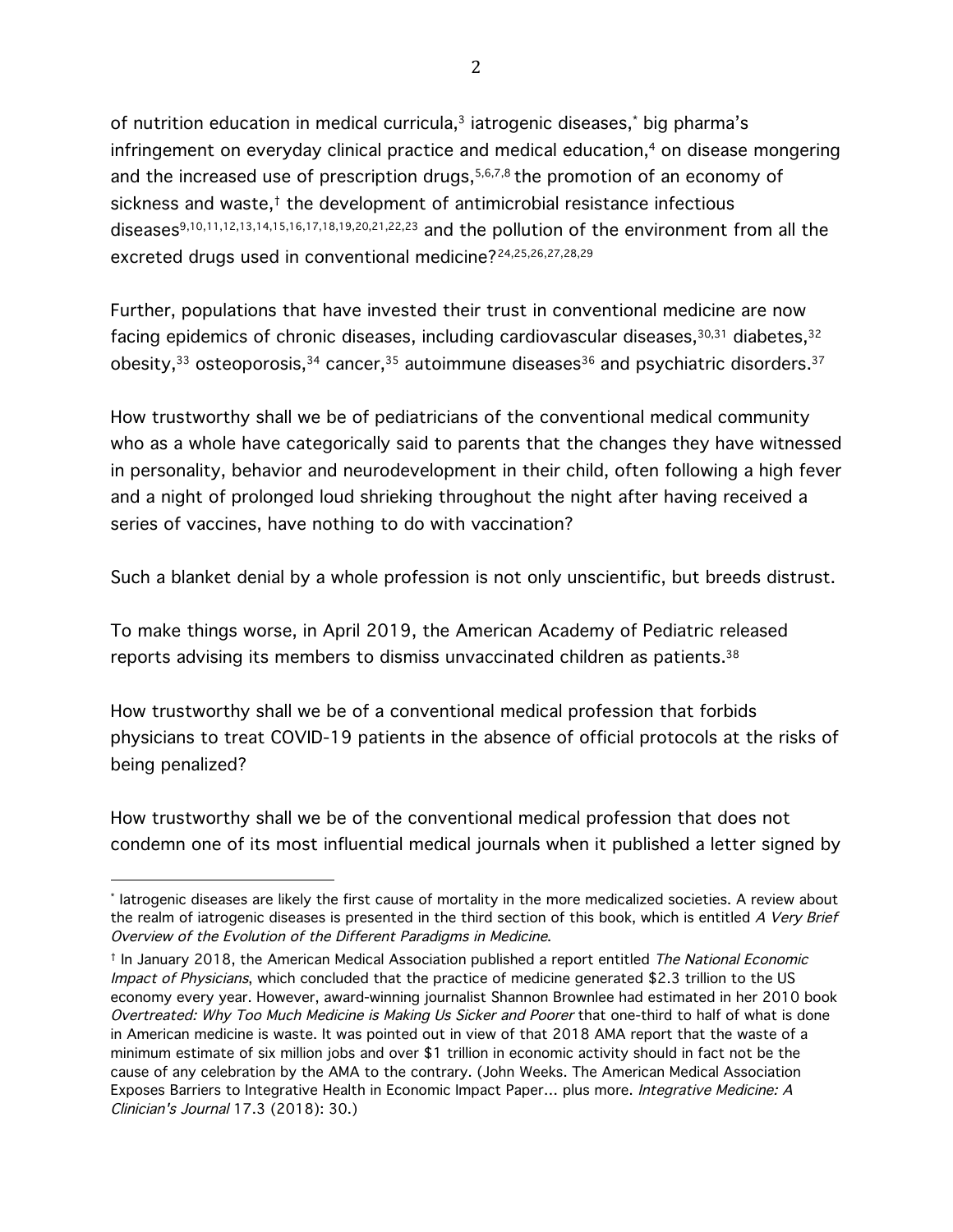twenty-seven scientists, who said they had no conflict of interest while strongly supporting the natural origin of SARS-CoV-2 rather than the one from a laboratory, but without providing any scientific evidence to support their assertion, while all the evidence has since pointed out to the opposite?39

It was said of this letter, "*The Lancet* statement effectively ended the debate over COVID-19's origins before it began."40

Experts in the field asked how The Lancet managed to overlook such an enormous conflict of interest, as it was difficult to "imagine a lead investigator with more vested interests!"41

To top it all, complicit governments have given full reign to conventional medicine that has been known for a long time to be inept to effectively address virally sick people, like it was during the Spanish flu pandemic and is the case in the current COVID-19 pandemic, which has engendered great fears and anxieties and has not only led to high morbidity and mortality from COVID-19, but also to all the devastating lockdowns, vaccine mandates and shutting down of economies.

The current helplessness displayed by conventional medicine to effectively deal with this pandemic has spread such fears about COVID-19 that it has activated society's behavioral immune system in high alert, \* which in turn has led bureaucrats and politicians to dictate mandates and how medicine should be practiced.

For instance, in many places in the world, including North America, patients who were in the early stages of COVID-19 were sent back home from the hospital without receiving any treatment and were told not to return unless they would experience extreme difficulty breathing and at the same time that many physicians who attempted to treat these patients have been admonished at the risk of losing their medical license.

Since when physicians should not treat acutely ill people and wait until they are in severe acute respiratory distress to intervene?

<sup>\*</sup> Behavioral immune system is the behavior, which animals and humans adopt by all means to protect the group from sickness. (see Norman Doidge. Know Thy Immunity. Tablet Magazine. https://www.tabletmag.com/sections/science/articles/doidge-plague-journal-immunity)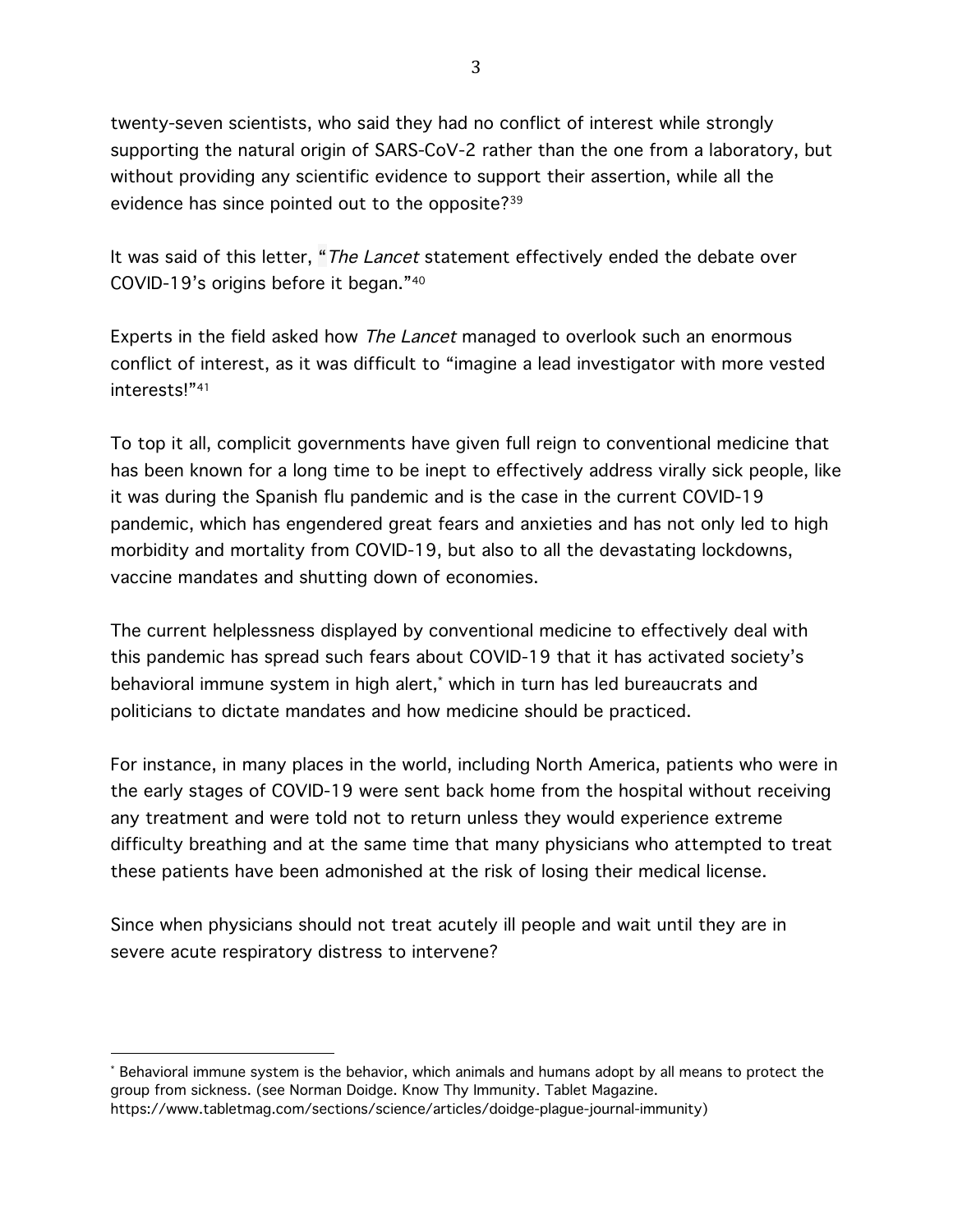The overwhelming burden of the public healthcare systems with overcrowded acute care clinics, emergency rooms and intensive care units and the reason for restraining mandates are greatly the result of the ineptitude of the medical system to effectively deal with patients with viral infections, especially in their earlier stages.

Just over a century ago, during the Spanish flu epidemic, it was clear that the conventional medical approach to patients with viral pneumonia was not only ineffective but was in fact dangerous,\* while alternative medical approaches proved to be quite effective were being suppressed. Not much has changed since and obviously many lessons have failed to be learned from the Spanish flu pandemic.†

Because of this profound ineptitude of conventional medicine to effectively deal with virally sick people, the entire campaign to fight what appears to be a man-made gain-offunction virus epidemic was focused on vaccines that the industry and some governmental agencies had already been preparing for some years while the virus was being manipulated in the lab and have since been secretive and far from being transparent about it.42,43,44,45

People are currently being coerced to receive unsafe vaccines and without receiving informed consent, which is in disregard of the Nuremberg Code.‡

Informed consent is the process in which a healthcare provider educates a patient about the risks, benefits, and alternatives of a given procedure or intervention. The patient must be competent to make a voluntary decision about whether to undergo the procedure or intervention. Informed consent is both an ethical and legal obligation of medical practitioners and originates from the patient's right to direct what happens to their body. "The following are the required elements for documentation of the informed consent discussion: 1) the nature of the procedure, (2) the risks and benefits and the procedure, (3) reasonable alternatives, (4) risks and benefits of alternatives, and (5) assessment of the patient's understanding of elements 1 through 4."46

<sup>\*</sup> See the answer to Dr. Steven Novella's question, What Do You Consider to Be the Best Clinical Evidence Supporting the Efficacy of Homeopathy for Any Indication? https://www.homeopathy.ca/debates/

<sup>&</sup>lt;sup>†</sup> See the Epilogue at the end of this book, which is entitled Lessons That Failed to Be Learned From the 1918-1919 Spanish Flu Pandemic.

<sup>‡</sup> See Simon Stilgoe. A letter from a doctor to a health minister. https://cmnnews.org/story/letter-from-adoctor-to-a-health-minister-T7iSvHSp3c1aADxdwCvoD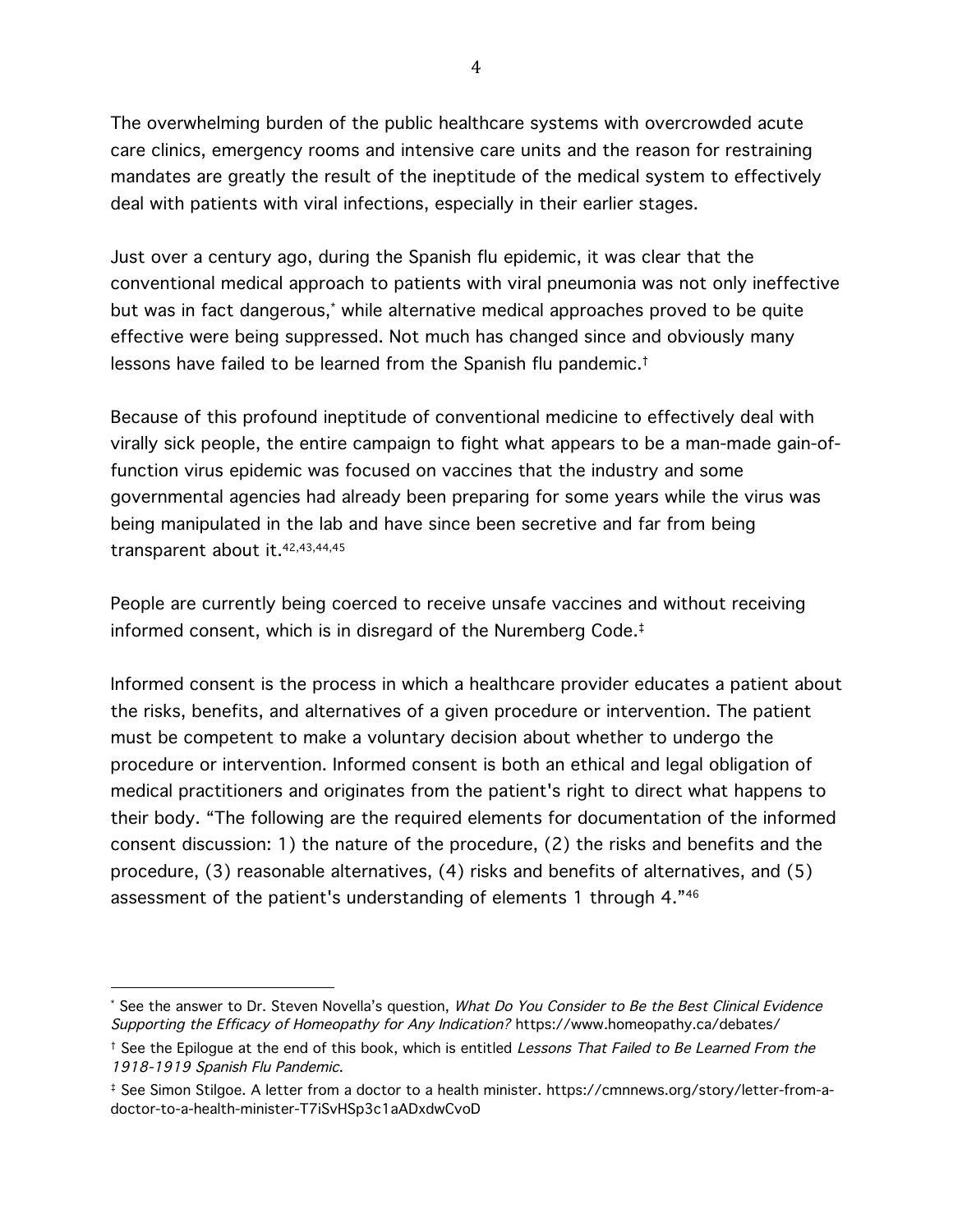Three of the five elements (2, 3 and 4) of informed consent are absent in the current discussion about COVID-19 vaccines, likely due to the state of panic and emergency that have been engendered by the helplessness and ineptitude of conventional medicine.

In these circumstances, the behavioral immune system doesn't accept dissent, including freedom of speech, freedom of choice and open public and scientific debates, as it is in fascist regimes.

How free and democratic societies could have remained calm in the advent of this pandemic and have deployed effective prophylactic and therapeutic means to deal with it, have been described in the Epilogue of this book.

Unfortunately, the public is not told that there exists more effective and safer means to prevent infectious diseases and treat virally infected people than the ones used by conventional medicine with the unfortunate official approbation of governments. \*

To add insult to injury, the ineptitude and helplessness of conventional medicine to deal effectively with COVID-19 have far-reaching repercussions for our society from an avoidable amazingly high morbidity and mortality from infection and vaccines, to the panic it created, to the betrayal of the most fundamental institutions and principles of free and democratic societies, to media censorship, including scientific debates, to the polarization and fragmentation of society, families and friendship, to rising

<sup>\*</sup> See the second book of this two-volume series, The Use of Medicines to Prevent Epidemic Diseases. Scientific Evidence of the Efficacy and Effectiveness of Belladonna to Prevent the Smooth Type of Scarlet Fever—A Systematic Review with Its Documentation and Narratives.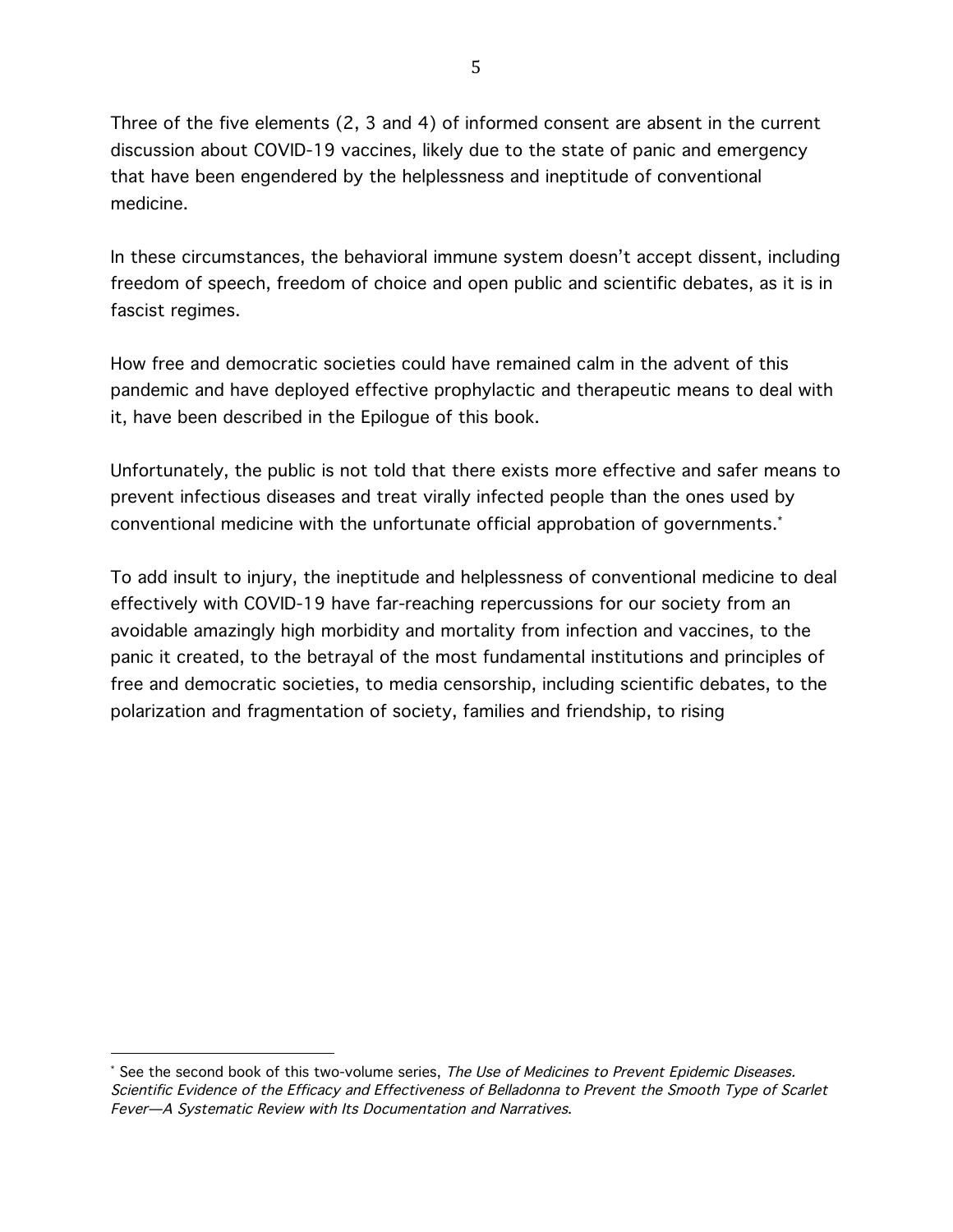unemployment,\* to destruction of business, to the financial indebtedness societies now have toward an industry that they had greatly funded and finally to an economy of immense waste.

How can any reasonable person who objectively evaluates the performance of conventional medicine and the governments that support it not agree with Shakespeare's Macbeth who already over four hundred years ago didn't want any part of it?, "Throw physic to the dogs, I'll none of it."47

In fact, if conventional medicine would request to be regulated in a newly formed country and would honestly state right from the beginning that it is currently the first cause of death in the most medicalized countries, would any government regulate such a profession?

## A Corrupted and Fraudulent Vaccine Industry

 

How much should a reasonable person trust the drug industry in general and the vaccine industry in particular that are tainted with greed, corruption, collusion and fraudulent marketing?

<sup>\*</sup> One of the indirect effects of the current pandemic politics is that is for every 1% rise in unemployment there is an increase of 40,000 deaths in the US population, which is a "good rule of thumb" according to Dr. Harvey Brenner, a public health and epidemiology researcher, who holds professorship at three different universities and who conducted numerous studies that focused on the relationship between economic wellbeing and community health, including a recent large one for the European Union. This would mean that for the approximate 10% unemployment rate increase in July 2020 that was due to the pandemic politics,\* it potentially led to 400,000 deaths that were not directly related to the virus, but to the politics dictated by a helpless and fear-based medical system. (M. Harvey Brenner. The Impact of Unemployment on Heart Disease and Stroke Mortality in European Union Countries. European Commission. May 2016.) On another hand, it hindsight it was found that lockdowns have had little to no effect or a 0.2% average reduction on COVID-19 mortality in Europe and the United States. (Herby, Jonas, Lars Jonung, and Steve Hanke. "A Literature Review and Meta-Analysis of the Effects of Lockdowns on COVID-19 Mortality." Studies in Applied Economics 200 (2022).) It is interesting to note that when this study conducted by researchers at Johns Hopkins University was published it was ignored by the large media outlets and it was asked, "So why did so many American mainstream media outlets ignore a reputable university's study that lockdowns didn't work? New York Times, Washington Post, ABC, NBC and CBS all failed to run the story because they 'have their own narrative written' on the effectiveness of COVID lockdowns. (Melissa Koenig et al. So why did so many American mainstream media outlets. Daily Mail.Com. February 3, 2022.

https://www.dailymail.co.uk/news/article-10474269/Mainstream-news-outlets-IGNORE-Johns-Hopkins-study-COVID-lockdowns-reduced-deaths-0-2.html)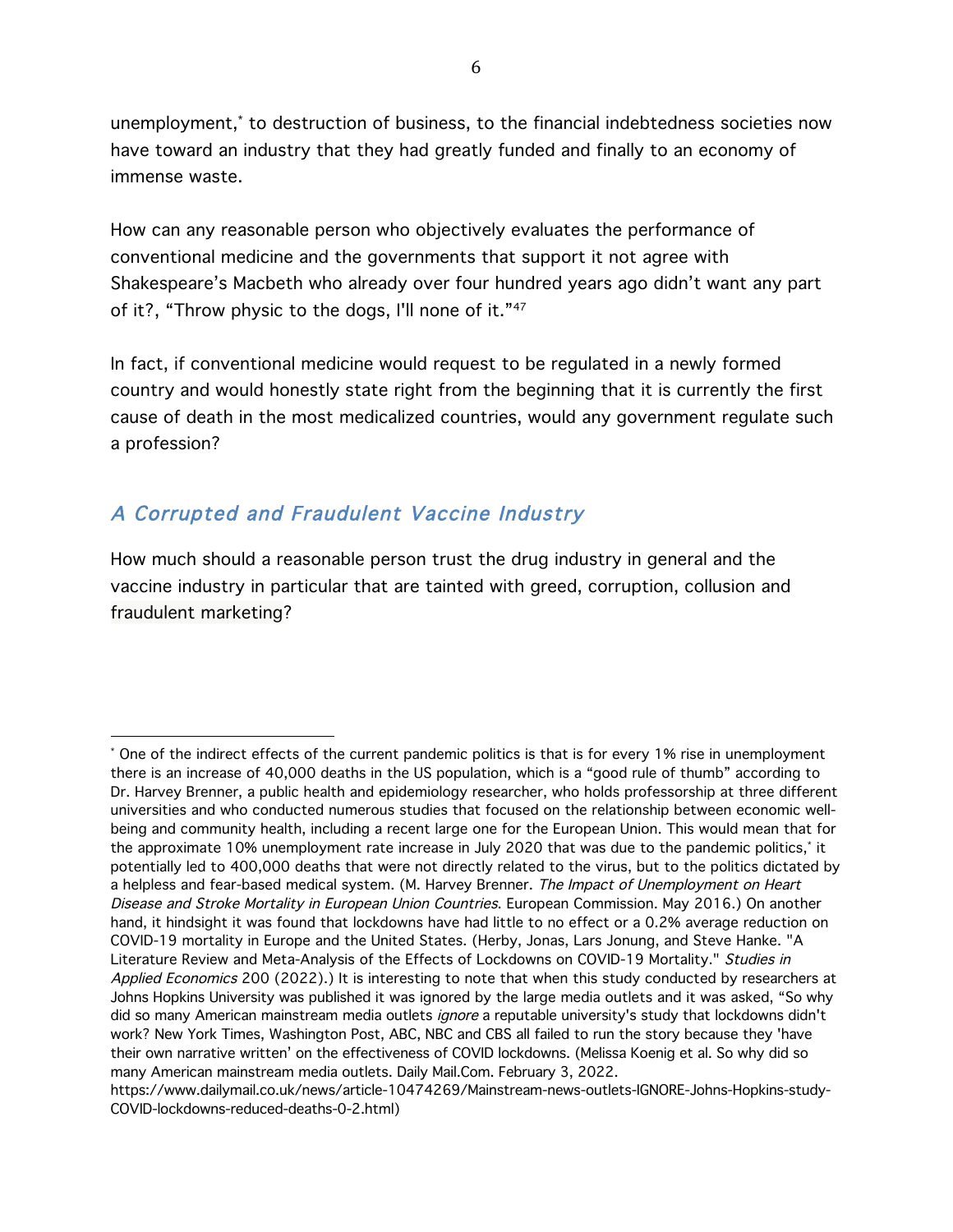In a document published by Global Justice Now and entitled, The Horrible History of Big Pharma. Why We Can't Leave Pharmaceutical Corporations in the Driving Seat of the Covid-19 Response, it was stated, "Across the world, governments are handing responsibility for Covid-19 solutions over to big pharmaceutical firms, who have a long track record of prioritizing corporate profit over people's health. … The current pharmaceutical model is actually deeply flawed, with its drive to make sky-high returns to shareholders, not a healthier population. The pursuit for very high returns incentivises the most appalling behavior."48

In recent years the biggest vaccine companies had to pay out over 33 billion in criminal and civil fines for *falsifying data*, bribing doctors and *lying to the public*.<sup>49</sup>

More specifically, Pfizer has been a habitual offender, persistently engaging in illegal and corrupt marketing practices, bribing physicians, conducting trials on African children without their parents' consent and after which some of the children died, manipulating studies, withholding information that its products caused cancer, fraudulent marketing and, most pertinently for the current pandemic, suppressing adverse trial results. 50,51,52,53,54,55,56,57,58,59,60,61,62,63

In the first two published studies of Pfizer on their COVID-19 vaccine trials, 84% of their authors have conflicts of interest.64,65,66

It has been known for a long time that sponsorship of drug studies by the manufacturing company tends to be biased with the reporting more favorable efficacy results and conclusions than sponsorship by other sources.<sup>67</sup>

A culture of collusion, as greed is the main incentive, exists in the industry, which controls much of the medical research, education and thinking. Their agenda is not public health, but money for their shareholders.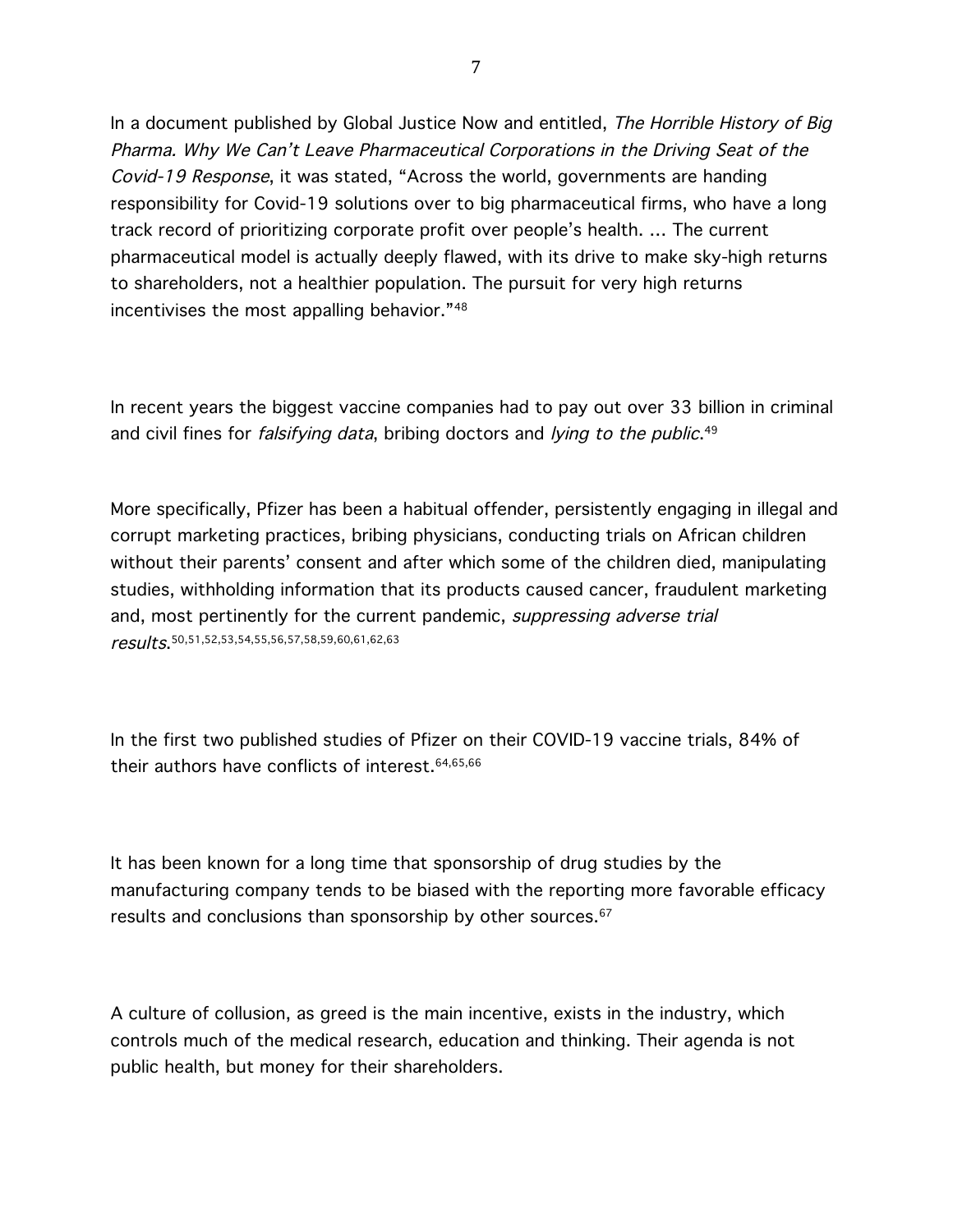A leading US editor of a specialist journal estimated that 33% of articles submitted to his journal were ghostwritten by drug companies, but signed by respected scientists.<sup>68</sup>

The well-known author and psychiatrist, Dr. Norman Doidge wrote recently, "These impostures don't get adequately investigated by Congress because the pharmaceutical and health industries are now the highest-paying lobby in the country, having doled out at least \$4.5 billion in the last two decades to politicians of both parties."69

"Pfizer's political action committee has been the most active, sending 548 checks to various lawmakers and other industry groups—more checks than the actual number of elected officials in the House and Senate."70

In a nutshell, big pharma is corrupted, fraudulent and corrupting and we are asked to put our health, which is our most precious possession, in the trust of a syndicate of criminals and their sociopathic industry.71

Lastly, vaccine manufacturers have an easy sail, as they are not liable for adverse events, even deaths. If something goes wrong, people are on their own to obtain disability support.

#### Complicit Governments

Governments that are supposed to represent and protect the public make up the third arm of this sociopathic beast of greed, collusion and corruption that has been controlling decision-making in this COVID-19 pandemic.

To begin with, it was a grave mistake for society to have permitted vested interests to influence the regulation, education and practice of the art and science of medicine.

In a free and democratic society, what is best for the people and the planet, as a whole, cannot be left to the mercy of vested interests.

Greed corrupts to no end, even politicians, who are supposed to be the trusted representatives of the people.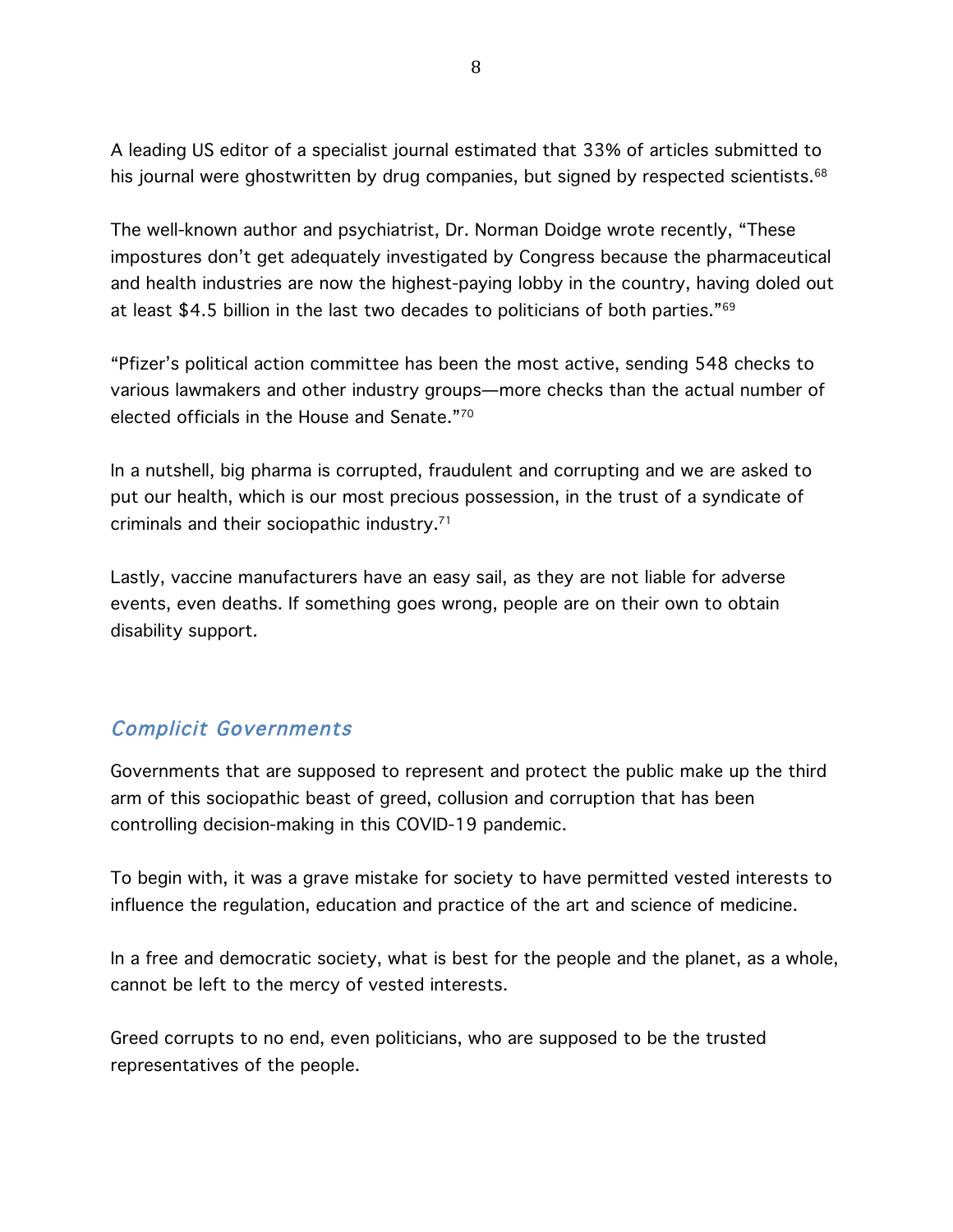It has been demonstrated how conflicts of interest permeates the US FDA, CDC and NIH, including the large number of key regulators and administrators who went through the revolving door to get high-paying jobs in the drug industry.72

It is totally incomprehensible how the CDC, which has the mandate to develop, improve, purchase, implement and distribute vaccines, and evaluate vaccine effectiveness and provides leadership in vaccine science,<sup>73</sup> can say that vaccines are *safe* in all the vaccines they recommend, including the COVID-19 vaccines,74 as the word "safe" is defined in the Merriam-Webster dictionary as being "free from harm or risk,"75 and no vaccine has ever been free from harm and risk.

This is such an obvious travesty of the truth, which, unlike the Emperor who paraded without wearing any clothes on, is far from being funny, as it is misleading people about health, and life and death issues.

We can only assume that complicit governments that firmly believe in the unchallenged, untouchable and deeply ingrained dogma that the benefits of vaccination far outweigh the risks have taken up the license to lie to the public about the safety of vaccines in order not to scare people away from vaccines.

How dangerous each vaccine is, is generally unknown, as there is no solid science on the exact short and long-term effects of each vaccine, or their combination, or in combination with suppressive drugs, in part because it would not be in the best interests of the industry to seek out their adverse effects, which is even more problematic when regulators own vaccine patents, as it is the case with the mRNA vaccines. \*

Also it is likely assumed that any knowledge about adverse events from vaccines creates more public distrust toward vaccines, which is further assumed to endanger society.

Five weeks after the head of the CDC Rochelle Walensky admitted that COVID-19 vaccines didn't provide immunity and didn't stop people from getting COVID-19 or transmitting the virus, $76$  the CDC changes its definition of vaccine from being "a product

<sup>\*</sup> Barney S. Graham, Olubukola M. Abiona and Geoffrey B. Hutchinson of the US NIH are stated as being inventors on the US Patent Application No. 62/972,886 entitled "2019-nCoV Vaccine". (Corbett, Kizzmekia S., et al. "SARS-CoV-2 mRNA vaccine design enabled by prototype pathogen preparedness." Nature 586.7830 (2020): 567-571.)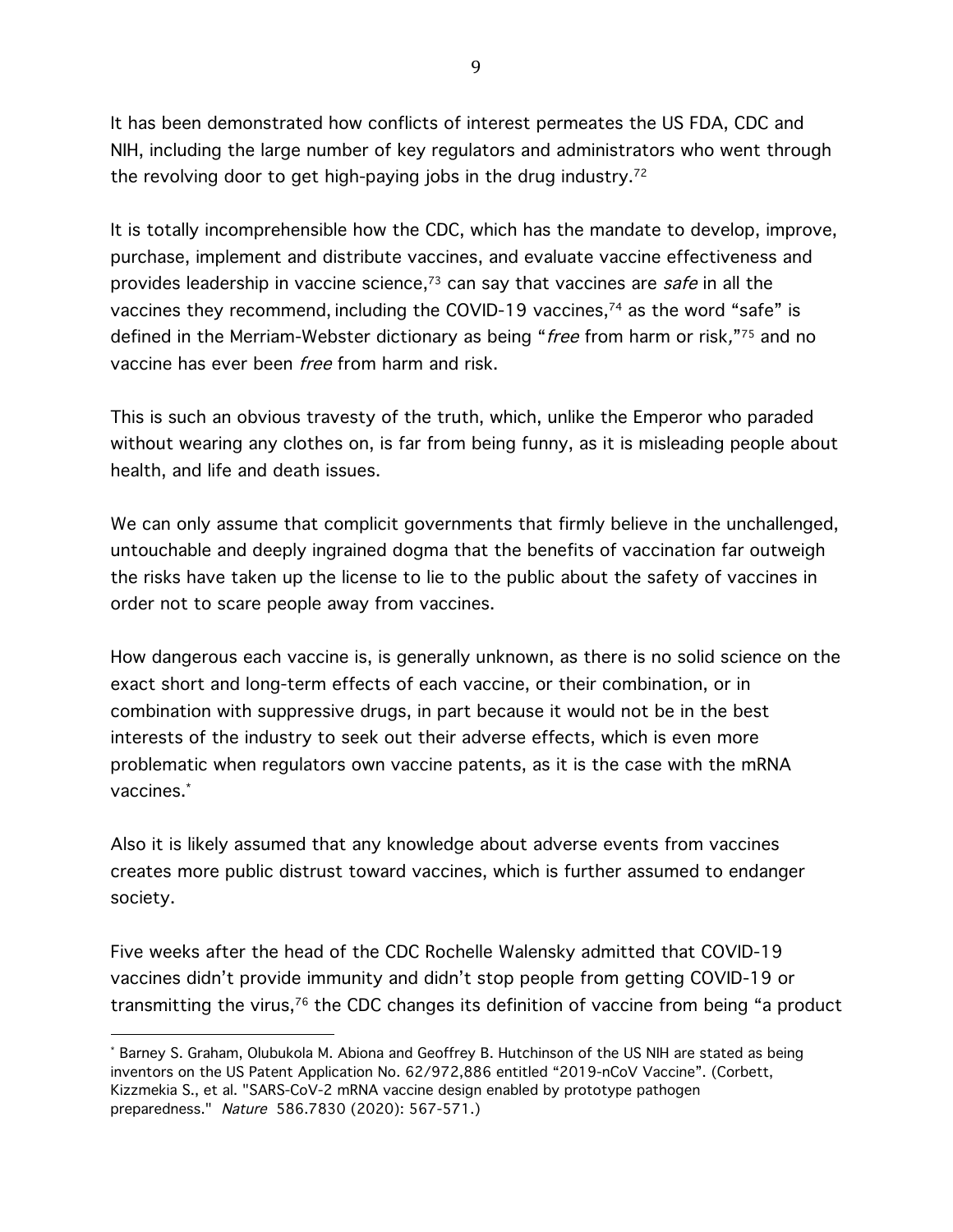that stimulates a person's immune system to produce immunity to a specific disease, protecting the person from that disease,"<sup>77</sup> to "a preparation that is used to stimulate the body's immune response against diseases,"78 so there is no more mention of immunity or protection against a disease, which "looks like fraud."79

As "the benefits of vaccines far outweigh the risks" is such an absolute and entrenched dogma, there is little interest or need to investigate all the short and long-term and transgenerational effects of vaccines, which is in fact unscientific and unethical.

Because many of steps in the normal 5 to 10 years that it takes to develop vaccines, from animal studies to phase I, II and III safety and efficacy trials, have been skipped in this pandemic, how bitter will be the surprise when the rabbit is finally pulled out of the hat?

## Complicit Large Corporate Media

The large corporate media represent the fourth limb to this sociopathic beast. Free and independent media is one of the cornerstones of democratic societies.

However, the integrity of the media to serve public interests and the democratic process is compromised when it becomes subservient to vested interests, which inevitably leads to corporate censorship.

One of the reasons that most of the information in this book doesn't appear in the main media is in part related to the powerful grip the drug industry has on the media. For instance, "Brought to you by Pfizer" sponsorship includes but is not limited to ABC Good Morning America, CBS Health Watch, Anderson Cooper 360, ABC News Nightline, Making a Difference, CNN Tonight, Early Start, Erin Burnett Out Front, ABC This Week with George Stephanopoulos, CBS Sports Update, Meet the Press, CBS This Morning and CBS 60 Minutes.80

About 20 years ago, I was interviewed by a journalist, who regularly wrote large pieces for The New York Times and The New Yorker, on the potential of homeopathy and other alternative medical practices for improving the quality of life of people through the prevention of disease, the recovery of health and health optimization.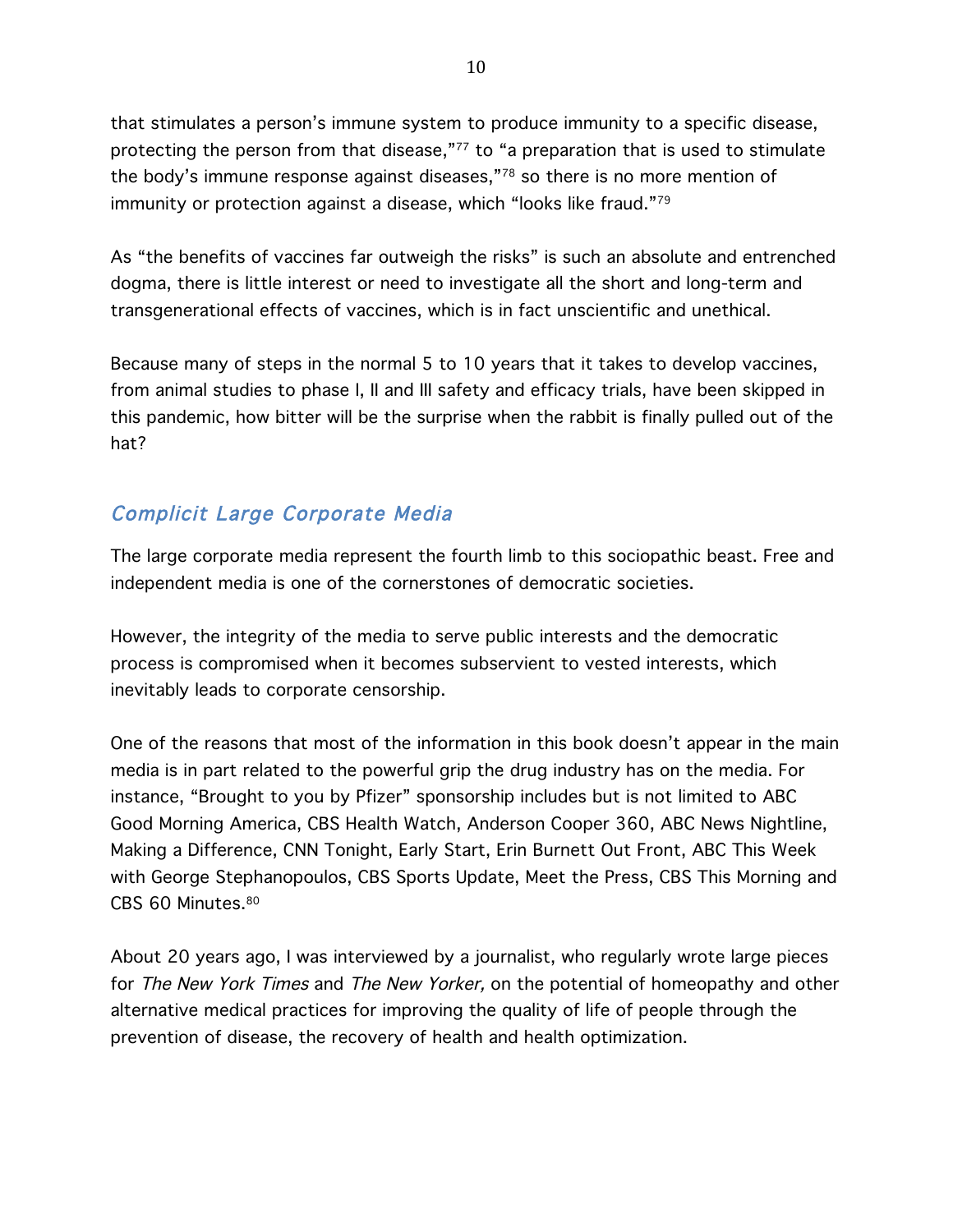After about a two-hour interview and the sharing of many documents, I asked her whether she would publish some of this information in the NYT and she answered no, as no editor would accept to publish on this subject. I asked her why, and she answered because it would be too controversial and the editor that would let this pass would be fired and the journalist would be blacklisted.

I asked again her why. She thought about it, and answered, perhaps because the NYT receives \$85 million annually from the drug industry.

Such media censorship, if it really exists, supports a narrow view of reality that impedes the flow of valuable information to reach people and stalls progress.

#### The Trusted News Initiative

 

The activation of the behavioral immune system in this pandemic led to massive media censorship at the time of the introduction of the COVID-19 vaccines when on December 10, 2020, a media summit, the Trusted News Initiative,\* that was chaired by the BBC agreed to focus on "combatting the spread of harmful vaccine disinformation."<sup>81</sup>

The suppression of a free access to unbiased information is unprecedentedly dangerous in supposedly free and democratic societies, because if there were safer and more effective approaches to vaccines and to the treatment of the COVID-19 patient, the public would remain uninformed, which can only please the vaccine industry.

The need of the pro-vaccine advocates for declaring victory at all cost is marked by major breaches in scientific and public debates, which are vital for scientific progress and the health of free and democratic societies.

The lack of transparency and the open exchanges of information about the short and long-term safety issues of vaccines and about alternative approaches to prevention and treatment options prevent people from making the best decision for themselves which is a denial of one of their fundamental rights to life.

<sup>\*</sup> Partners within the Trusted News Initiatives include the AP, AFP, BBC, CBC/Radio-Canada, European Broadcasting Union (EBU), Facebook, Financial Times, First Draft, Google/YouTube, The Hindu, Microsoft, Reuters, Reuters Institute for the Study of Journalism, Twitter and The Washington Post. https://www.bbc.com/mediacentre/2020/trusted-news-initiative-vaccine-disinformation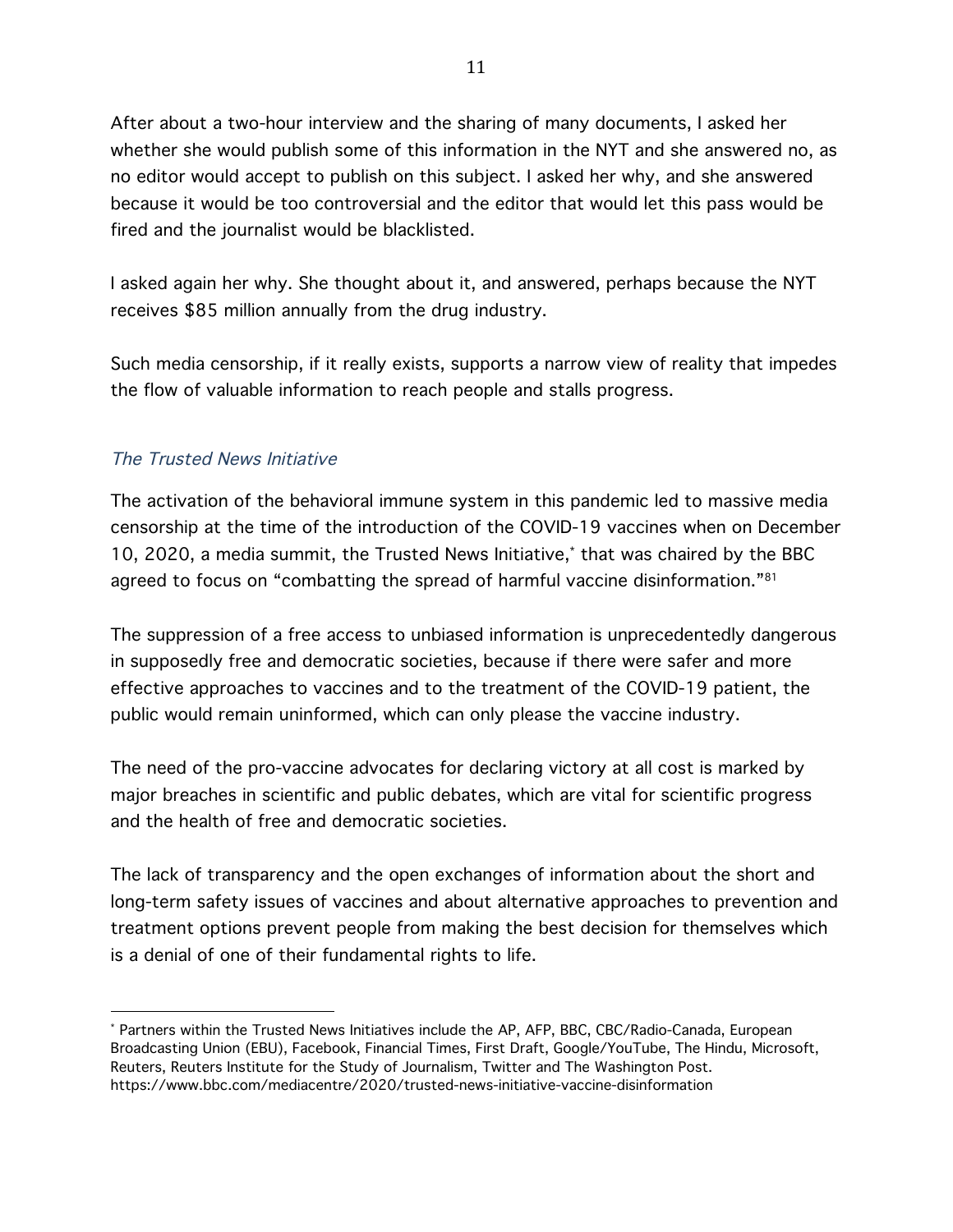#### COVID-19 VACCINE BENEFITS

Many COVID-19 vaccines have been approved by health agencies and each of them has been found to have different degrees of effectiveness on a number of different parameters, including infection, symptomatic disease, transmission, hospitalization and mortality, which are dependent on many factors, such as the timeline of vaccine reception, number of doses, demographics and viral variants, which makes it difficult to fully evaluate the overall benefits obtained by any single vaccine on a population over a prolonged period of time.

However, if we try to summarize the data about the benefits obtained by COVID-19 vaccines, we can look at the UK which has kept good records of overall effectiveness of COVID-19 vaccines to prevent infection, symptomatic disease, transmission, hospitalization and mortality, the following points were retained:

1- Protection from COVID-19 from symptomatic infection, hospitalization or mortality takes some time to develop and reaches its optimal level at about the third week and begins to fade after the tenth week after vaccination.<sup>82</sup> 2- Up until September 19, 2021, it had been estimated that around 261,500 hospitalizations had been prevented in the UK in those aged 45 years and over.<sup>83</sup> 3- Up until September 24, 2021, it was estimated that 127,500 deaths and 24,144,000 infections have been prevented as a result of the COVID-19 vaccination programs.84

4- Protection effectiveness increases with each succeeding doses of the vaccine or booster, but only for a quite limited time.<sup>85</sup>

5- However, vaccination may reduce the risk of infection and accelerates viral clearance by a few days, fully vaccinated people with breakthrough infections still have peaked viral load similar to the ones of unvaccinated people and can similarly transmit the virus in household settings, including to fully vaccinated contacts.86 6- Vaccine effectiveness at the time of the Delta variant was about 72% to prevent infection, 77% for symptomatic disease, 90% for hospitalization and 95% for mortality.87

7- However with the Omicron variant, vaccine effectiveness against symptomatic disease was about 60% two to four weeks after reception of a booster shot and dropped to 40% after the tenth week.<sup>88</sup>

8- At week fifteenth of having received the second dose of an AstraZeneca vaccine, vaccine effectiveness dropped close to 0% and after week twentieth vaccinees appear to become more susceptible to COVID-19 infection than unvaccinated people.89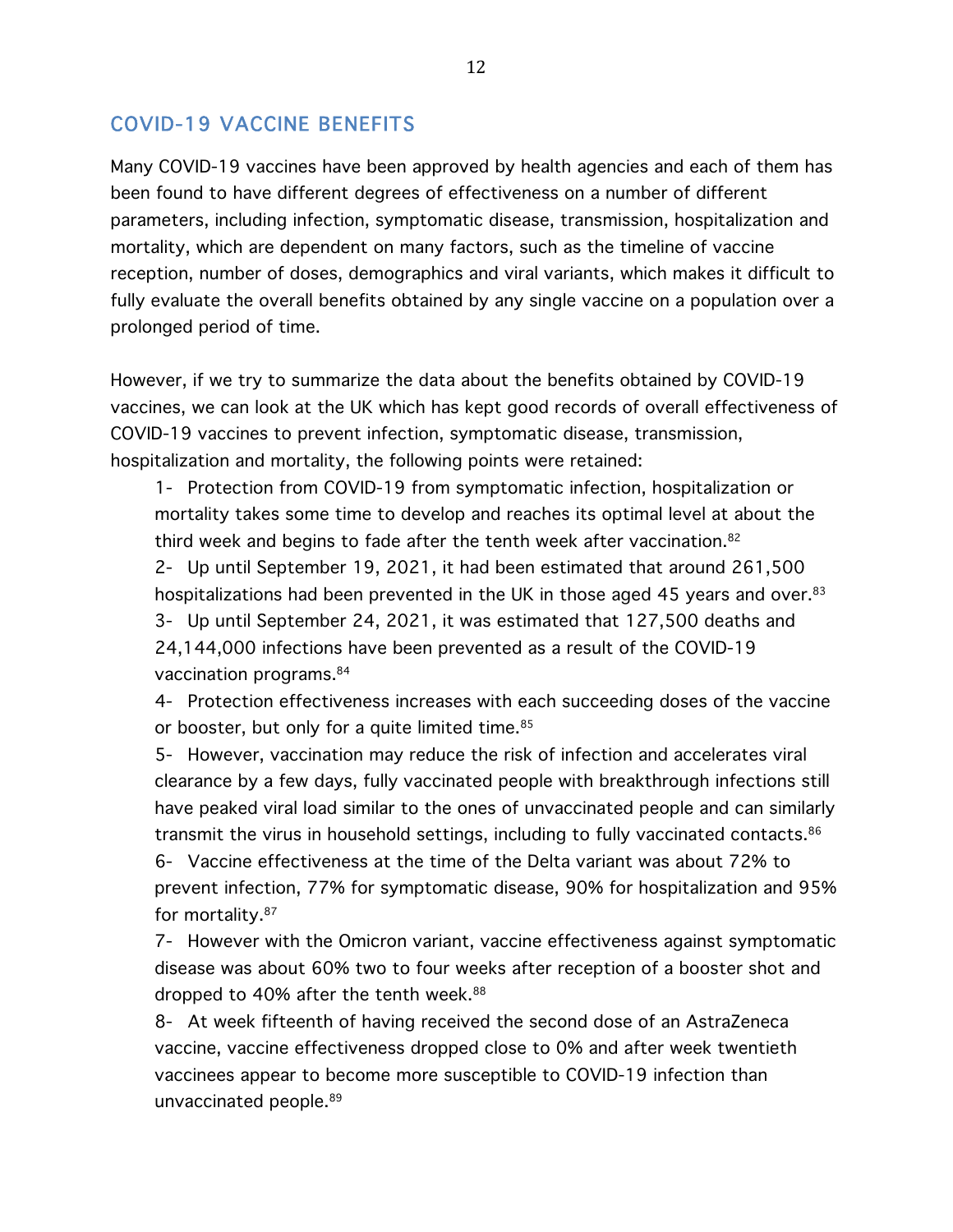9- After week twentieth of the second dose of an mRNA vaccine, vaccine effectiveness dropped close to 0%.90

10- Recent data out of California and New York showed that surviving a previous infection during the Alpha and Delta phases of this pandemic protects better against reinfection with very low risk of hospitalization, which is *increasingly* better than in the ones who were vaccinated and with no previous history of COVID-19 infection.91

11- Primary immunization with two doses of an mRNA or viral vector vaccine provided no or limited protection against symptomatic disease with the Omicron variant. However, a booster with an mRNA vaccine after either course of two vaccines significantly increased protection.92

12- In a CDC document released on July 29, 2021, it was stated, "Important to update communications describing breakthrough cases as 'rare' or as a 'small percentage' of cases,"93 which didn't correspond to reality, as a paper that was published at about the same time reported that in a medical center in Israel 24% of a highly vaccinated staff and patients with a median of 25 weeks post vaccination developed COVID-19 despite wearing face masks, which led to fourteen out of the twenty-three patients to become severely sick or died and clearly pointed to waning immunity and increased risk for infection similar to the unvaccinated population.94

13- In the last week of 2021 during a peaking time for the Omicron variant infection, there was an average of 144k cases per day in the UK, which is more than double the highest number of COVID-19 cases previously recorded in a single day, which was 68K cases on January 8, 2021, despite the fact that by December 19, 2021, 98.4% of the UK adult population had antibodies to COVID-19 and 22.7% had antibodies from infection alone. 95

14- This means that the Omicron variant is substantially capable of escaping the specific antibodies induced by vaccination and from prior Delta or other variant infection.

## RISKS ASSOCIATED WITH COVID-19 VACCINES

 

As of December 17, 2021, fifty-three weeks\* into the vaccination campaign for COVID-19, the US Vaccination Adverse Events Reporting System (VAERS)\* reported that

<sup>\*</sup> The Covid-19 vaccination campaign began in the United States on December 14, 2020, and it was reported that a New York nurse, one of the first health workers to receive the jab, said, "I feel like healing is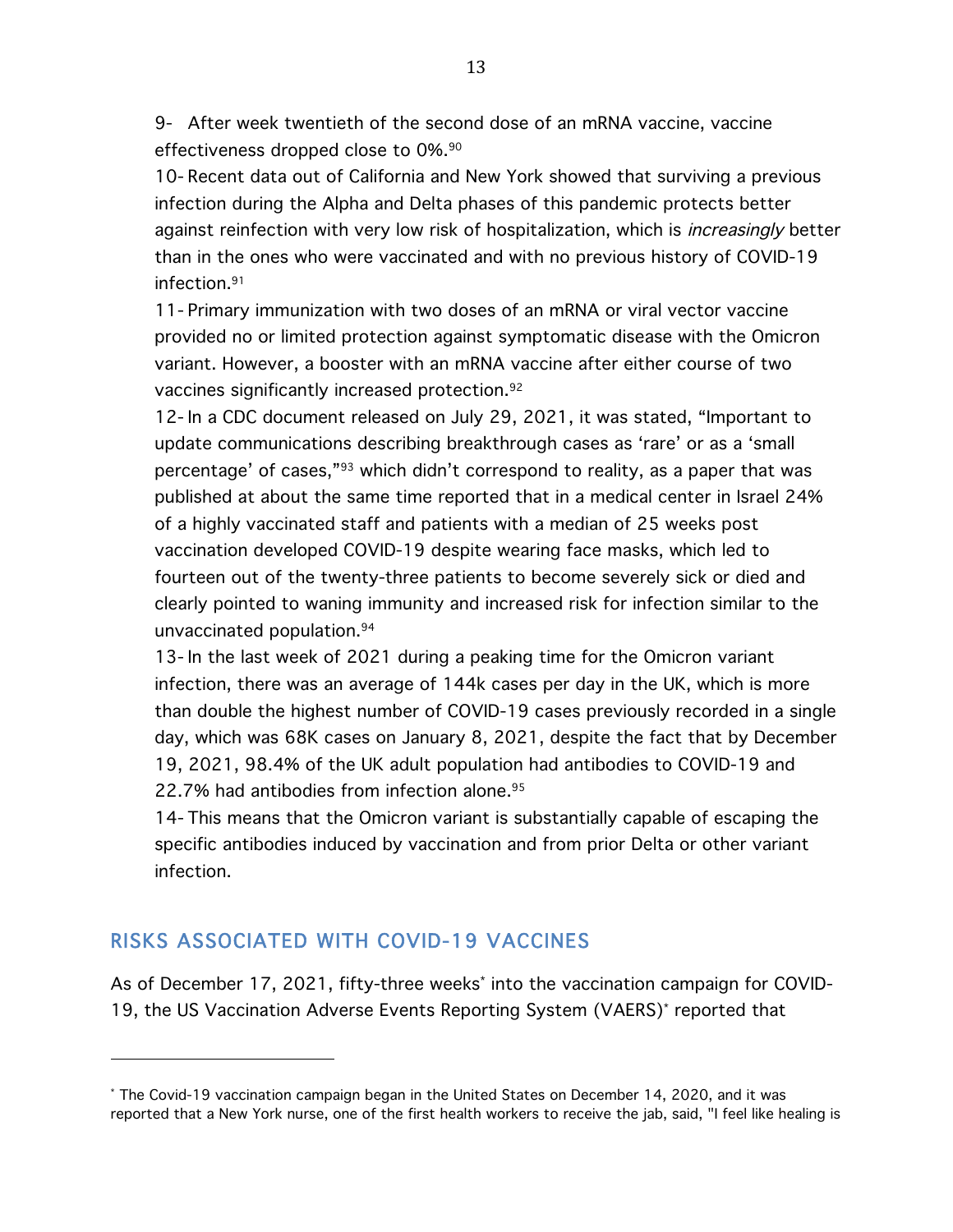34,615 people became permanently disabled, 23,404 had experienced a lifethreatening event and 20,622 had died after receiving a CODID-19 vaccine.<sup>96</sup>

In Canada, as of December 17, 2021, 6,829 serious adverse events associated with the COVID-19 vaccines have been reported by Health Canada, which includes 171 cases of autoimmune diseases (111 cases of Guillian-Barré Syndrome and 70 cases of thrombocytopenia syndrome), 1,691 serious cardiovascular events (including 39 cardiac arrest, 38 cardiac failure, 1,516 cases of myocarditis/pericarditis), 1,097 serious vascular events (including 375 cases of pulmonary embolism and thrombosis elsewhere in the body, including the brain), 46 cases of acute kidney injury, 30 cases of liver injury, 913 cases of nerves and central nervous system injuries (including 694 cases of Bell's, 179 strokes, 40 transverse myelitis), 705 cases of anaphylaxis, 61 spontaneous abortions, and 254 deaths.<sup>97</sup>

As of December 15, 2021, the UK Yellow Card system was reporting 1,889 deaths, 429 cases of thrombocytopenia syndrome, 1,434 cases with myocarditis or pericarditis and 575 cases of Guillain-Barré Syndrome following the administration of a COVID-19 vaccine.98

Of course in these three data banks, reported adverse events only have a temporal association with the reception of a vaccine and are not necessarily due to the vaccine, as VAERS, Health Canada and the UK Yellow Card are passive reporting systems, which means that they rely on individuals to send in reports of their experiences without benefitting from an analysis of the data.

For instance, anyone in the US can report an adverse event to VAERS, but health care professionals are required to report "certain" adverse events, while the vaccine manufacturers are required to report all adverse events that come to their attention.<sup>99</sup>

However, passive monitoring systems are not adequate tools to evaluate the full short and especially the long-term impact of vaccines on populations.

coming." (BBC. Covid-19: First vaccine given in US as roll-out begins. https://www.bbc.com/news/worldus-canada-55305720 (Accessed November 6, 2021)

<sup>\*</sup> VAERS is co-managed by the United States Centers for Disease Control and Prevention and the US Food and Drug Administration.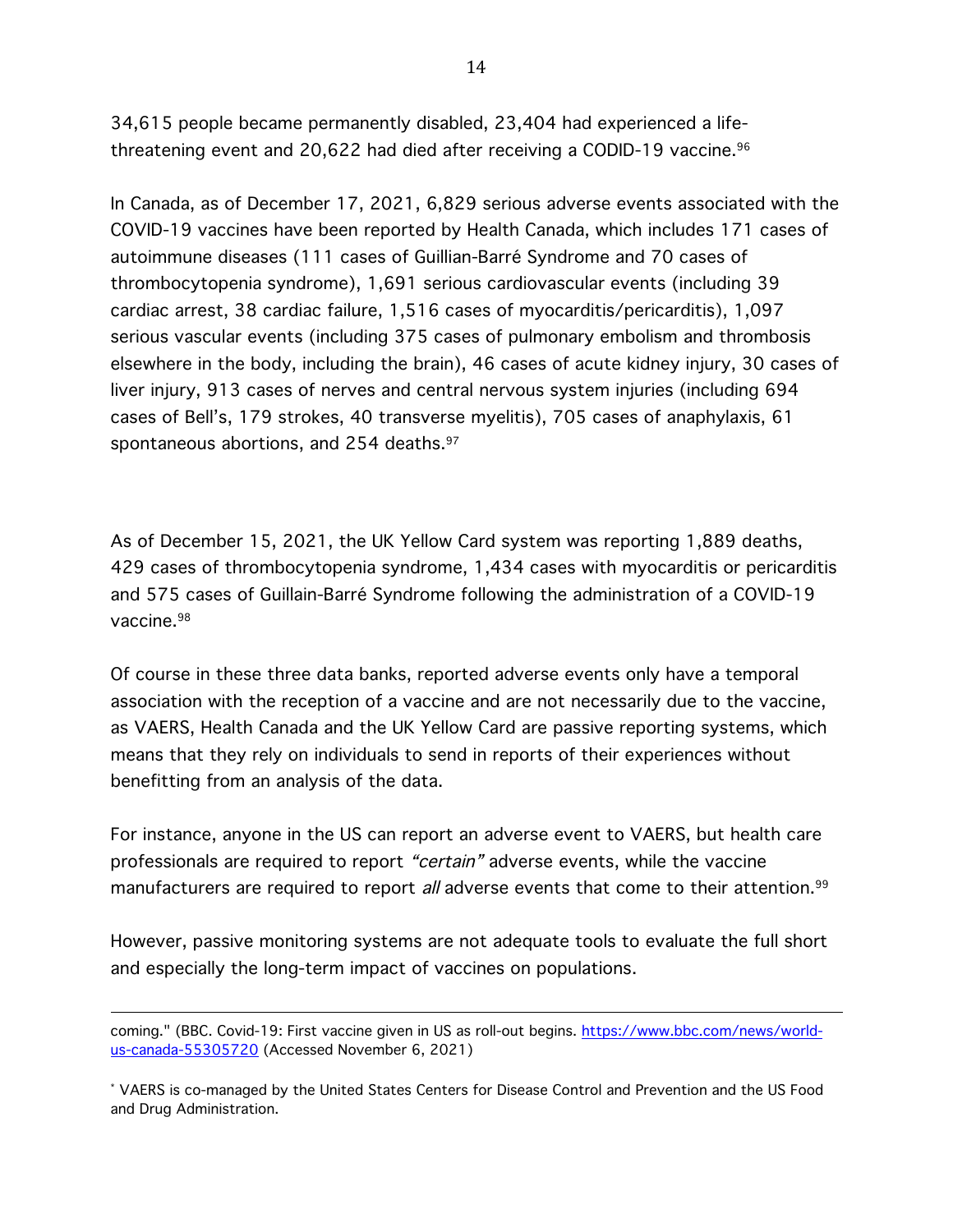On the one hand, a number of cases of adverse events reported on a passive reporting systems may have very little to do with the vaccine recently received except for its temporal association.

On the other hand, adverse events from vaccines tend to be greatly underreported in passive reporting systems.

As mentioned earlier, a study that was conducted by Harvard Pilgrim Health Care between June 2006 and October 2009 during which every individual receiving a vaccine was automatically identified in an electronic database and followed for 30 days. Within those 30 days the individual's diagnostic codes, lab tests, and prescriptions were evaluated to recognize any potential adverse event. During that limited time of 30 days only, there were 376,452 individuals who were vaccinated, of which, 35,570, or 9.5%, of the vaccinees were identified to have experienced an adverse event.

The authors of this study concluded, "Adverse events from drugs and vaccines are common, but underreported. Although 25% of ambulatory patients experience an adverse drug event, less than 0.3% of all adverse drug events, and 1-13% of serious events, are reported to the Food and Drug Administration. Likewise, fewer than 1% of vaccine adverse events are reported."100

Underreporting of adverse effects from vaccines is intrinsic to passive reporting systems and it doesn't appear to be any different in the current COVID-19 pandemic.

For instance, as of January 18, 2021, a total of 17,524,676 doses of mRNA vaccines had been administered in the US and the CDC had so far identified 66 case reports received by VAERS that met the Brighton Collaboration case definition criteria for anaphylaxis (levels 1, 2 or 3), which ends up to a reporting rate of 3.7 cases per million doses of administered mRNA vaccines.101

As of December 17, 2021, 8,596 cases of anaphylactic reaction (including anaphylactic and anaphylactoid shock) following COVID-19 vaccines had been reported to VAERS<sup>102</sup> after the administration of 505,123,128 doses of COVID-19 vaccines, which makes the rate of anaphylaxis in the raw data of VAERS, which includes all vaccines and is without having been evaluated by the Brighton Collaboration case definition criteria, to be about 17 incidents per million doses of administered vaccines.<sup>103</sup>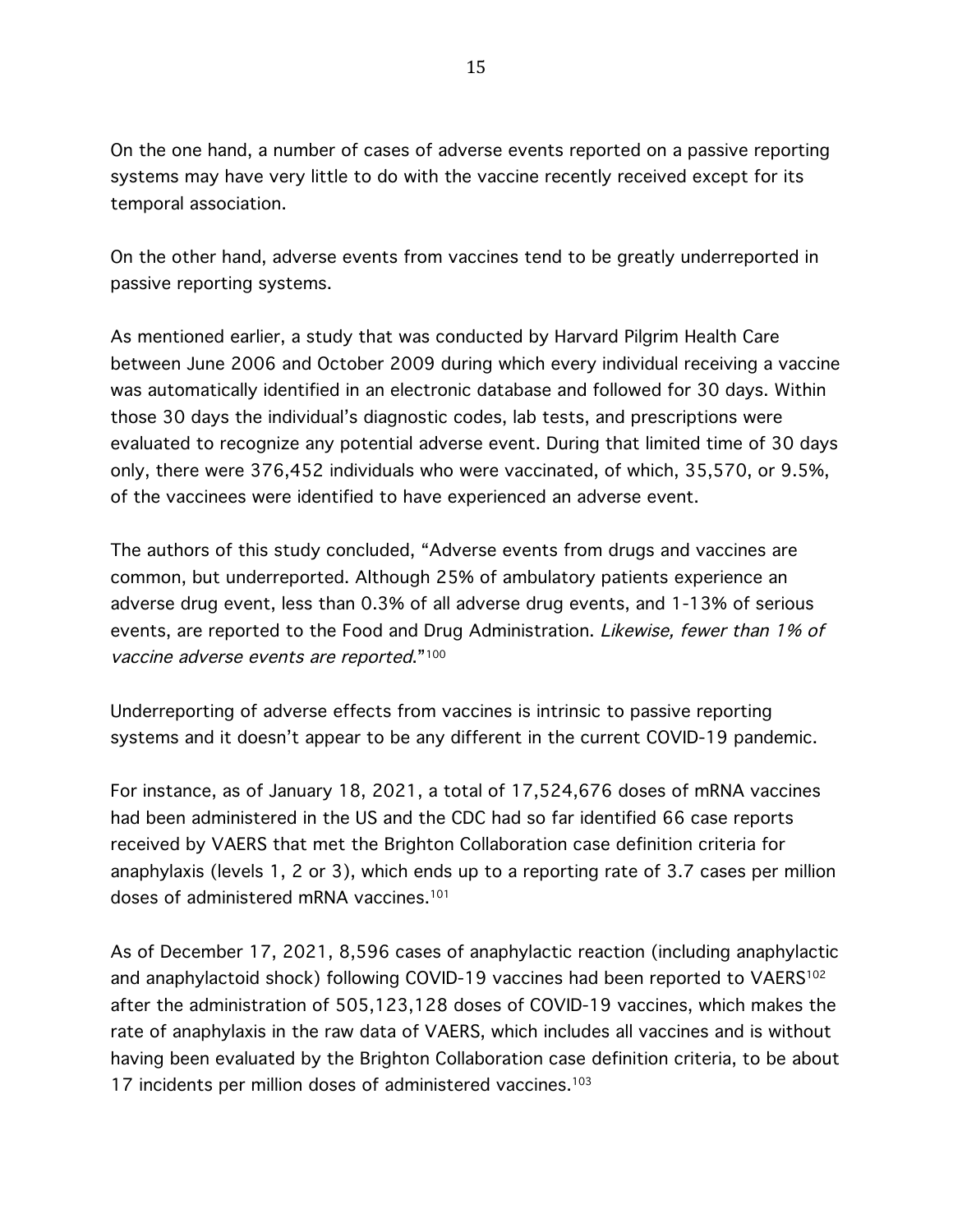As of December 17, 2021, 705 cases of anaphylaxis had been reported to Health Canada following a COVID-19 vaccine,<sup>104</sup> which was after the administration of 64,197,951 doses of COVID-19 vaccines. This would make the rate of anaphylaxis at about 11 cases per million doses of administered COVID-19 vaccines in Canada.105

However, in a prospective study of 52,805 employees of the Mass General Brigham, severe allergic reactions consistent with anaphylaxis occurred in 16 persons after receiving an mRNA vaccine, which is a rate of 247 per million doses of administered vaccines,106 which is 15 times more than the unanalyzed cases reported on VAERS, 23 times more than the number reported to Health Canada and 66 times more than the one estimated by the CDC that was based on the cases reported on VAERS that had met the Brighton Collaboration case definition criteria. 107

It was also suggested that succeeding injections will not only cause even larger numbers of anaphylactic reactions,<sup>108</sup> but an increase of other severe adverse events as well.109,110,111,112,113,114

For instance, out of 436,000 military male personal who received two doses of a COVID-19 vaccine, three were diagnosed with vaccine-induced myocarditis after the first dose of a vaccine, but 20 others after the second dose, which is over 1,900 times more than the highest real world expectation of 22 per 100,000 person-years.<sup>115</sup>

It is interesting to note that in their November 2020 application to the European Medicines Agency for marketing authorization and their December 2020 publication of their safety and efficacy study, Pfizer never mentioned incidences of myocarditis as a potential adverse of their mRNA COVID-19 vaccine.<sup>116,117</sup>

On September 29, 2021, Ontario Public Health estimated the risk of myocarditis for young men 18-24 to be 36 incidents per million doses of the Pfizer vaccine and 200 per million doses for the Moderna vaccine.<sup>118</sup> Neither vaccine was banned, but earlier in the year, the AstraZeneca vaccine was banned because of a risk of clotting side effects in 17 cases per million doses, which was then considered to be too high.<sup>119</sup>

In a population-based cohort study, Danish scientists reported that absolute rates of 63 incidents of myocarditis or myopericarditis per million vaccinated men within 28 days of vaccination and 20 for women. In this study, myocarditis was defined as a combination of a hospital diagnosis of myocarditis, increased troponin levels, and a hospital stay lasting more than 24 hours.<sup>120</sup>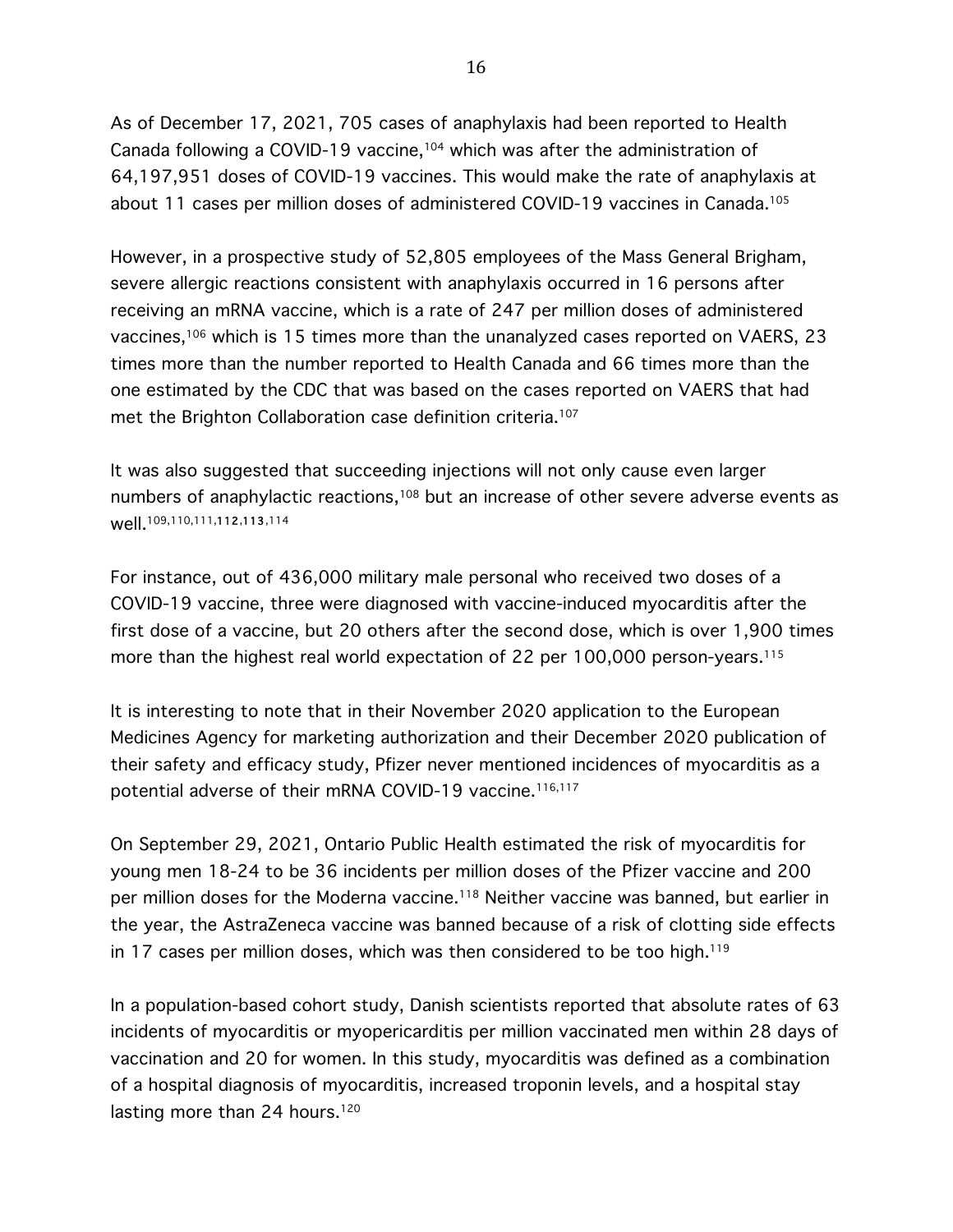However, in June 2021, in a report submitted to the Israeli Ministry of Health, it was estimated that the rates of myocarditis was from 167 to 333 cases per million men ages 16 to 24 who received the Pfizer vaccine.<sup>121</sup>

Overall, this rate of myocarditis following vaccination appeared to be 5–25 times higher than the background rate.<sup>122</sup>

Further, the rates of subclinical myocarditis and their effects over a lifetime remain unknown, which could have great repercussions especially in athletes, as the mortality from myocarditis following a viral infection is 22% within the first 6.5 years.<sup>123</sup>

For instance, on November 5, 2021, a list of more than 75 athletes who had "suddenly unexpectedly" died within the prior 5 months was assembled with the following statement, "Since mid-2021 there has been a strikingly high number of 'sudden and unexpected' deaths in sport. In full activity, even 13-year-old children with heart problems are already falling. ... On Wikipedia there are lists of athletes who died during the game. The list dates back to 1889 and is long at first glance, but in the end it shows that even in the 'disaster years' between 5 and 8 such deaths were recorded. Many of them have to do with heart problems."<sup>124</sup>

Eight days later, on November 13, 2021, an Israeli news site released an analysis of the number of the members of the International Football Association (FIFA) who had died suddenly on the field over the past 20 years and the average number between the years 2000-2020 was 4.2 deaths per year, but it was already 21 or 5 times the yearly average in the first ten months of 2021.125

Also, in a paper whose access has since been removed by their authors, an unexpected rise of excess mortality among the 20 to 49-year-olds was observed in Israel during the months of February and March 2021. The authors of this report pointed out, "Noteworthy, excess mortality within those young age groups is scarcely observed, with low number of deaths that are usually caused by wars. We examined whether COVID-19 could account for this excess mortality. Inconsistency between the overall excess deaths and the number of reported COVID-19 deaths in this age group led to consider other potential causes: accident and vaccination. In fact, the surge in mortality coincides with the beginning of the Israeli vaccination campaign, which has reached more than 75% of individuals within this age group. Such unexpected rise in excess mortality in young adults was also found in two other countries, the United Kingdom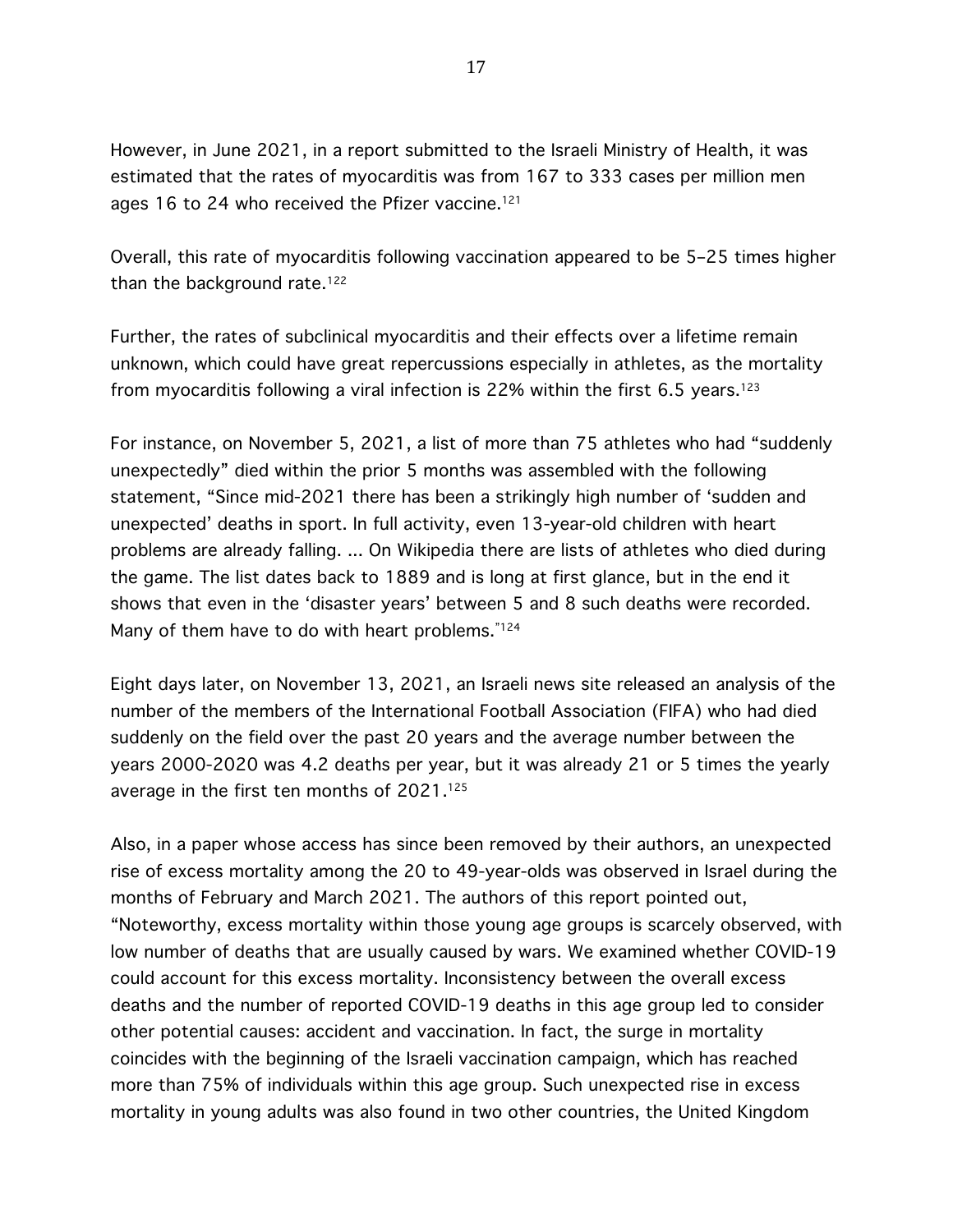and Hungary, which have in common with Israel to have massively injected their populations."126

The power of prospective study to pick up adverse events from vaccines is clearly demonstrated in a study conducted among German healthcare workers, in which severe side effects that required medical attention were reported in 6 out of 599 participants or in 1% or 10,000 severe incidents per millions vaccinees. 127

It would be extremely pertinent to have similar prospective studies being conducted in less healthy population than in the one of health care workers, such as in an aged population with multiple comorbidities. Why has it not been done as some of the first trials of vaccines, as it is this population that is most vulnerable to COVID-19?

In a retroactive study of 1,736 randomized individuals, a number of serious adverse events were identified, including six cases who were admitted into the hospital due to severe hypotension, generalized body aches, shortness of breath, and a fever greater than 39°C, four others who experienced acute hypertension with blood pressure exceeding 210/105 mm Hg, two others who experienced severe chest pain for six-day duration and one case who had acute hyperglycemia.<sup>128</sup> This is an incidence of severe adverse reactions of 7,489 per million doses of vaccines.

Since patients with autoimmune diseases were mostly excluded from COVID-19 vaccine trials,129 and they affect an increasing segment of the population, as it was 12% in 2002, 16% in 2012<sup>130</sup> and 20% in 2020 in the US,<sup>131,132</sup> it is unknown how many of these will experience an exacerbated of their original condition after vaccination.

In an observational study in Israel, it was found out that 1.2% of the patients with autoimmune inflammatory rheumatic diseases developed herpes zoster after receiving a COVID-19 vaccine, which suggests that vaccines are immunosuppressant and can reactivate latent virus.<sup>133</sup>

Cases of reactivation of MS or new onset of MS and neuromyelitis have also been reported after COVID-19 vaccination.134,135,136,137

In April 2021, the FDA examined the number of cases of idiopathic thrombocytopenia purpura (ITP) that had been reported into VAERS and concluded: "The number of thrombocytopenia cases reported to VAERS does not suggest a safety concern attributable to mRNA COVID-19 vaccines at this time."138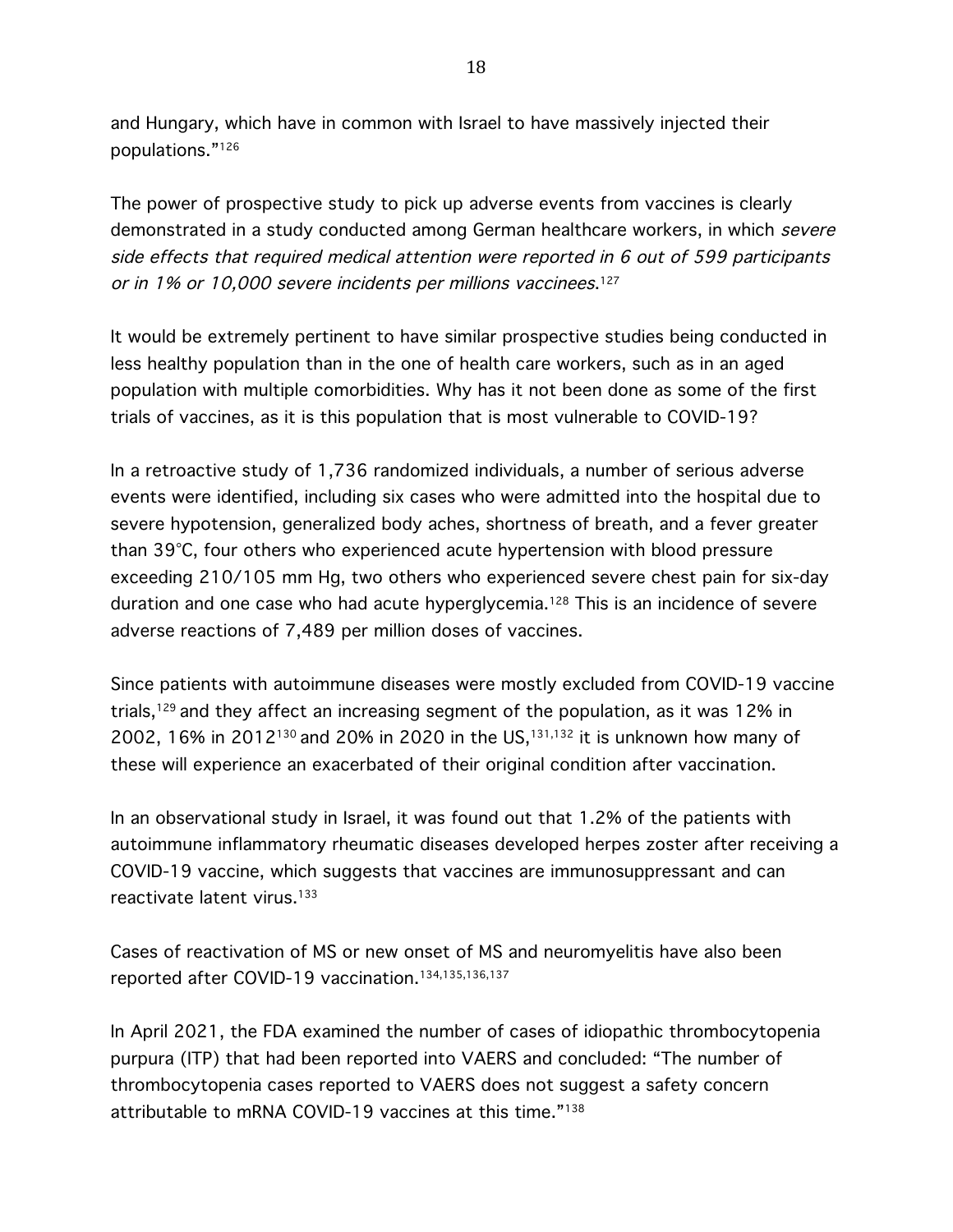In one study published in the BMJ on June 24, 2021, it was reported that 24% of ITP patients experienced a median to severe decrease in platelets and with new bleeding symptoms within 2-5 days post vaccination.<sup>139</sup>

In another study, 8% of the ITP patients clinically relapsed after the first COVID-19 injection and another 4% after the second dose.<sup>140</sup>

Shall we be surprised that in their report to the European Medicines Agency, Pfizer never mentioned thrombotic events as potential adverse events of their vaccine?<sup>141,142</sup>

Cerebral venous sinus thrombosis occurs very rarely under normal life conditions, but its incidence has been reported to be one case per million doses of a COVID-19 vaccine, of which one third led to death.<sup>143</sup>

Here is a partial list of serious adverse events that have so far been reported in the scientific literature following the administration of a COVID-19 vaccine: acute onset diabetes,144 aseptic meningitis,\*145 cerebral venous sinus, Bell's palsy, acute transverse myelitis, acute disseminated encephalomyelitis, acute demyelinating polyneuropathy, herpes zoster,<sup>146</sup> intracerebral bleeding with ventricular rupture,<sup>147</sup> intracerebral bleeding with aphasia,<sup>148</sup> IgA nephropathy and nephritis/vasculitis, ANCA glomerulonephritis/vasculitis, anti-glomerular basement membrane nephritis, granulomatous vasculitis, acute tubulointerstitial nephritis, scleroderma renal crisis, IgG4-related disease nephritis, and primary membranous nephropathy,149 Stevens-Johnson syndrome,<sup>150</sup> generalized lichenoid skin eruptions,<sup>151</sup> bullous pemphigoid,<sup>152</sup> cerebral venous thrombosis,153 thrombotic thrombocytopenia, deep vein thrombosis,<sup>154,155</sup> disseminated intravascular coagulation,<sup>156</sup> systemic capillary leak syndrome, <sup>157</sup> severe exacerbations of systemic capillary leak syndrome,158 stroke, cerebral hemorrhage, acute myocardial infraction, pulmonary embolism, heart failure and heart arrest,<sup>159</sup> myocarditis, pericarditis and

cardiomyopathy,160,161,162,163,164,165,166,167,168,169,170,171,172,173,174,175,176 hypertension,177 adult-

<sup>\*</sup> Aseptic meningitis has also been reported following mumps, measles, rubella, and influenza vaccines, and its pathophysiology is yet to be understood. (Ahmad, Shwan A., et al. "Aseptic meningoencephalitis after COVID-19 vaccination: A case report." Annals of Medicine and Surgery (2021): 103028.)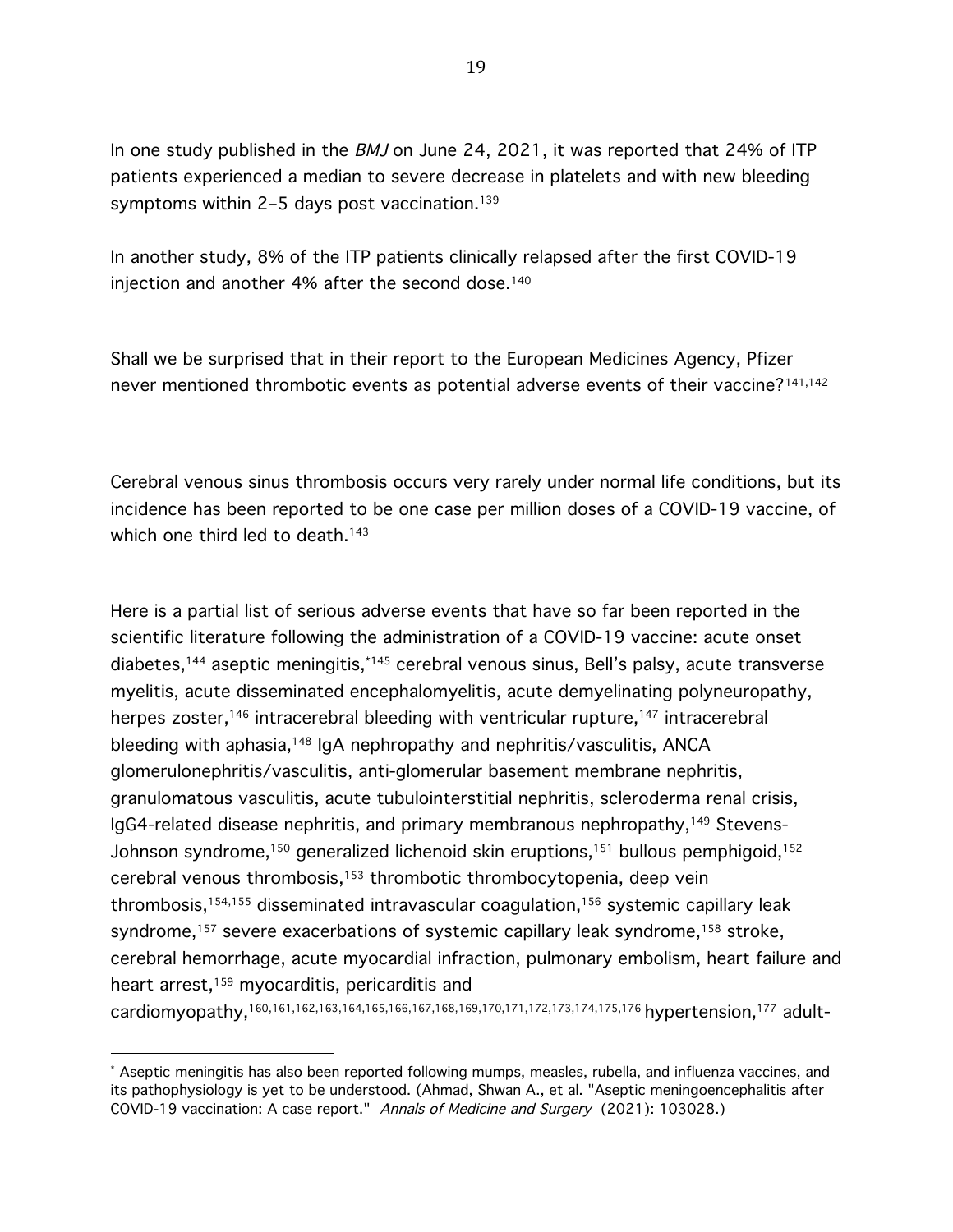onset Still's disease,<sup>178</sup> anaphylaxis, paroxysmal ventricular arrhythmia, hemolytic anemia,179 acute macular neuroretinopathy, central serous retinopathy, ocular thrombosis, uveitis, multiple evanescent white dot syndrome, Graves' Disease,<sup>180</sup> retinal detachment multifocal choroiditis, acute zonal occult outer retinopathy, optic neuritis, arteritic anterior ischemic optic neuropathy, herpes zoster ophthalmicus, abducens nerve palsy,<sup>181</sup> adult-onset multisystem inflammatory syndrome-like illness,<sup>182,183,184</sup> appendicitis,<sup>185</sup> exacerbations of myasthenia gravis,<sup>186</sup> relapse of class V lupus nephritis,187 Vogt-Koyanagi-Harada disease reactivation,188 and a long list of pathophysiological changes, including a consistent increase in HbA1c, electrolyte imbalance (significant decrease in serum potassium and sodium levels even after 90 after the first inoculation), long-term (28 and 42 days) shorter or longer prothrombin and thromboplastin times, elevated blood cholesterol levels at days 7, 28, elevated total bile acid levels, renal dysfunction up to 90 days post vaccine with significantly higher serum creatinine levels, reduced eGFR, dramatic alterations in gene expression of almost all immune cells after vaccination, such as decreases in contents of CD4+ regulatory T cells (CD4.Treg),  $CD8+T$  cells (CD8.T), and proliferating  $CD8+$  cells.<sup>189</sup>

Very little is now known about the adverse effects that can appear later or the ones that may take quite some time to detect.

Vaccine supporters, including government officials, will often say: "There's not been a serious side effect in history that hasn't occurred... within six weeks of getting the dose."190

However, the reader is reminded that it took nine months to detect the 1,300 people who developed narcolepsy in 2009 after a particular influenza vaccine.<sup>191</sup>

Actually, Martin Kulldorf, Professor of Medicine at Harvard Medical School, said in an interview on September 30, 2021, about the ling term adverse events of vaccines, "Whenever we have a new vaccine we don't know about adverse reactions until about two or three years after it comes on the market."<sup>192</sup>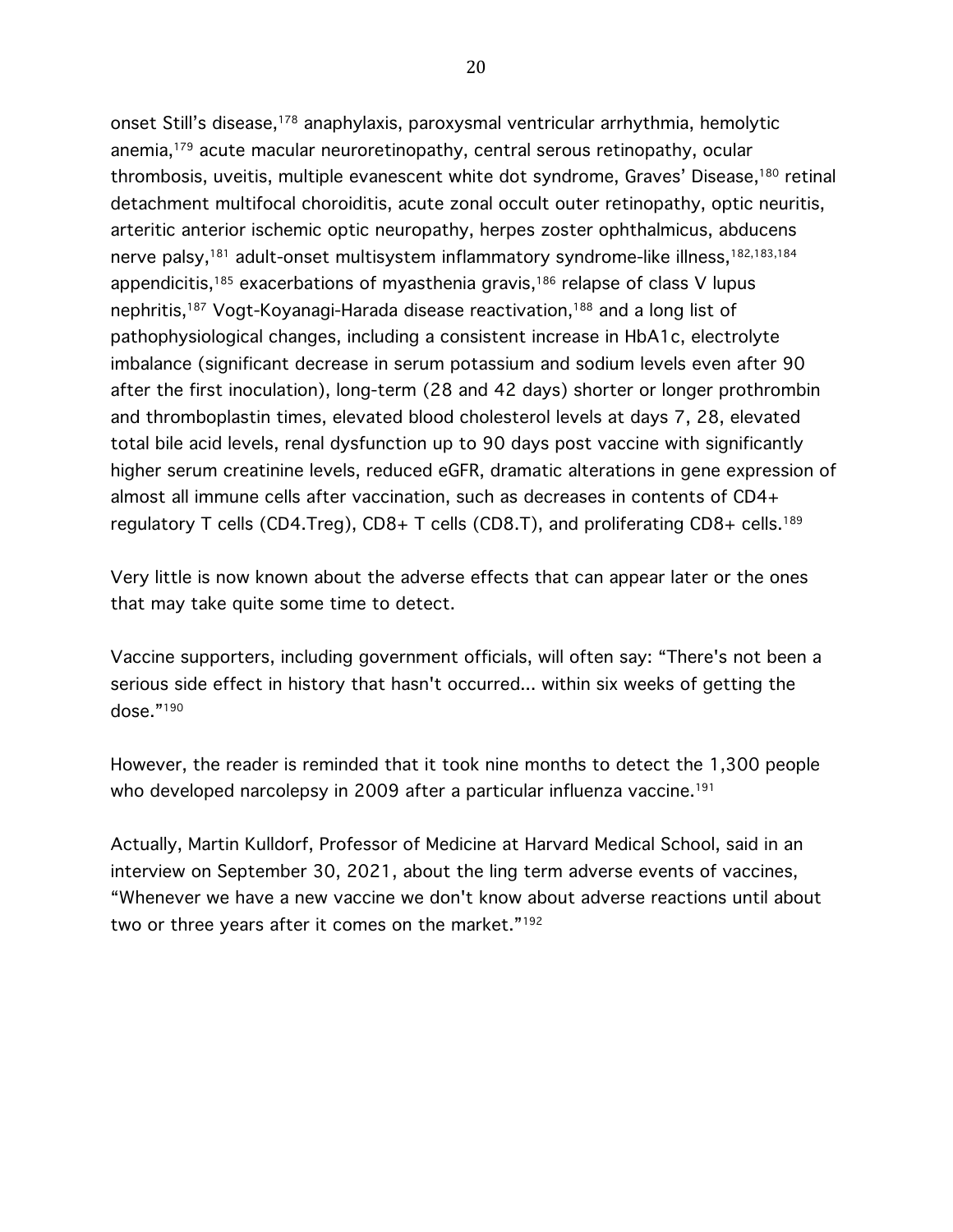The Emergence of More Transmissible, Virulent or Resistant Variants, as a Risk of Vaccination

Another risk associated with vaccination is the emergence of more transmissible, virulent or resistant variants that can be accelerated before the second week and after the tenth week after having received a vaccine due to suboptimal immunity.<sup>193</sup>

In a 2015 paper entitled, Imperfect Vaccination Can Enhance the Transmission of Highly Virulent Pathogens, evolutionary microbiologist Andrew Read wrote, "Vaccines that keep hosts alive but still allow transmission could thus allow very virulent strains to circulate in a population."194

It is interesting to note that all the new SARS-CoV-2 variants of concern that have appeared before the beginning of mass vaccination campaign were first detected in those countries where vaccine trials were being conducted.

For instance, the first variant of concerns was Alpha, which was detected in the UK in September 2020<sup>195</sup> where vaccine trials had begun in April 2020.<sup>196</sup>

The Beta variant was first discovered in South Africa in October 2020197 where vaccine trials had begun in June 2020.198

The Delta variant was first detected in India in October 2020,199 where vaccine trials had begun in July 2020.<sup>200</sup>

The Gamma variant was first detected in Japan in early January 2021 from people who arrived from Brazil where vaccine trials had begun in June 2020.<sup>201</sup>

The Lambda variant was first identified in Peru in December 2020<sup>202</sup> where vaccine trials had begun in October 2020.203

The Mu variant was first discovered in Colombia in January 2021 where two vaccine trials had been conducted, one in August  $2020^{204}$  and the other in September  $2020.^{205}$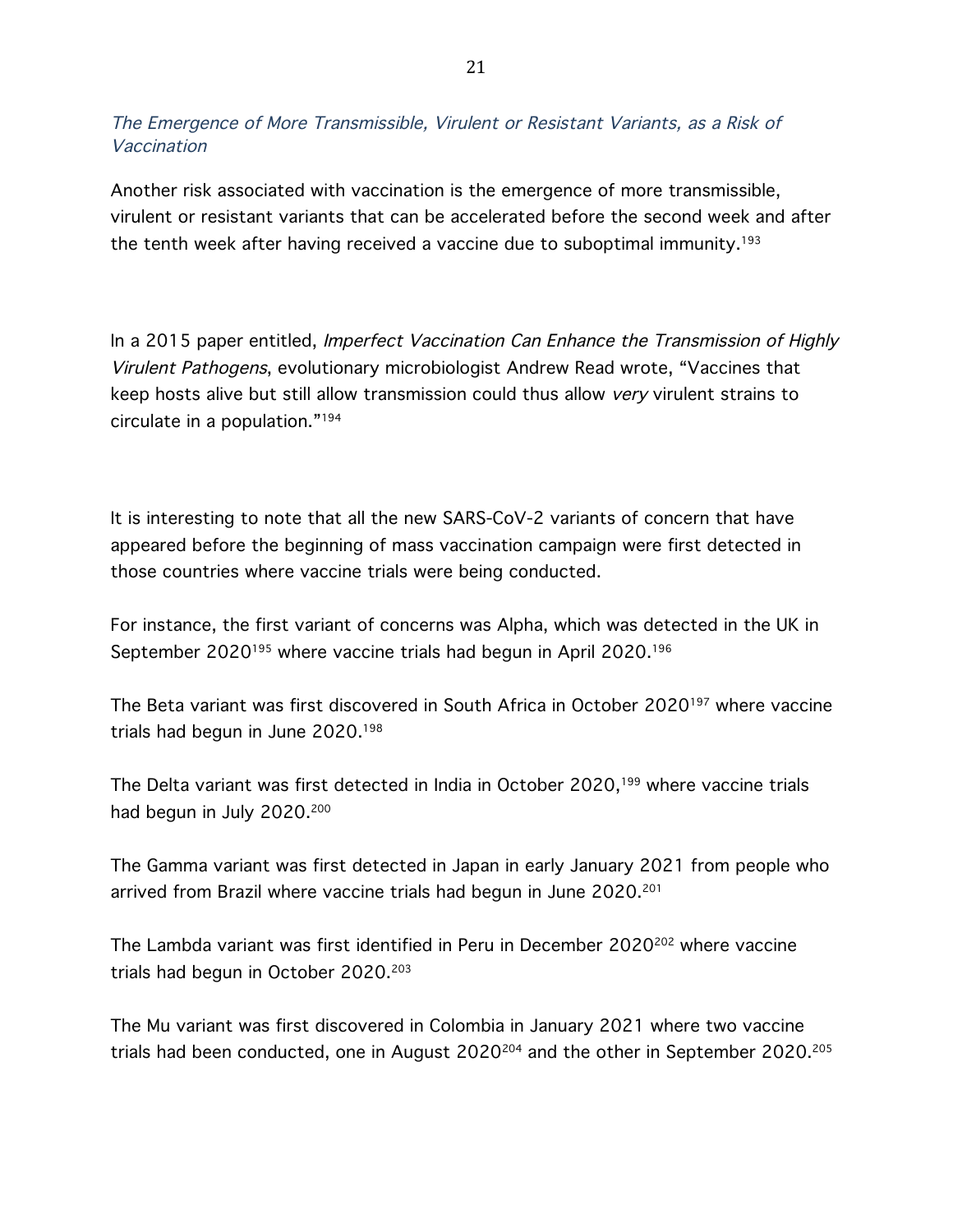Similarly, immunosuppressed patients, like the ones on steroids or other immunosuppressing drugs, can also facilitate the rapid evolution of the virus and shed them for the duration of many months.<sup>206,207</sup>

It is interesting to note that when one of these immunosuppressed patients was given an infusion of convalescent plasma, it led to rapid shifts in the frequency of the different variants.<sup>208</sup>

Even though COVID-19 vaccines trigger the production of high levels of neutralizing antibodies it has been shown to be *insufficient* to destroy the virus but sufficient enough to put an evolutionary pressure on the virus, which can enhance the development of more fitted variants.

It is likely that mass vaccination in the midst of this pandemic will likely perpetuate it by the creation of new more transmissible variants that have an enhanced capacity to escape vaccinal antibodies, which can only benefit the industry.

## DISCUSSION ON THE BENEFITS AND RISKS OF COVID-19 VACCINATION

The elements for a perfect storm came together in this pandemic, which were, while governmental agencies sponsored the gain-of-function research of coronaviruses, the vaccine industry was developing coronavirus vaccines, this was followed by a man-made gain-of-function virus that either escaped from the lab or was intentionally released during an era in human history when governments and the large corporate media were complicit and at the mercy of a helpless, inept and often dangerous system of medicine and a corrupted and fraudulent drug industry, all of which led to much fear around the world about the danger of an approaching pandemic, which triggered society's behavioral immune system and the declaration of an international state of emergency, leading to restraining measures of mobility, business activity, public gatherings, work or school attendance, accessibility to unemployment insurance and freedom of expression, and above all it led to great morbidity and mortality and much suffering.

To top it all, there is no evidence that the more a population is vaccinated the less COVID-19 cases there will be, to the contrary it appears to be the opposite, as it was recently pointed out by Harvard scientists. They examined the data provided by 68 countries in the world and 2,947 US counties. They found out that the higher is the percentage of a population that is fully vaccinated the higher the number of COVID-19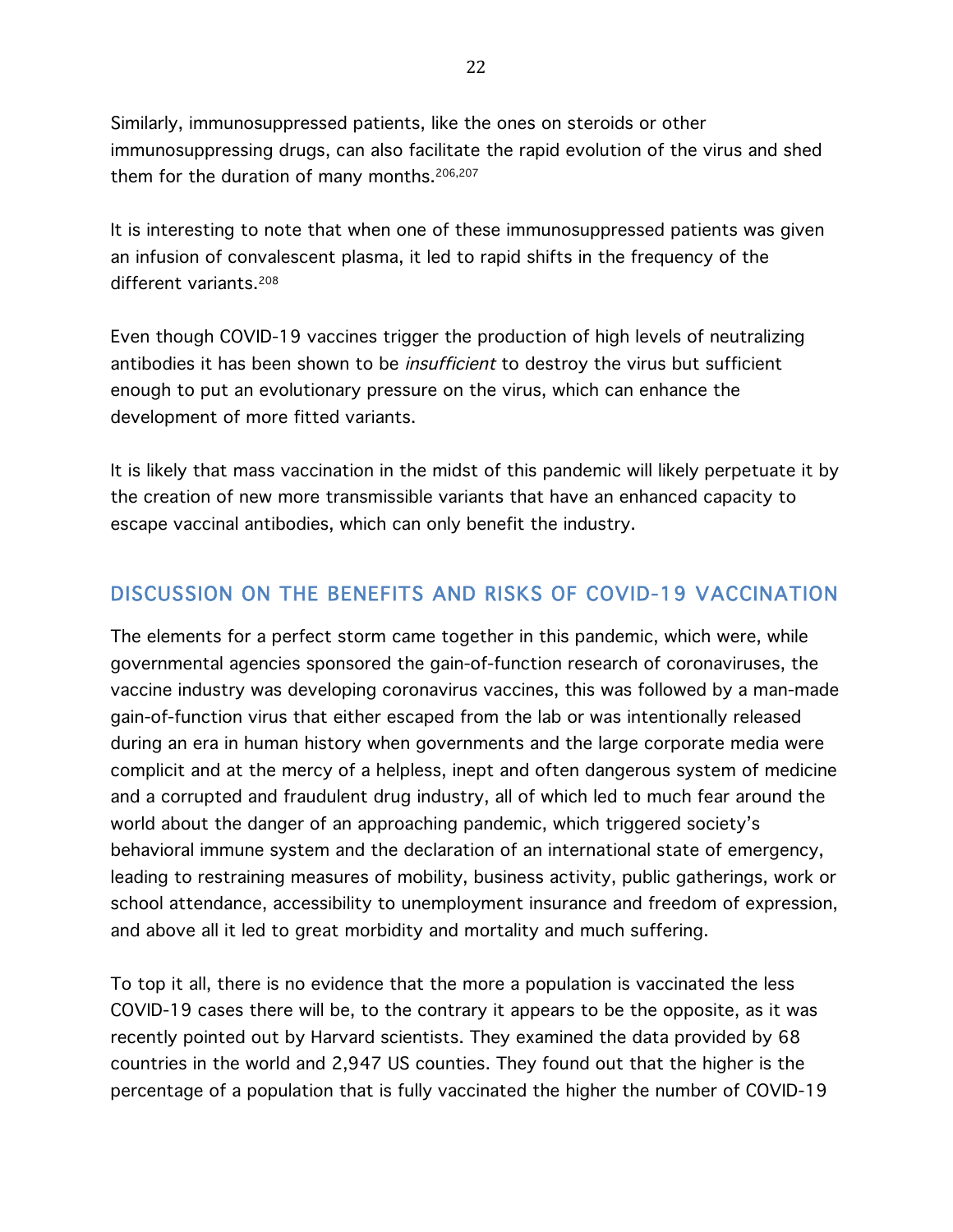cases per one million people.<sup>209</sup>

The sole reliance on vaccination as a primary strategy to mitigate COVID-19 has shown to be flawed from the beginning. For example, originally Pfizer sold their vaccines with trial efficacy of 96%,<sup>210</sup> while the Israel Ministry of Health reported real world effectiveness after two doses of the Pfizer vaccine to prevent COVID-19 infection at only  $39\%$ ,<sup>211</sup> which is below the acceptable benchmark of 50% originally set up by the FDA.212

It is only for a period of less than 17 weeks after each dose of a vaccine or booster that Covid-19 vaccines have been found to be effective to diminish morbidity and mortality in older populations with a high level of comorbidities that rely on a helpless and inept system of medicine to effectively deal with viral infections such as COVID-19.

For this population, the benefits of vaccination seem to clearly outweigh the risks, as long as the short and long-term effects on the entire population remain mostly unknown.

It would be similar to lauding the slowing of tumor growth in cancer patients in a chemotherapy trial, but without considering that there was a decrease in the quality and length of life in the treated group.

Buried in the finest print of the supplementary appendix to Pfizer's placebo-controlled trial of the vaccine for persons 16 years of age or older who received two doses of either the vaccine or a placebo 21 days apart, it was reported that 0.51% more participants in the vaccine group reported either solicitedly in the week following each dose or *unsolicitedly*<sup>\*</sup> up six months after the second dose of the vaccine a *severe* adverse reaction and 0.1% reported serious adverse events, which is a rate of 5,100 mostly unsolicited severe adverse events and 1,000 serious adverse events per one million vaccinees.

Further, there were five deaths from cardiac arrest or heart failure and one death from COVID-19 in the ones who received the vaccines versus one death with cardiac arrest and two from COVID-19 in the placebo group. It was stated by the authors of this Pfizer's sponsored study, "Safety monitoring will continue for 2 years after administration of the second dose of vaccine," but how do they justify unsolicited

<sup>\*</sup> Those reported by the participants without prompts from the electronic diary.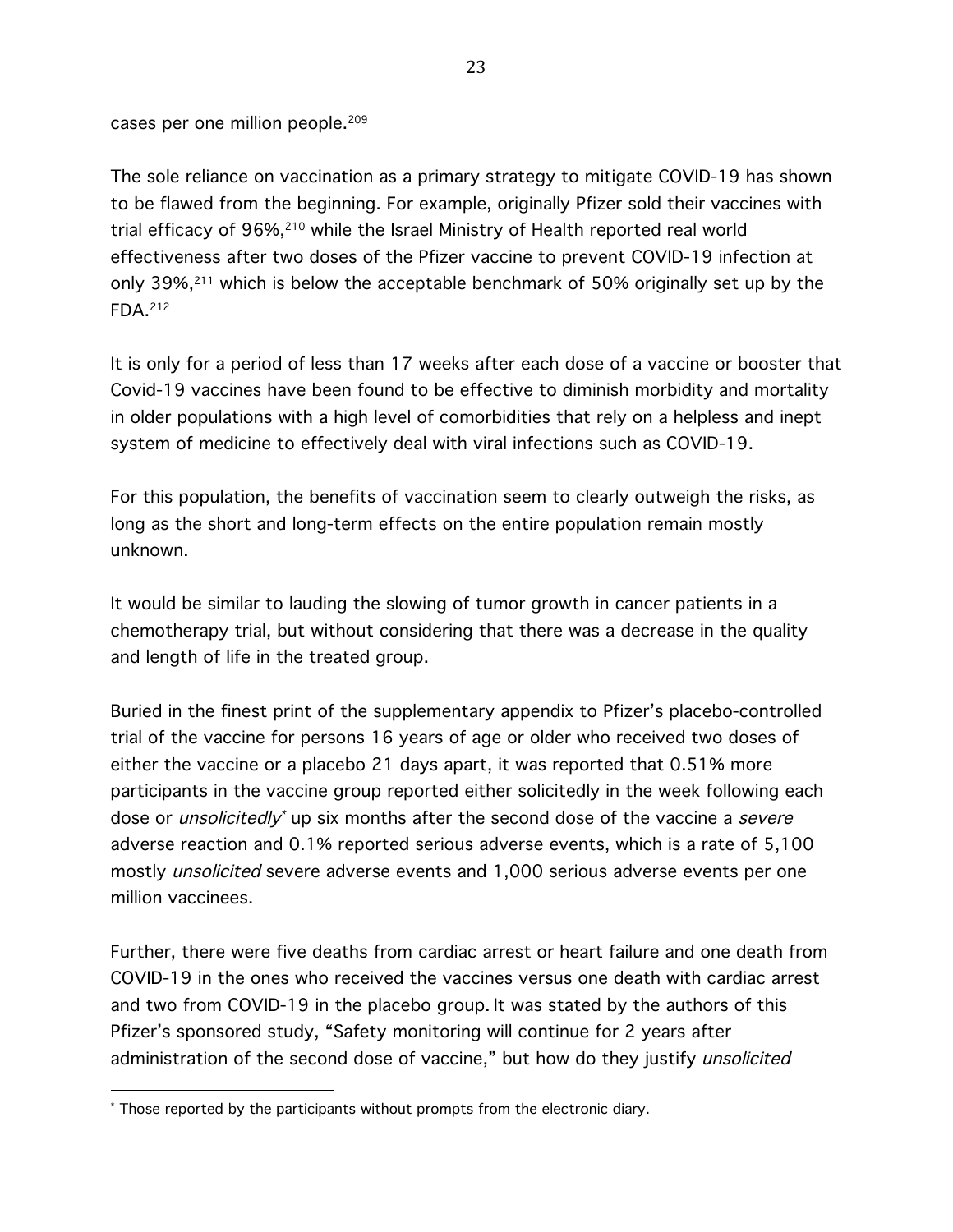reporting, when it is already known that there were serious adverse event resulting in twice as many deaths from heart arrest or failure and COVID-19 in the vaccinated group than in the unvaccinated group?213,214

The real overall benefits of vaccination become muddled when there is such a high rate of mostly unsolicited adverse events occurring after only the first six months of the first two vaccines. Would long-term study with active health monitoring\* of vaccinees, including subclinical levels, still show overall benefits after further doses of vaccines and always within the perspective of a system of medicine that can't offer effective treatment for the virally infected people?

Verification of subclinical changes would include changes in the person energy level, elevation in inflammatory markers, copper-zinc ratio (one of the most sensitive predictors of all causes of mortality from disease), $215$  D-dimer for evidence of enhanced coagulation and clotting, cardiac and liver enzymes, claudin and occulin for evidence of enhanced barrier permeability, proteinuria and creatinine for evidence of kidney damage, blood glucose, blood pressure, hormonal changes, amyloid-beta and phosphorylated tau for evidence of increased predisposition to Alzheimer's disease, HMGB1, CXCL13 and Dickkopf-1 for evidence of an increased disposition to autoimmune disease, etc.<sup>216</sup>

#### Pfizer's COVID-19 Vaccine Trials Are Not Only Misleading, Unscientific and Unethical, But Are Fraudulent

It is also important to point out that trials conducted by Pfizer were not representative of the demographics of the people most susceptible to die from COVID-19, as the great majority of the deaths from COVID-19 have occurred in people who are 70 years and

<sup>\*</sup> We have to remind that adverse events from vaccination are better investigated in active monitoring system. For instance, the incidence of post-vaccinial myocarditis/pericarditis associated with smallpox vaccination had never been examined until recently, and its true incidence had been significantly underestimated by general surveillance method. The first prospective study on the onset of cardiac events following smallpox vaccination was conducted only in 2015. 1,081 healthy military personal with no prior history of cardiac diseases, diabetes, uncontrolled hypertension or specific medical exclusion for immunization were followed prospectively following smallpox vaccination. It was found out that 10.6% of vaccinees experienced new onset of chest pain, dyspnea, and/or palpitations. Five of these 1,081 vaccinees were eventually diagnosed with probable post-vaccinial myocarditis/pericarditis, and 31 vaccinees without specific cardiac symptoms were found to have over 2 fold increases in cardiac specific troponin-T from baseline during the window of risk for clinical myocarditis/pericarditis that met the proposed case definition for possible subclinical myocarditis, which is an incidence rate that is 10 times greater than the one from the physician surveys and 240-times greater than with passive surveillance. (Renata J.M. Engler, et al. A prospective study of the incidence of myocarditis/pericarditis and new onset cardiac symptoms following smallpox and influenza vaccination. PLoS One 2015; 10 (3): e0118283.)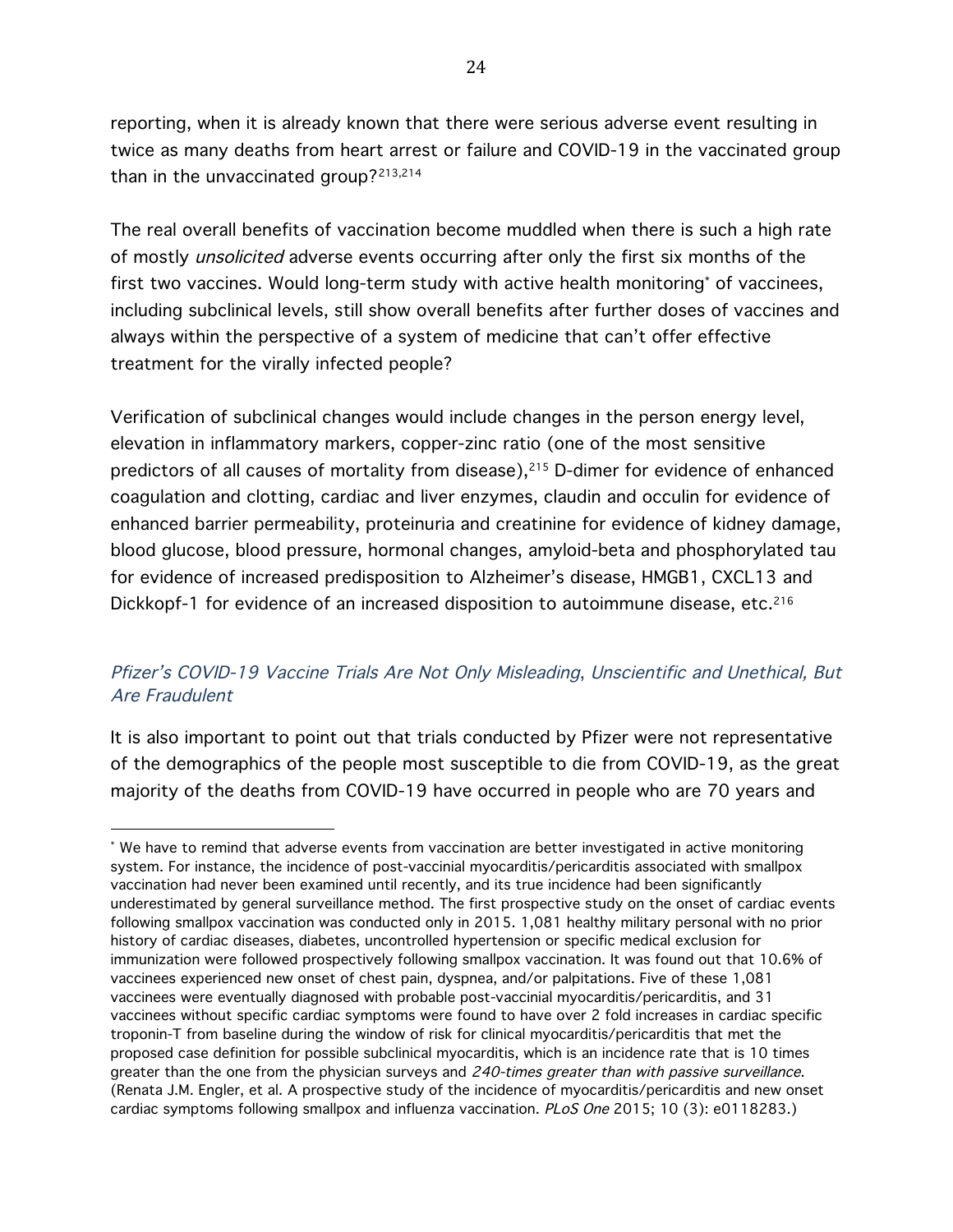older,\* while only 3.9% Pfizer's trials were conducted in person 75 or older,† and only 42% of the participants had comorbidities, $217$  while more than 60% of the people above 60 years old have comorbidities.218

As of January 6, 2022, the CDC reported that about 95% of the ones who had so far died from COVID-19 had on average four comorbidities.<sup>219</sup>

It is also important to point out that the Pfizer trials were conducted among "healthy individuals," and excluded many important demographic groups, such as individuals currently working in occupations with high risk of exposure to SARS-CoV-2 (e.g., health care workers, emergency response personnel), pregnant and breastfeeding women, women who are not using "an appropriate method of contraception," people with receipt or anticipated receipt within 14 days of any seasonal or pandemic influenza vaccine, people with history of adverse reactions to vaccine and residents of long-term facilities.<sup>220</sup>

This is a big problem, because when designing a trial for the safety and efficacy of the COVID-19 vaccine, the focus should have been on the target population that could most benefit from it, but by choosing for the trial a younger and healthier population with less comorbidities and susceptibilities who is less likely to experience serious adverse events and less likely to benefit from a vaccine in the real world and will show greater immune response to the vaccine is therefore *misleading*, *unscientific* and unethical, as the final outcomes of the vaccination campaign are more likely to be less efficacious and come with more adverse events in the general population than they were reported in the trials.<sup>221,222</sup>

In the first study published by Pfizer in the New England Journal of Medicine on December 31, 2020, it was reported that only eight COVID-19 cases occurred in the vaccine group and 162 in the placebo group, which resulted in a 95% relative risk

<sup>\*</sup> Out of the 30,042 deaths from COVID-19 that had been reported in Canada by December 31, 2021, 24,720 or 82% were 70 years old, another 3,167 or 10,5% were between 60 and 69 years old, 1,334 or 4.4% were between 50 and 59 years old, 486 or 1.6% were between 40 and 49 years old, 226 or 0.8% were between 30 and 39 years old, 89 or 0.3% were between 20 and 29 years old, 9 or 0.03% were between 12 and 19 years old and 11 or 0.04% were between 0 and 11 years old. (Statista. Number of COVID-19 deaths in Canada as of December 30, 2021, by age.

https://www.statista.com/statistics/1228632/number-covid-deaths-canada-by-age/ accessed January 8, 2022)

<sup>†</sup> 905 or 3.9% of the 23,040 of the ones who received the vaccines were 75 years old or older. (Polack, Fernando P., et al. Supplementary appendix to "Safety and efficacy of the BNT162b2 mRNA Covid-19 vaccine." New England Journal of Medicine (2020).)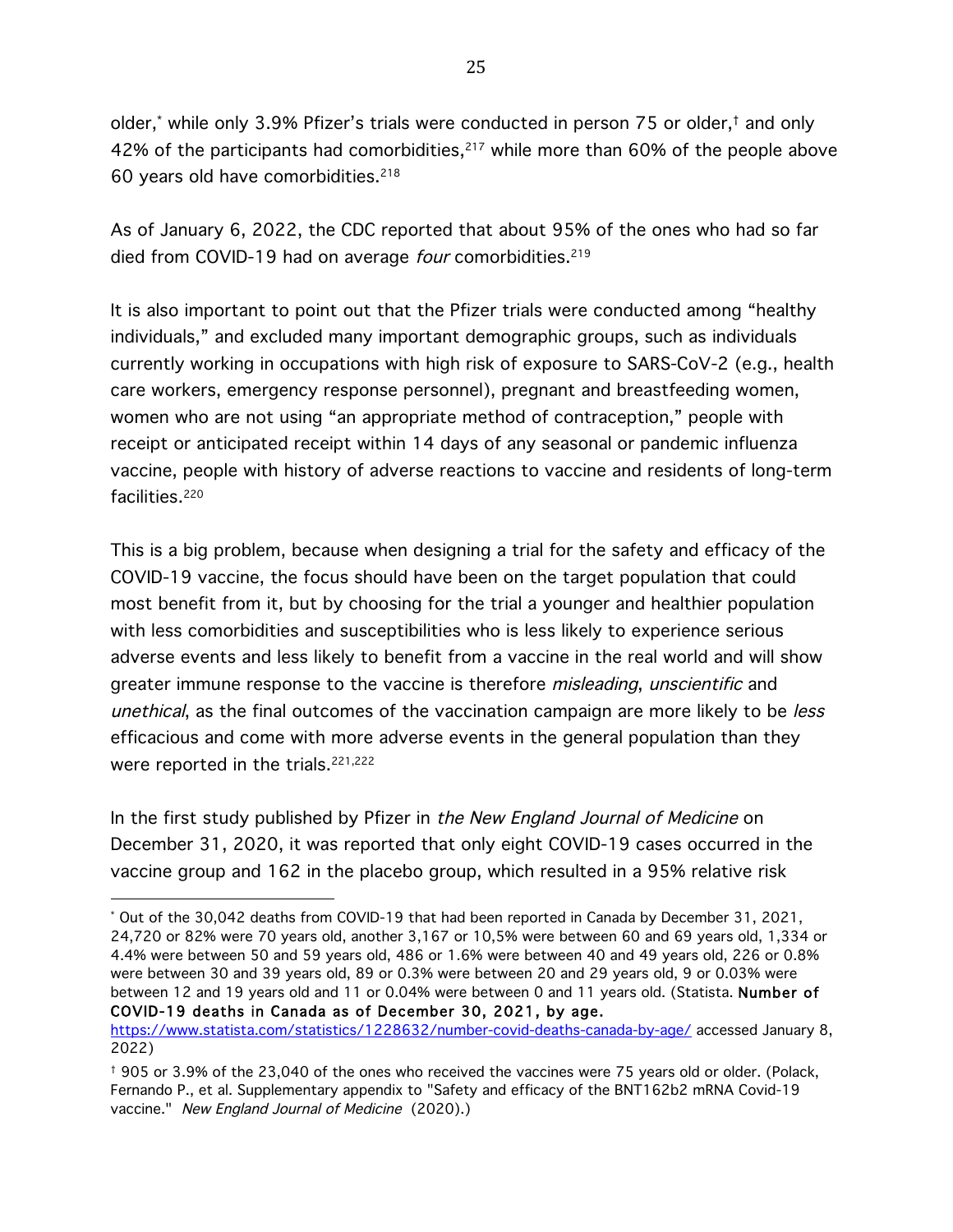reduction to develop COVID-19.223

However, in their FDA briefing document of December 10, 2020, for complying to their November 20, 2020, request for an emergency use authorization for their mRNA vaccine, Pfizer had reported, "Among 3,410 total cases of suspected but unconfirmed COVID-19 in the overall study population, 1,594 occurred in the vaccine group vs. 1,816 in the placebo group. Suspected COVID-19 cases that occurred within 7 days after any vaccination were 409 in the vaccine group vs. 287 in the placebo group."

Peter Doshi, a senior editor at the *British Medical Journal*, commented about these not well-publicized facts, "With 20 times more suspected than confirmed cases, this category of disease cannot be ignored simply because there was no positive PCR test result. Indeed this makes it all the more urgent to understand. A rough estimate of vaccine efficacy against developing COVID-19 symptoms, with or without a positive PCR test result, would be a relative risk reduction of 19%\* —far below the 50% effectiveness threshold for authorization set by regulators.† Even after removing cases occurring within 7 days of vaccination (409 on Pfizer's vaccine vs. 287 on placebo), which should include the majority of symptoms due to short-term vaccine reactogenicity, vaccine efficacy remains low: 29%. If many or most of these suspected cases were in people who had a false negative PCR test result, this would dramatically decrease vaccine efficacy. But considering that influenza-like illnesses have always had myriad causes‡ rhinoviruses, influenza viruses, other coronaviruses, adenoviruses, respiratory syncytial virus, etc.— some or many of the suspected COVID-19 cases may be due to a different causative agent. But why should etiology matter? If those experiencing 'suspected COVID-19' had essentially the same clinical course as confirmed COVID-19, then 'suspected plus confirmed COVID-19' may be a more clinically meaningful endpoint than just confirmed COVID-19."224

Even though the underpowered adolescent Pfizer study wasn't actually designed to find serious adverse events, including death, with an occurrence rate of 1/800, as there were only 1,005 adolescents who received the vaccine, it did in one case.<sup>225</sup>

<sup>\*</sup> Calculations in this article are as follows:  $19\% = 1 - (8+1594)/(162+1816)$ ;  $29\% = 1 - (8 + 1594 -$ 409)/(162 + 1816 – 287). I ignored denominators as they are similar between groups. (Peter Doshi. "Peter Doshi: Pfizer and Moderna's "95% effective" vaccines—we need more details and the raw data." The BMJ Opinion (2021).)

<sup>†</sup> FDA. Development and Licensure of Vaccines to Prevent COVID-19. https://www.fda.gov/media/139638/download

<sup>‡</sup> Makela, Mika J., et al. "Viruses and bacteria in the etiology of the common cold." Journal of clinical microbiology 36.2 (1998): 539-542.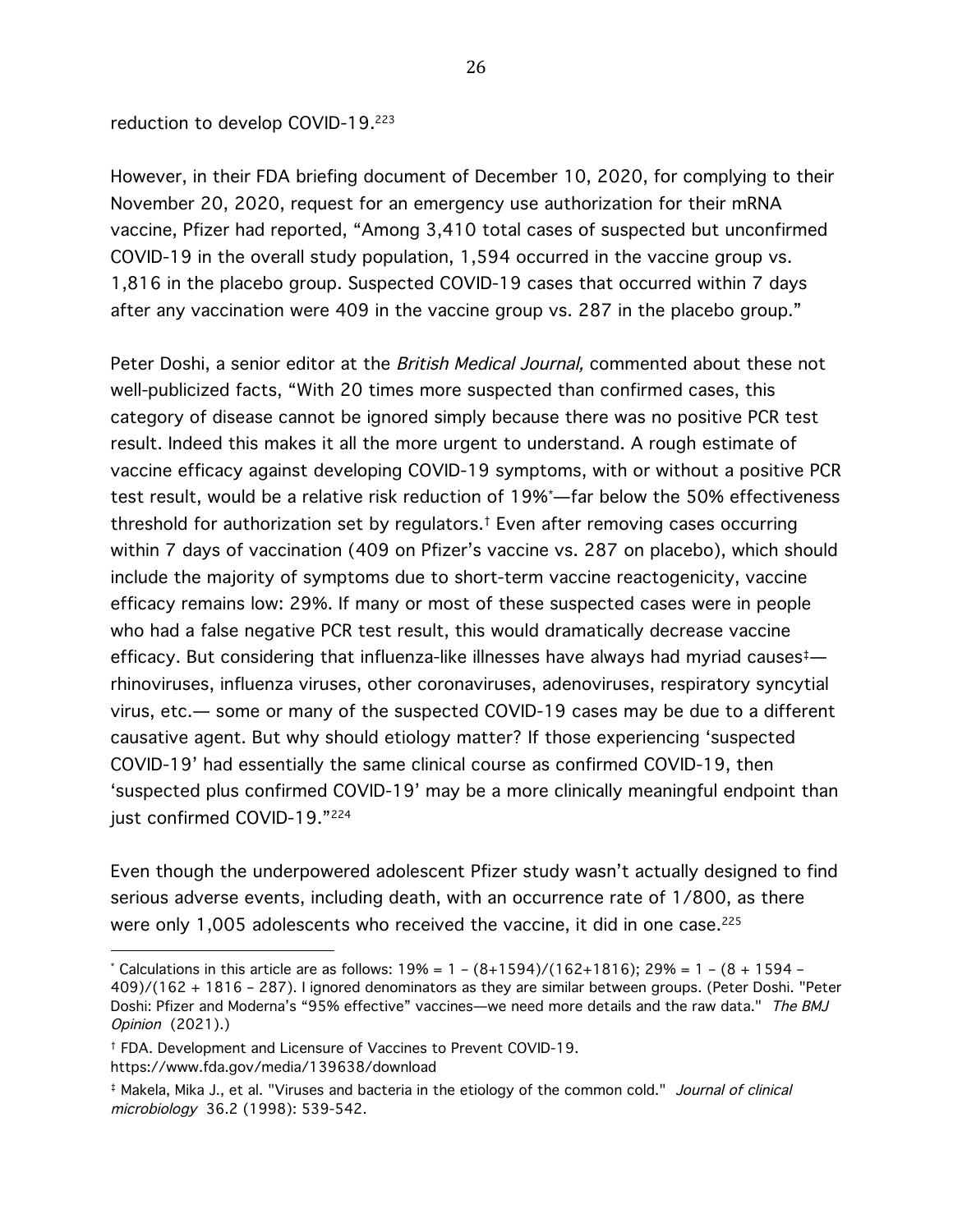M. d. G., a 12-year-old Pfizer trial participant, developed a serious reaction after her second dose and was hospitalized within 24 hours. She developed gastroparesis, nausea and vomiting, erratic blood pressure, memory loss, brain fog, headaches, dizziness, fainting, seizures, verbal and motor tics, menstrual cycle issues, lost feeling from the waist down, lost bowel and bladder control and had a nasogastric tube placed because she lost her ability to eat. She was wheelchair bound and fed with a tube for the ten months prior to the report, and visited the emergency room in nine occasions and was hospitalized three times for a total of two-month duration during that period of time.<sup>226</sup>

However, in their report to the FDA, Pfizer described M. d. G.'s injuries as "functional abdominal pain."227

How many other adverse events have been suppressed or misrepresented by Pfizer and other vaccine companies known to be corrupted and fraudulent? For instance, I was told that a translator for the Moderna's trial in Latin America reported that adverse events were being suppressed.

On October 26, 2021, the FDA estimated that there will be an incidence of 1-6 cases of myocarditis per million doubly vaccinated 5-11 children,<sup>228</sup> even though Ontario Health had estimated one month earlier the risk to be between 36 and 200 incidents per million doses after an mRNA vaccine in young men 18-24.<sup>229</sup>

One of the 18 members of the FDA advisory panel who voted to approve the Pfizer vaccine for children 5-11 was Dr. Eric Rubin, who is the editor-in-chief of the New England Journal of Medicine and the publisher of the two Pfizer trial studies, actually said during a recorded meeting of the FDA advisory committee held on October 26, 2021, "We are never going to learn about how safe this vaccine is, unless we start giving it. And that is just the way it goes. That is the way we found out about the rare complications of other vaccines, like to rotavirus vaccines. I do think we should vote to approve it."230

One week later an article about a whistleblower appeared in *British Medical Journal*, in which it was reported by a regional director of one of Pfizer vaccine trials in Texas, "The company falsified data, unblinded patients, employed inadequately trained vaccinators, and was slow to follow up on adverse events reported in Pfizer's pivotal phase III trial. Staff who conducted quality control checks were overwhelmed by the volume of problems they were finding," ... and superiors were informed of "poor laboratory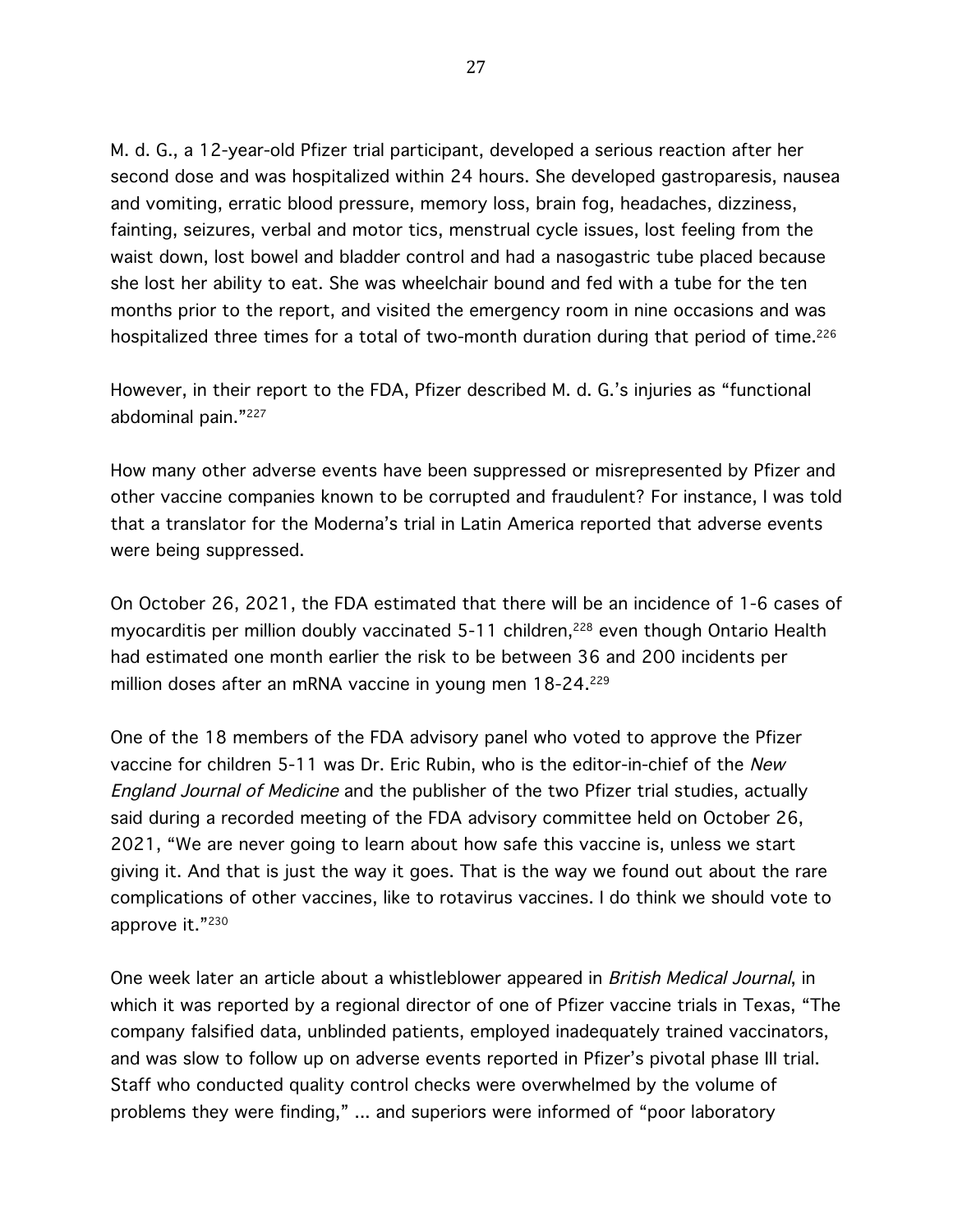management, patient safety concerns, and data integrity issues." ... and three directors of the company were "not able to quantify the types and number of errors they were finding when examining the trial paperwork for quality control."231

This regional director whistleblower notified the FDA in September 2020, but was fired the same day. In Pfizer's briefing document submitted to an FDA advisory committee meeting held on December 10, 2020, to discuss Pfizer's application for emergency use authorization of its COVID-19 vaccine, the company never disclosed any problem at the Texas site and the next day the FDA issued the authorization of the vaccine.<sup>232</sup>

Several former employees of this regional testing site who either left or were fired from the company confirmed those allegations and one saying, "Everything that you complained about was spot on."233

In August 2021, after the full approval of Pfizer's vaccine, the FDA published a summary of its inspection of the company's pivotal trial sites, but Texas site was not visited.234

Pfizer has since hired that same research firm of the Texas site to run four more COVID-19 clinical trials. 235

It's clear that Pfizer and governmental agencies overseeing these trials failed to follow established, high quality safety and efficacy protocols right from the beginning and the journal that published the Pfizer studies failed scientific integrity.

Peter Doshi pointed out in January 2022 that the data of the COVID-19 vaccines and drug trials were still not made available to independent reviewers, "Pfizer's pivotal COVID-19 vaccine trial was funded by the company and designed, run, analyzed, and authored by Pfizer employees." However, this lack of access to data was consistent across all the COVID-19 vaccine manufacturers.<sup>236</sup>

Why would Pfizer indicate that it will not begin entertaining requests for trial data until May 2025, 24 months after the primary study completion date?

"Pharmaceutical companies are reaping vast profits without adequate independent scrutiny of their scientific claims. The purpose of regulators is not to dance to the tune of rich global corporations and enrich them further; it is to protect the health of their populations. We need complete data transparency for all studies, we need it in the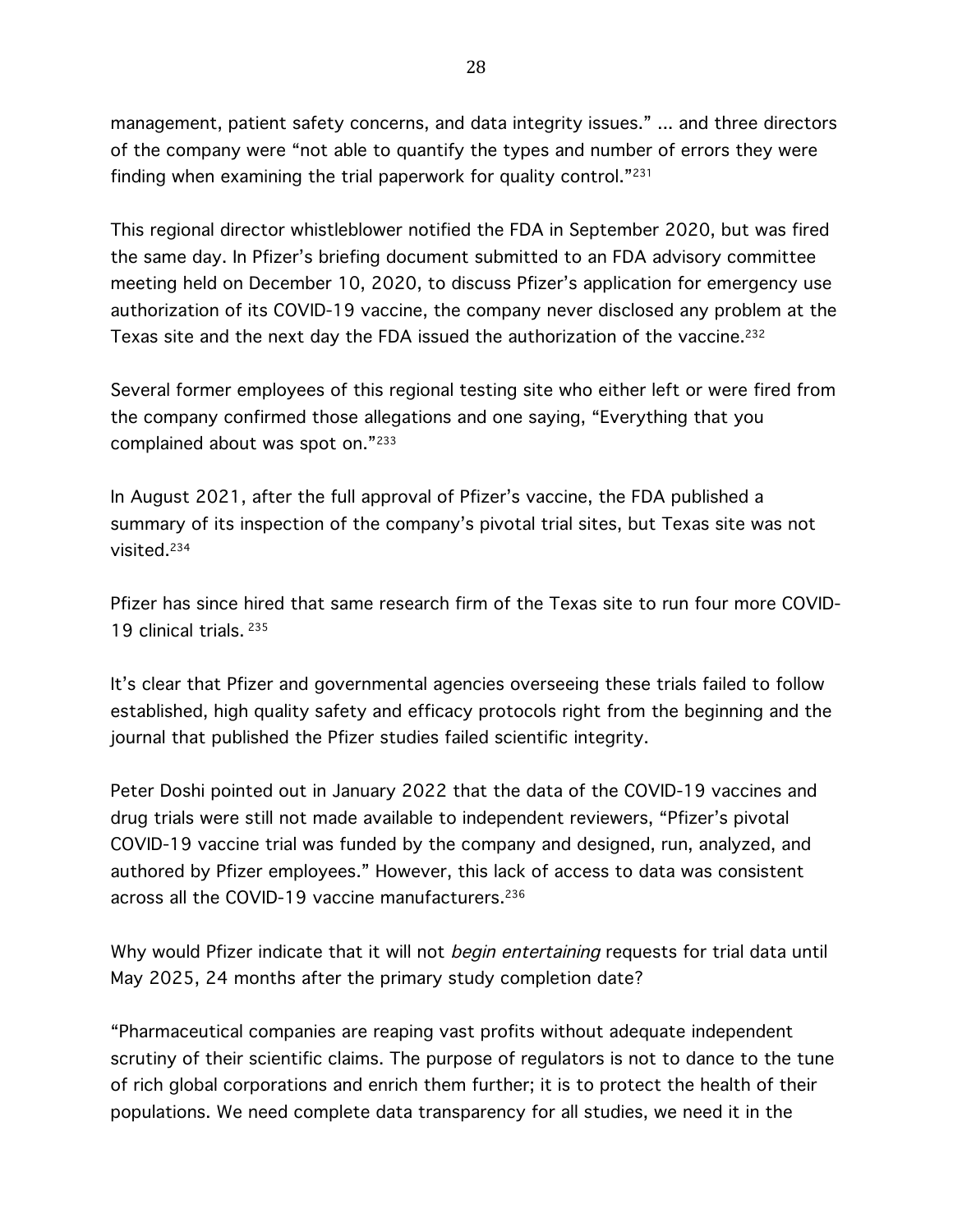public interest, and we need it now."237

The Data Science Association that is a non-profit professional association of over 500 Canadian independent anonymous data scientists stated in their presentation of Level I evidence of harm from Pfizer's own trial data, "This evidence is a tool you can use. It represents a real opportunity to hold our leaders accountable, as it is not opinion, or modeling, or real-world evidence that can be dismissed or manipulated, but LEVEL 1 EVIDENCE from a randomized control trial. As such, it has high evidentiary value. ... Any government which has approved these inoculations, much less mandated them, knew or should have known from the available data that harm would be caused to its citizens. Any government that approved this medical intervention for its citizens should have ensured that the trial had used the appropriate clinical endpoints and high quality safety science. Any government official who possesses this evidence and continues to allow its citizens to be inoculated with a toxic agent is, at the very least, negligent."238

Scientifically there were many other flaws in the Pfizer's published studies and briefing documents, which make their outcomes and conclusions so unreliable that it should never have been accepted for publication or authorized for emergency use. Not only didn't Pfizer trials prove to be safe, but actually proved to be harmful.<sup>239</sup>

#### Governments Have Misled People

It was also misleading for governments to assure the population that the vaccines were safe for the ones with a history of adverse reactions to vaccine, people with comorbidities, residents of long-term facilities and pregnant or breastfeeding women.

Further, it was misleading for governments to lure herd immunity with the vaccines that were introduced after only two-month misleading and unscientific trials by fraudulent drug companies in the presence of a highly mutable virus that had already spread throughout the world and had already found many zoonotic reservoirs in the immediate human environment.<sup>240</sup>

It was misleading of governments to justify mandates on the premise that vaccinated people wouldn't transmit the virus and praising the ones who got their vaccine "for doing your part from stopping the spread," when the original trials conducted by Pfizer and Moderna didn't even test this premise.<sup>241</sup>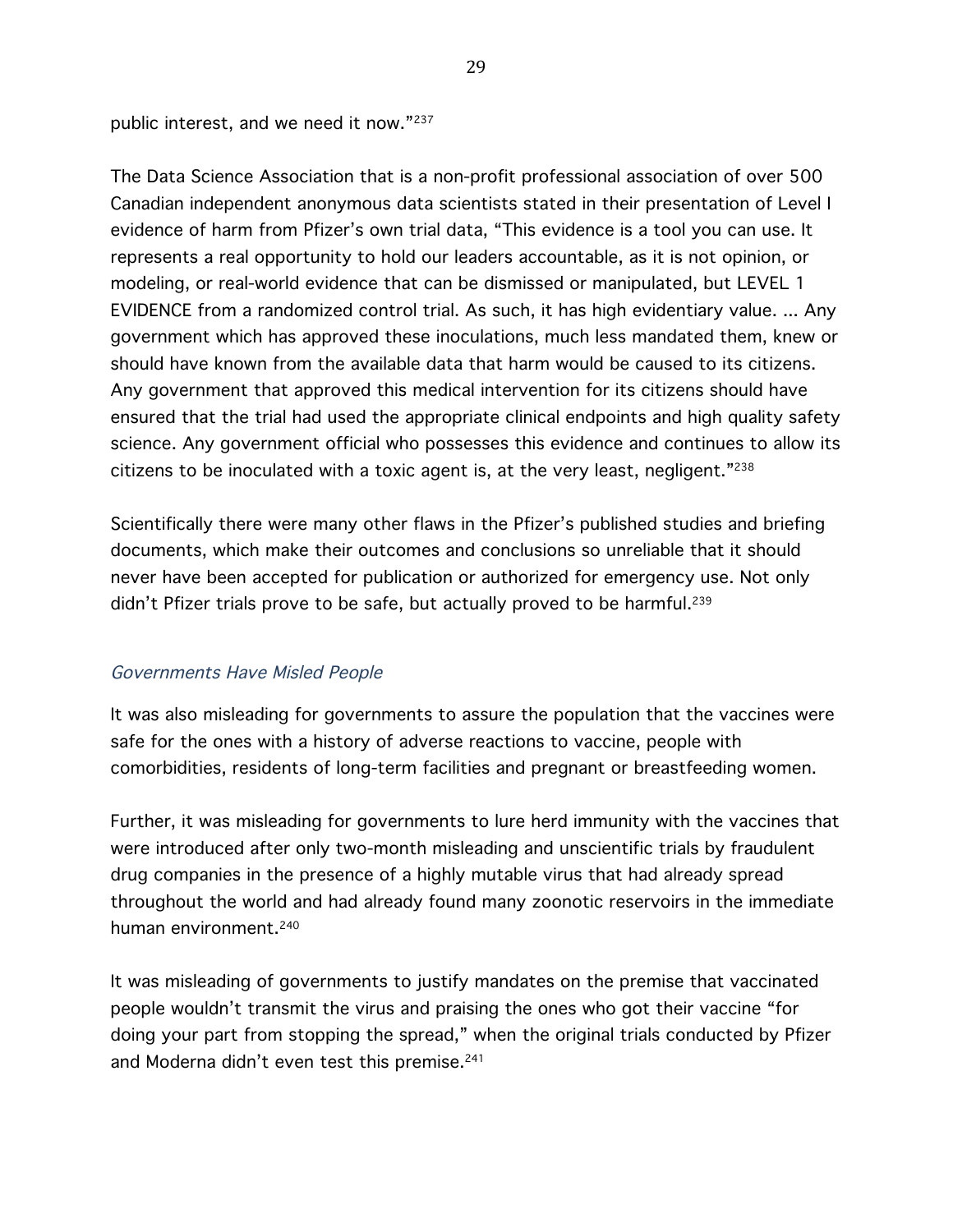It was misleading for government to say this is only an epidemic of the unvaccinated, as in the fourth wave of the epidemic in Israel 60% of the people in severe and critical condition and 45% of the ones who died were doubly vaccinated."242

It was misleading of government not to recognize the protective value of natural immunity, which conferred longer lasting and stronger protection against infection, symptomatic disease and hospitalization during the Delta variant phase of epidemic than the one obtained from two-dose vaccine-induced immunity with a six fold increased risk of infection and a seven fold increased risk of symptomatic disease.<sup>243</sup>

It was in fact recently reported that natural immunity to SARS-CoV-2 remains strong after 20 months after infection in unvaccinated persons.<sup>244</sup>

It was therefore wrong of governments to force vaccines on people who were already immune through natural infection. While doubly vaccinated people were privileged by mandates, they had no protective advantage against Omicron infection beyond 31 days after their second vaccine over the unvaccinated ones, but, on the opposite, had significant *negative* vaccine effectiveness three to five months after their second dose, which translated into a 37-77% greater chance of being infected than an unvaccinated person due to a sort of immune fatigue or immunosuppression.<sup>245,246</sup>

It was wrong of governments to depend on multiple shot vaccination campaign when there is no study on their long-term effects on the population.

And above all, it was wrong of governments not to have recognized that this entire crisis was mainly due to the ineptitude of conventional medicine to deal with virally sick people, while there exist very effective and safe alternative medical approaches that can deal with such conditions.\*

#### **Conclusion**

Indeed, when a population has access to alternative and effective means of prevention and treatment the benefits obtained from vaccination would then become quite obscured, as despite all the narratives that laud the safety of COVID-19 vaccines, like drugs, there are no safe vaccines, and all COVID-19 vaccines have so far been found to produce serious adverse effects.

 See the Epilogue to this book.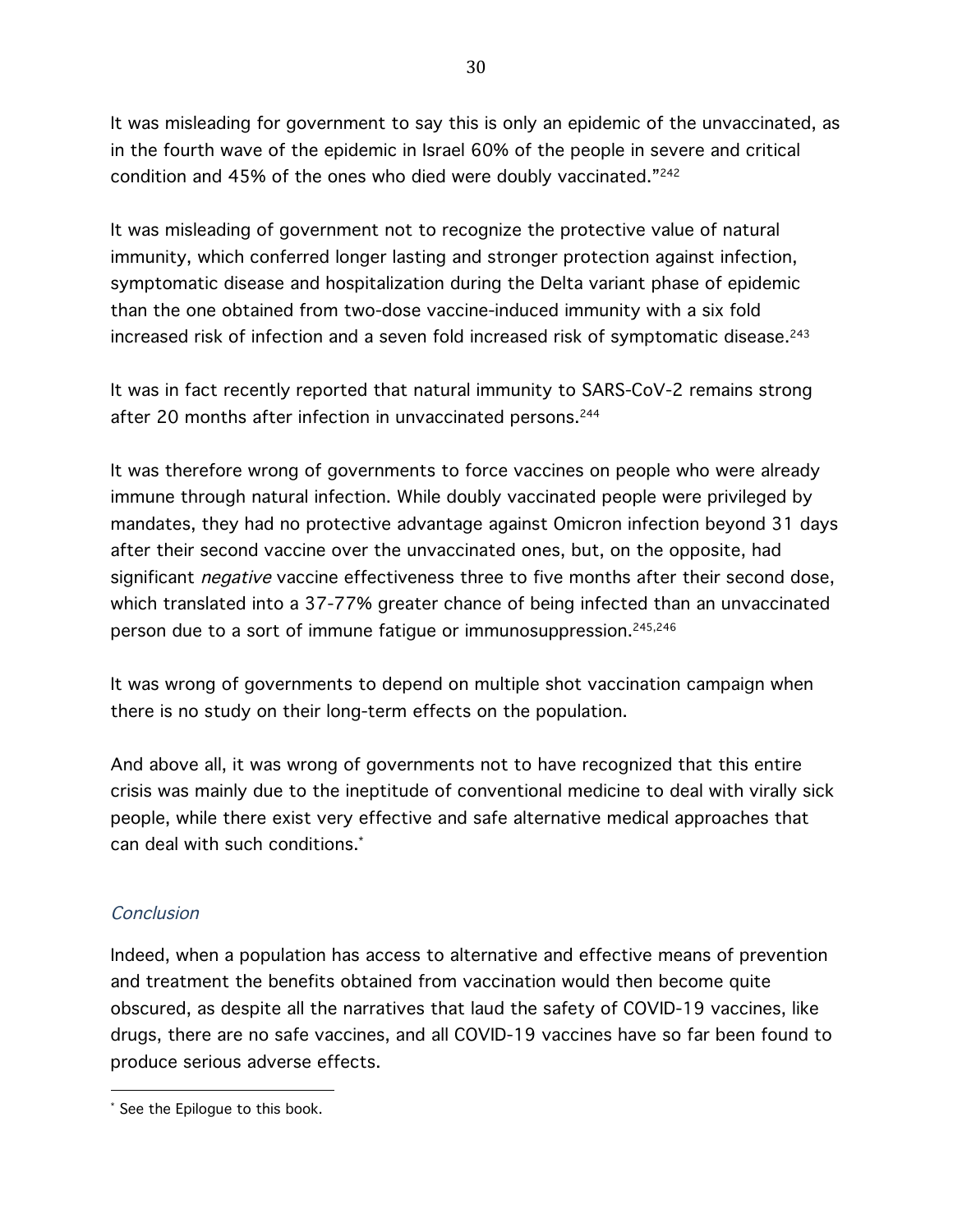For the child in the fable\* who watched the Emperor marching in the streets, it was obvious that the Emperor had no clothes. Similarly, COVID-19 vaccine adverse events can obviously be very serious and even fatal, and to use the word "safe" to qualify any of the COVID-19 vaccines is unscientific and greatly misleading.

Children,† people of reproductive years and the ones of all ages who have no comorbidity, follow a healthy lifestyle and have access to effective and safe preventive and therapeutic approaches to viral infections should therefore not be coerced to receive vaccines, because of the fact that the complete spectrum of short and longterm adverse events are unknown and the risks of vaccines may actually outweigh benefits and also because it would be an infringement of their freedom of choice.

One of the reasons mentioned to vaccinate children is to prevent them from infecting the most vulnerable persons. However, it is interesting to note that the viral loads and shedding have been found to be similar in infected unvaccinated and vaccinated children aged 17 years and below during the Delta and Omicron phases of the epidemic.<sup>247</sup>

If the art and science of medicine had not been under the control of vested interests and the best preventive and therapeutic measures had been common practices, $<sup>‡</sup>$  the</sup> advent of a pandemic would not have created a state of panic and there would have been no need to adopt emergency measures or dictate mandates.

However, measures would have been quickly adopted to protect the most vulnerable people.

People would be told what steps should be taken at the first sign of appearance of flulike symptoms, including keeping in contact with their personal physician.

<sup>\*</sup> See Mattimore Cronin. Parable: The Emperor Has No Clothes. https://medium.com/@mattimore/parablethe-emperor-has-no-clothes-ace63fef6eb8

<sup>†</sup> It is interesting to note that the viral loads were similar in infected unvaccinated and vaccinated children aged 17 years and below during the Delta and Omicron phases of the epidemic. (Elliot P, et al. Post-peak dynamics of a national Omicron SARS-CoV-2 epidemic during January 2022. Imperial College of London. https://spiral.imperial.ac.uk/handle/10044/1/93887)

<sup>&</sup>lt;sup>‡</sup> See the Epilogue at the end of this book, which is entitled Lessons That Failed to Be Learned From the 1918-1919 Spanish Flu Pandemic.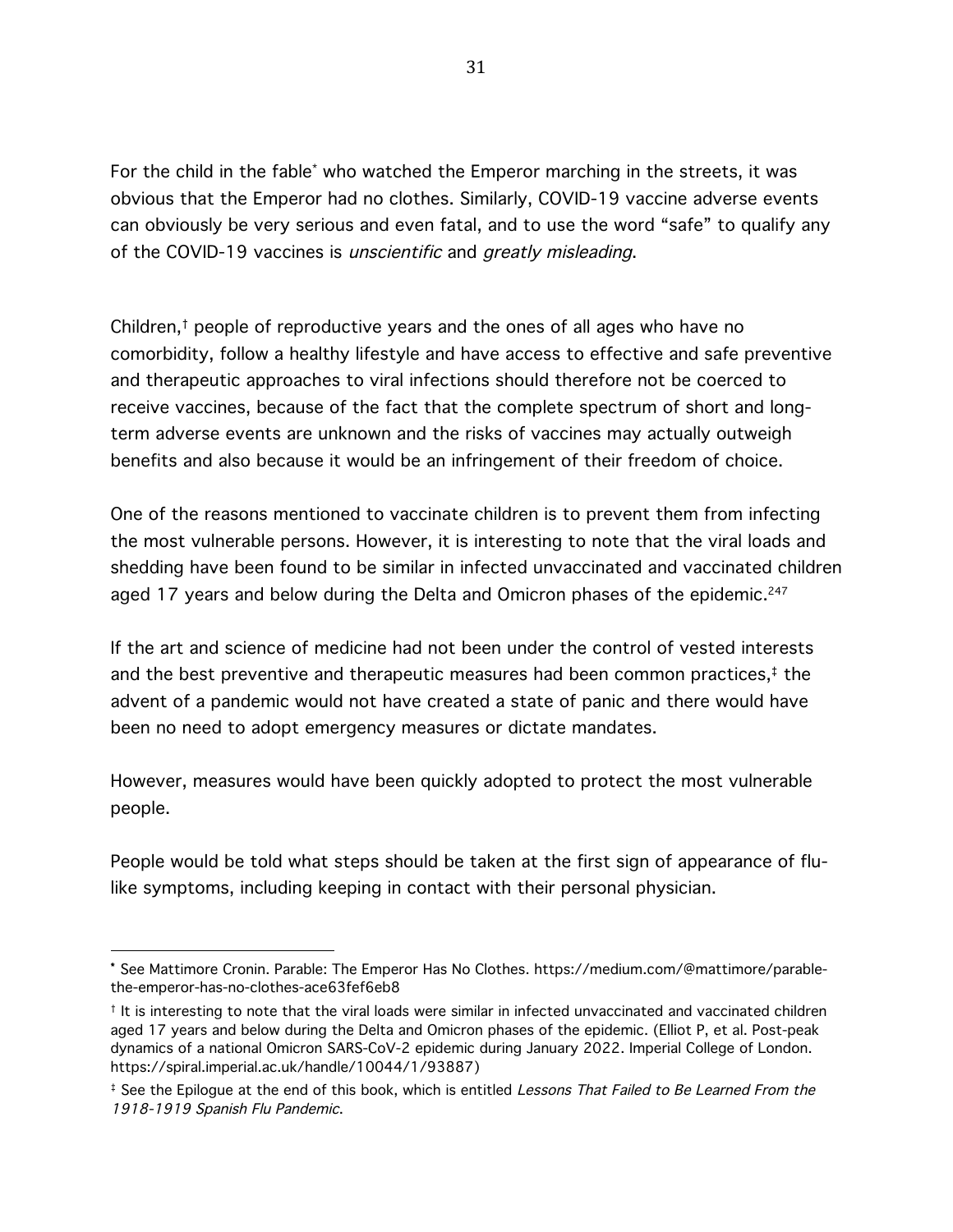Extra home, clinic or hospital care would have been made available for the ones responding less well to early home treatment.

The medical system would not have been overwhelmed and there would have been no lockdowns and the immeasurable damage associated with them, no shutting down of economies, no bankruptcies and no enormous waste of medical resources that is currently occurring. Life would have remained undisturbed and business would have continued as usual.

It generally *appears* to be true that the benefits of vaccination outweigh the risks, as long as it is seen within the perspective of a helpless and inept system of medicine, which is, however, a paradigm that is not concordant with the best of what science can offer and should not ever be imposed to society.

In the imagined scenario presented at the end of the Epilogue of this book, in the countries that have adopted a system of medicine that is based on the best of what science can offer, morbidity remained greatly limited and mortality was quite rare throughout the current pandemic.

Once the COVID-19 pandemic is over, many hope that there will be national reconciliations and real in-depth reflections to find out what went wrong in order not to repeat the same mistakes as the ones of the Spanish flu pandemic, which are associated with immense suffering at a very high cost for society and our planet.

Two of the main questions that will need to be asked are, first, why the best that exists in medical science and specifically about what is known to be the most safe, effective and cost-effective approaches to prevent infectious diseases and treat the sick with viral infections have not been offered to the population?

And second, why society tolerates that the regulation, education and practice of the art and science of medicine are left at the mercy of vested interests?

<sup>1</sup> Gardner, Martha N., and Allan M. Brandt. ""The Doctors' Choice Is America's Choice" The Physician in US Cigarette Advertisements, 1930–1953." American journal of public health 96.2 (2006): 222-232.

<sup>&</sup>lt;sup>2</sup> Wolinsky, Howard, and Tom Brune. "The serpent on the staff: the unhealthy politics of the American Medical Association." (1994).

<sup>3</sup> Crowley, Jennifer, Lauren Ball, and Gerrit Jan Hiddink. "Nutrition in medical education: a systematic review." The Lancet Planetary Health 3.9 (2019): e379-e389.

<sup>4</sup> Relman AS. The new medical-industrial complex. New England Journal of Medicine 1980; 303: 963-970.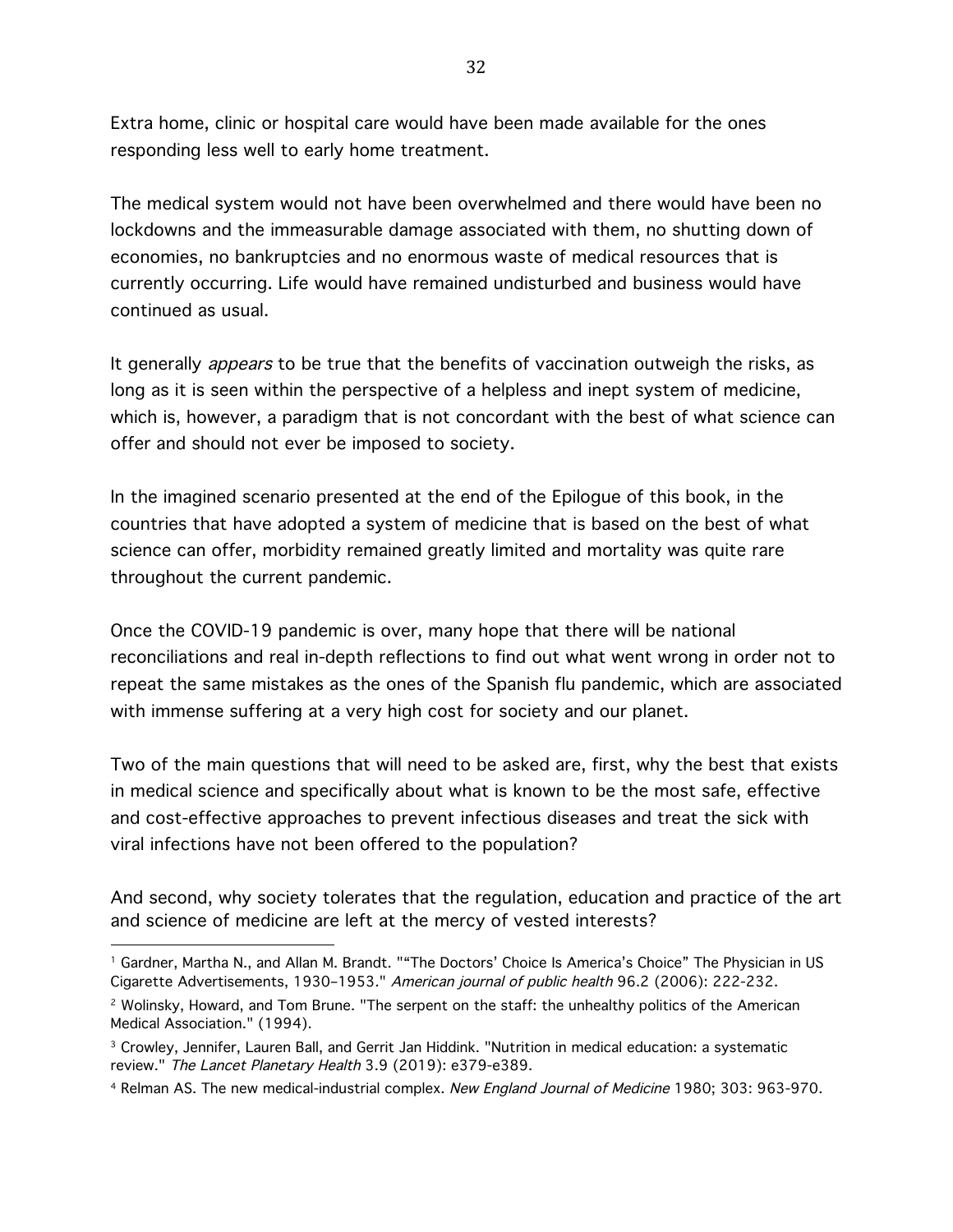<u> 1989 - Andrea Santa Andrea Andrea Andrea Andrea Andrea Andrea Andrea Andrea Andrea Andrea Andrea Andrea Andr</u> <sup>5</sup> Moynihan R, Heath I, Henry D. Selling sickness: the pharmaceutical industry and disease mongering. British Medical Journal 2002; 324: 886-891.

<sup>6</sup> Moynihan R, Cassells A. Selling Sickness: How the World's Biggest Pharmaceutical Companies Are Turning Us All Into Patients. New York: Nation Books, 2005.

<sup>7</sup> Doran E, Henry D. Disease mongering: Expanding the boundaries of treatable disease. Internal Medicine Journal 2008; 38: 858–861.

<sup>8</sup> Ventola CL. Direct-to-consumer pharmaceutical advertising: Therapeutic or toxic? Pharmacy and Therapeutics 2011; 36; 669-684.

<sup>9</sup> Islam QT. Antimicrobial resistance: A man made crisis. Journal of Bangladesh College of Physicians and Surgeons 2011; 29: 120-125.

<sup>10</sup> Abramson MA, Sexton DJ. Nosocomial methicillin-resistant and methicillin-susceptible Staphylococcus aureus primary bacteremia: At what cost? Infection Control and Hospital Epidemiology 1999; 20: 408-11.

<sup>11</sup> Cosgrove SA, Carmeti Y. The impact of antimicrobial resistance on health and economic outcomes. Clinical Infectious Diseases 2003; 36: 1433-1437.

<sup>12</sup> Smolinski MS, Hamburg MA, Lederberg J. Microbial Threats to Health: Emergence, Detection, and Response. Committee on Emerging Microbial Threats to Health in the 21st Century. Washington, D.C.: The National Academies Press, 2003.

<sup>13</sup> Antimicrobial resistance: A deadly burden no country can afford to ignore. Canada Communicable Disease Report 2003 (Sept. 15); 29 (18): 157-64.

<sup>14</sup> Rafii F, Sutherland JB, Cerniglia CE. Effects of treatment with antimicrobial agents on the human colonic microflora. Therapeutics and Clinical Risk Management 2008; 4: 134-1357.

<sup>15</sup> CDC. Making Health Care Safer—Stopping C. difficile Infections. Vital Signs 2012 (March). Available at: http://www.cdc.gov/vitalsigns/hai/

<sup>16</sup> Kümmerer K. Significance of antiobiotics in the environment. Journal of Antimicrobial Chemotherapy 2003; 52: 5-7.

<sup>17</sup> Klevens RM, Edwards JR, Richards CL, Horan TC, Gaynes RP, Pollock DA, Cardo DM. Estimating health care-associated infections and deaths in US hospitals, 2002. Public Health Reports 2007; 122: 160-166.

<sup>18</sup> Köck R, Becker K, Cookson B, van Gemert-Pijnen JE, Harbarth S, Kluymans J, Mielke M, Peters G, Skov RL, Struelens MJ, Tacconelli E, Navarro Torné A, Witte W, Firedrich AW. Methicillin-resistant Staphylococcus aureus (MRSA): burden of disease and control challenges in Europe. *Euro Surveillance* 2010; 15: issue 41: 19688.

<sup>19</sup> de Kraker MEA, Wolkewitz M, Davey PG, Koller W, Berger J, Nagler J, Icket C, Kalenic S, Horvatic J, Seifert H, Kaasch A, Paniara O, Argyropoulou A, Bompola M, Smyth E, Skally M, Raglio A, Dumpis U, Kelmere AM, Borg M, Xuereb D, Ghita MC, Noble M, Kolman J, Grabljevec S, Turner D, Lansbury L, Grundmann H. Burden of antimicrobial resistance in European hospitals: Excess mortality and length of hospital stay associated with bloodstream infections due to *Escherichia coli* resistant to third-generation cephalosporins. Journal of Antimicrobial and Chemotherapy 2011; 66: 398–407.

<sup>20</sup> de Kraker MEA, Wolkewitz M, Davey PG, Grundmann H, BURDEN Study Group. Clinical Impact of Antimicrobial resistance in European hospitals: Excess mortality and length of hospital stay related to

methicillin-resistant Staphylococcus aureus bloodstream infections. Antimicrobial Agents and Chemotherapy 2011; 55: 1598-1605.

<sup>21</sup> Umscheid C, Mitchell M, Doshi J, Agarwal R, Williams K, Brennan PJ. Estimating the proportion of healthcare-associated infections that are reasonably preventable and the related mortality and costs. Infection Control and Hospital Epidemiology 2011; 32: 101–114.

<sup>22</sup> Calfee DP. Crisis in hospital-acquired, healthcare-associated infections. Annual Review of Medicine 2012; 63: 359-371.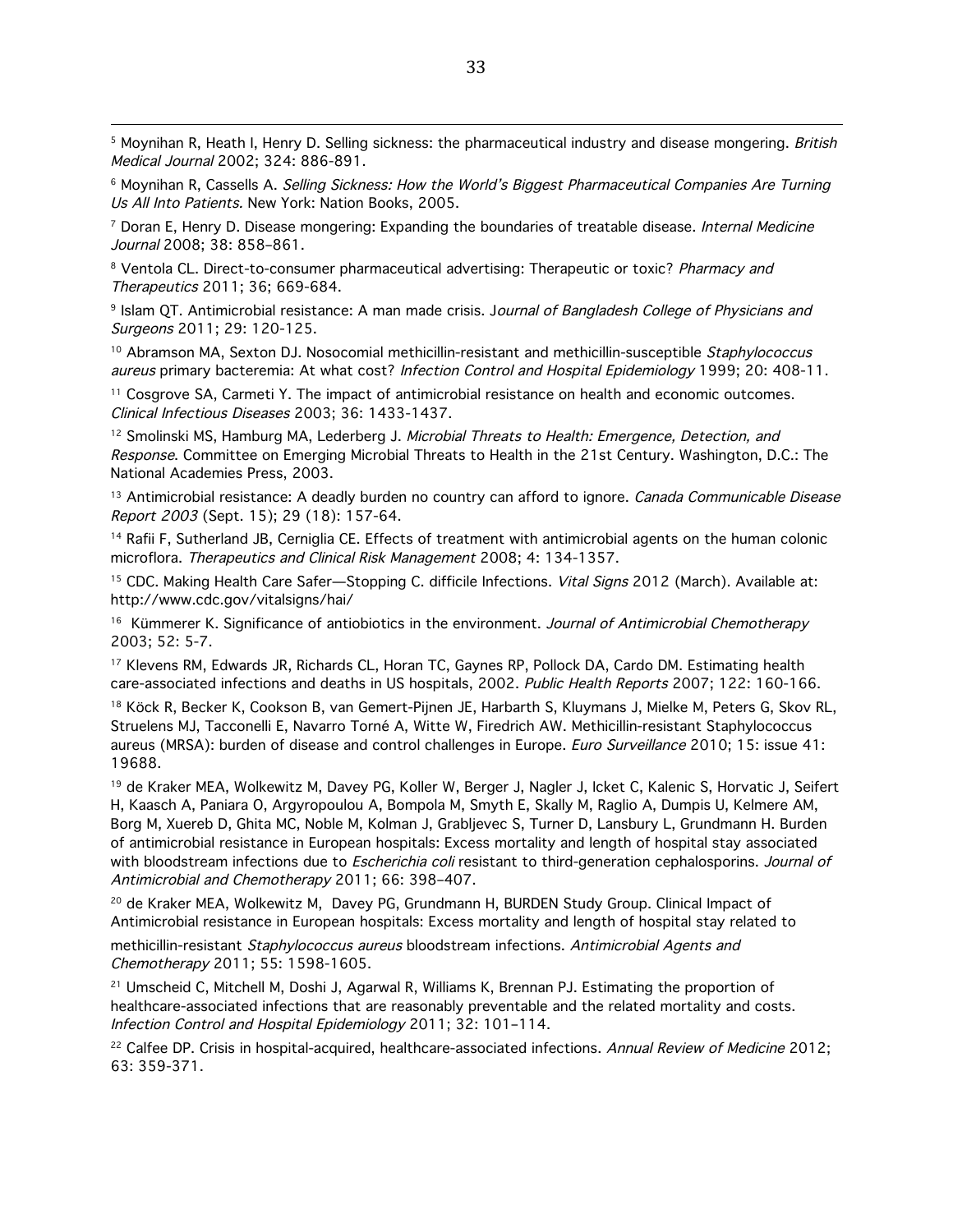<sup>23</sup> MacPherson DW, Gushulak BD, Baine WB, Bala S, Gubbins PO, Holtom P, Segarra-Newnham M. Population mobility, globalization and antimicrobial drug resistance. Emerging Infectious Diseases 2009; 15: 1727-1732.

<sup>24</sup> Kümmerer K. Pharmaceuticals in the environment. Annual Review of Environment and Resources 2010; 35: 57-75.

 $25$  Health facilities flush estimated 250M pounds of drugs a year. USA Today 2008, September 14.

<sup>26</sup> Brodin T, Fick J, Jonsson M. Dilute concentrations of a psychiatric drug alter behavior of fish from natural populations. Science 2013; 239: 814-815.

<sup>27</sup> Jelic A, Gros M, Petrovic M, Ginebreda A, Barcelo D. "Occurrence and Elimination of Pharmaceuticals During Conventional Wastewater Treatment." In Emerging and Priority Pollutants in Rivers. Edited by H. Guasch et al. The Handbook of Environment Chemistry 2012: 19: 1–24.

<sup>28</sup> Shore L. "Effects of Steroid Hormones on Aquatic and Soil Organisms." In Hormones and Pharmaceuticals Generated by Concentrated Animal Feeding Operations. Emerging Topics in Ecotoxicology. Edited by LS Shore and A Pruden. New York: Springer Science and Business Media, 2009.

<sup>29</sup> Schultz M, Furlong ET, Kolpin DW, Werner SL, Schoenfuss HL, Barber LB, Blazer VS, Norris DO, Vajada AM. Antidepressant pharmaceuticals in two U.S. effluent-impacted streams: Occurrence and fate in water and sediment, and selective uptake in fish neural tissue. Environment Science technologies 2010: 44: 1918-1925.

<sup>30</sup> Benjamin, Emelia J., et al. "Heart disease and stroke statistics—2018 update: a report from the American Heart Association." Circulation 137.12 (2018): e67-e492.

<sup>31</sup> Davy, Kevin P., and John E. Hall. "Obesity and hypertension: two epidemics or one?." American Journal of Physiology-Regulatory, Integrative and Comparative Physiology 286.5 (2004): R803-R813.

<sup>32</sup> Lovic, Dragan, et al. "The growing epidemic of diabetes mellitus." Current vascular pharmacology 18.2 (2020): 104-109.

<sup>33</sup> Smyth, Simon, and Andrew Heron. "Diabetes and obesity: the twin epidemics." Nature medicine 12.1 (2006): 75-80.

<sup>34</sup> S A Lanham-New. Fruit and vegetables: the unexpected natural answer to the question of osteoporosis prevention? Am J Clin Nutr. 2006 Jun;83(6):1254-5.

<sup>35</sup> Kaidar-Person, Orit, Gil Bar-Sela, and Benjamin Person. "The two major epidemics of the twenty-first century: obesity and cancer." Obesity surgery 21.11 (2011): 1792-1797.

<sup>36</sup> Nakazawa, Donna Jackson. The autoimmune epidemic. Simon and Schuster, 2009.

<sup>37</sup> Tucci, Veronica, and Nidal Moukaddam. "We are the hollow men: The worldwide epidemic of mental illness, psychiatric and behavioral emergencies, and its impact on patients and providers." Journal of emergencies, trauma, and shock 10.1 (2017): 4.

<sup>38</sup> Rose Rimly. Pediatricians Speak Out on 'Vaccine Hesitancy'. https://www.healthline.com/healthnews/pediatricians-speak-out-on-vaccine-hesitancy

<sup>39</sup> Calisher, Charles, et al. "Statement in support of the scientists, public health professionals, and medical professionals of China combatting COVID-19." The Lancet 395.10226 (February 18, 2020): e42-e43.

<sup>40</sup> Katherine Eban. The Lab-Leak Theory: Inside the Fight to Uncover COVID-19's Origins. Vanity Fair. June 3, 2021. https://www.vanityfair.com/news/2021/06/the-lab-leak-theory-inside-the-fight-to-uncovercovid-19s-origins

<sup>41</sup> Jonathan Matthews. Scientists Outraged by Peter Daszak Leading Enquiry Into Possible Covid Lab Leak. GMWatch. September 23, 2020. https://gmwatch.org/en/news/latest-news/19538-scientists-outragedby-peter-daszak-leading-enquiry-into-possible-covid-lab-leak

42 Thacker, Paul D. "Covid-19: Lancet investigation into origin of pandemic shuts down over bias risk." (2021).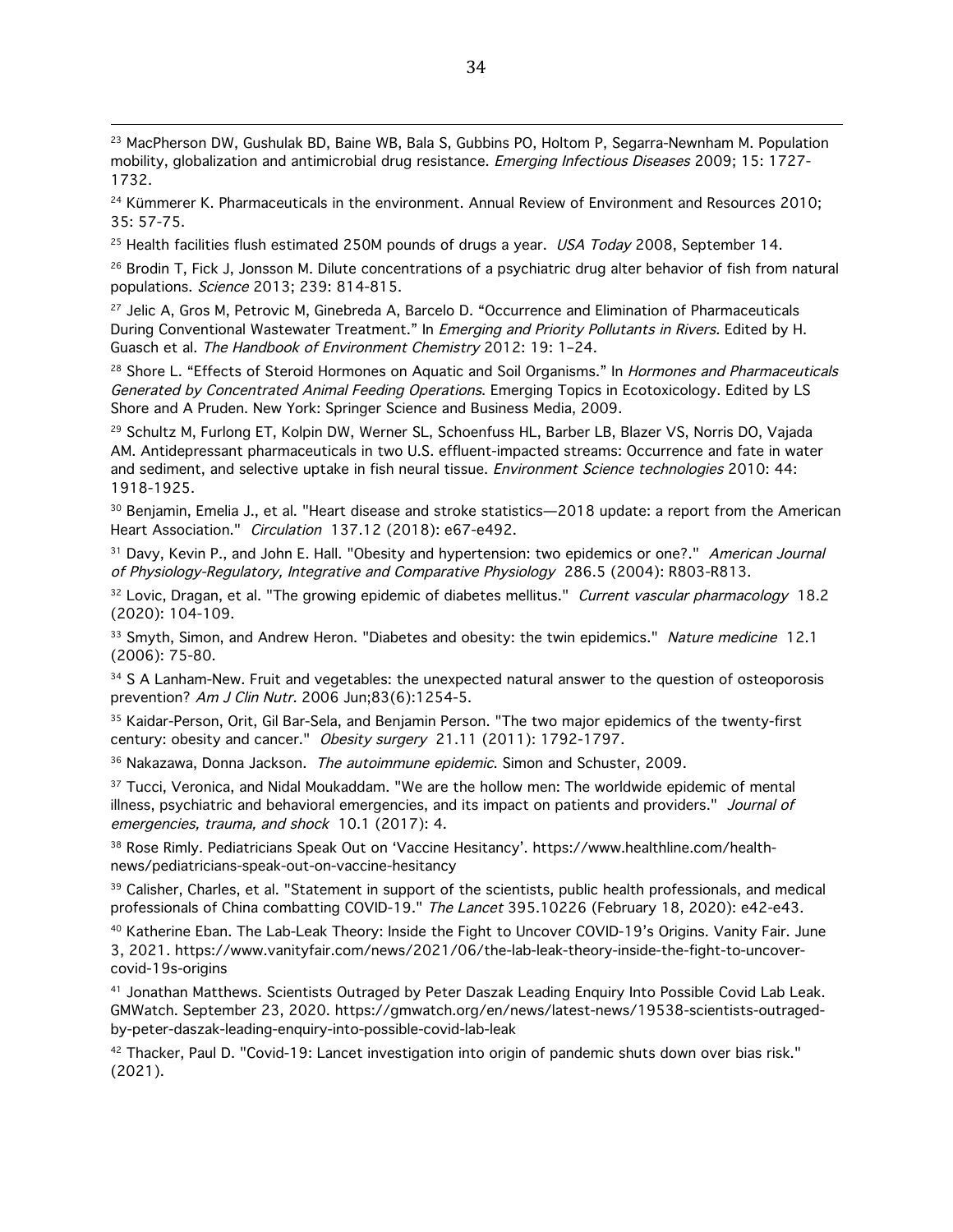43 Katherine Eban. The Lab-Leak Theory: Inside the Fight to Uncover COVID-19's Origins. Vanity Fair. June 3, 2021. https://www.vanityfair.com/news/2021/06/the-lab-leak-theory-inside-the-fight-to-uncovercovid-19s-origins

<sup>44</sup> Project DEFUSE DARPA - PREEMPT (HR001118S0017). https://drasticresearch.files.wordpress.com/2021/09/defuse-project-drastic-analysis-1.pdf

<sup>45</sup> Jim Bostickson et al. The October Surprise in Wuhan. https://www.researchgate.net/publication/355373689\_The\_October\_Surprise\_in\_Wuhan

<sup>46</sup> Shah, Parth, et al. "Informed consent." (2017).

<sup>47</sup> William Shakespeare. Macbeth. Act V Scene III. http://www.shakespeareonline.com/plays/macbeth\_5\_3.html

48 James Angel and Nick Dearden. The horrible history of Big Pharma. Why we can't leave pharmaceutical corporations in the driving seat of the Covid-19 response.

https://www.globaljustice.org.uk/resource/horrible-history-big-pharma/

<sup>49</sup> Mary Holland. COVID-19 mRNA vaccines: The Perfect Legal Storm. February 10, 2021.

https://childrenshealthdefense.org/transcripts/the-covid-vaccine-on-trial-if-you-only-knew/

<sup>50</sup> Evans, Robert G. "Tough on Crime? Pfizer and the CIHR." Healthcare Policy 5.4 (2010): 16.

<sup>51</sup> Data Science Association. The Pfizer inoculations for COVID-19. More harm than good.

https://www.datascienceassn.org/sites/default/files/The-COVID-19-Inoculations-More-Harm-Than-Good-REV-Dec-16-2021.pdf

<sup>52</sup> Pfizer Unit to Settle Charges Of Lying About Heart Valve, July 2, 1994.

https://www.nytimes.com/1994/07/02/business/pfizer-unit-to-settle-charges-of-lying- about-heartvalve.html

<sup>53</sup> Pfizer to Pay \$430 Million Over Promoting Drug to Doctors. May 14, 2004.

https://www.nytimes.com/2004/05/14/business/pfizer-to-pay-430-million-over- promoting-drug-todoctors.html

<sup>54</sup> \$60 Million Deal In Pfizer Suit over Rezulin. July 3, 2004.

https://www.nytimes.com/2004/07/03/business/60-million-deal-in-pfizer-suit.html

<sup>55</sup> Experts Conclude Pfizer Manipulated Studies. Oct 8, 2008.

https://www.nytimes.com/2008/10/08/health/research/08drug.html

<sup>56</sup> Pfizer to Pay \$2.3 Billion for Fraudulent Marketing. Sep. 2, 2009.

https://www.justice.gov/opa/pr/justice-department-announces-largest-health-care-fraud-settlement-itshistory

<sup>57</sup> Pfizer Admits Paying \$35 Million to Doctors Over Last 6 Months. April 1, 2010. https://www.newsmedical.net/news/20100401/Pfizer-admits-paying-2435- million-to-doctors-over-last-6-months.aspx 58<br>58 Pfizer Pays Out to Nigerian Families of Meningitis Drug Trial Victims. August 12, 2011.

https://www.theguardian.com/world/2011/aug/11/pfizer-nigeria- meningitis-drug-compensation 59 Pfizer Pays US\$60M to Settle Allegations of Bribing Doctors. August 7, 2012.

https://www.ctvnews.ca/health/health-headlines/pfizer-pays-us-60m-to-settle- allegations-of-bribing-

doctors-1.906216<br><sup>60</sup> SEC Charges Pfizer with FCPA Violations. August 7, 2012. https://www.sec.gov/news/pressrelease/2012-2012-152htm

 $61$  US High Court Leaves Intact \$142 million Verdict Against Pfizer. December 9, 2013.

https://www.reuters.com/article/us-usa-court-pfizer-idUSBRE9B80K020131209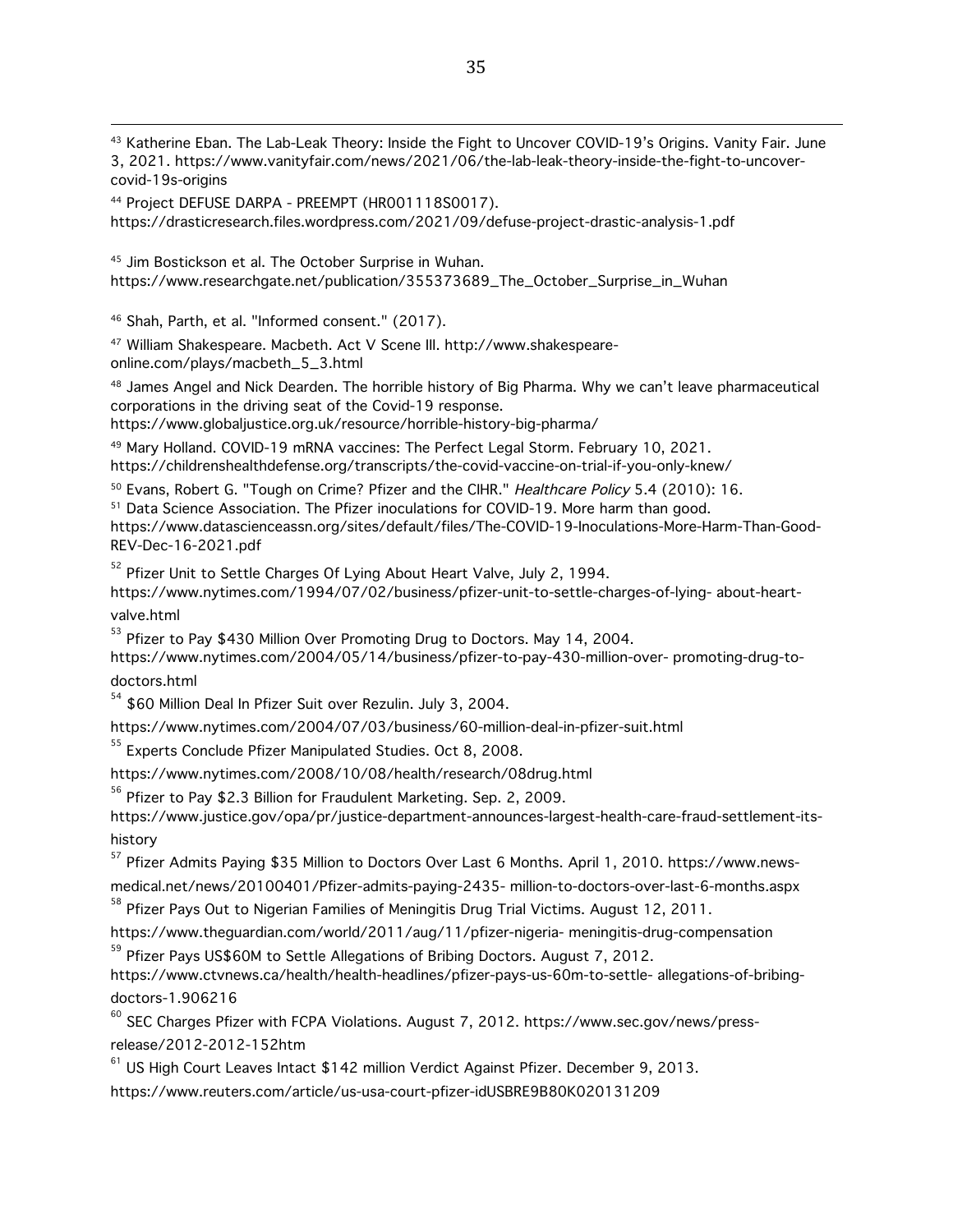$62$  Pfizer Fined Record £84.2m for Overcharging NHS. December 7, 2016.

https://www.bbc.com/news/business-38233852<br><sup>63</sup> Sonofi, FSK, Pfizer, Boehringer Must Face Zantac Class-Action Lawsuits: Court. October 15, 2021. https://medicaldialogues.in/news/industry/pharma/sanofi-gsk- pfizer-boehringer-must-face-zantac-classaction-lawsuits-court-83138

 $64$  Data Science Association. The Pfizer inoculations for COVID-19. More harm than good. https://www.datascienceassn.org/sites/default/files/The-COVID-19-Inoculations-More-Harm-Than-Good-REV-Dec-16-2021.pdf

<sup>65</sup> Thomas, Stephen J., et al. "Safety and efficacy of the BNT162b2 mRNA Covid-19 vaccine through 6 months." New England Journal of Medicine 385.19 (2021): 1761-1773.

66 Polack, Fernando P., et al. "Safety and efficacy of the BNT162b2 mRNA Covid-19 vaccine." New England Journal of Medicine (2020).

<sup>67</sup> Lundh, Andreas, et al. "Industry sponsorship and research outcome." Cochrane database of systematic reviews 2 (2017).

<sup>68</sup> Norman Doidge. Needle Points. Chapter III: A new plague descends. October 27, 2021. https://www.tabletmag.com/sections/science/articles/needle-points-vaccinations-chapter-three

<sup>69</sup> Norman Doidge. Needle Points. Chapter III: A new plague descends. October 27, 2021. https://www.tabletmag.com/sections/science/articles/needle-points-vaccinations-chapter-three

<sup>70</sup> Norman Doidge. Needle Points. Chapter III: A new plague descends. October 27, 2021. https://www.tabletmag.com/sections/science/articles/needle-points-vaccinations-chapter-three

 $71$  Angell, Marcia. The truth about the drug companies: How they deceive us and what to do about it. Random House Incorporated, 2005.

 $72$  Norman Doidge. Needle Points. Chapter III: A new plague descends. October 27, 2021. https://www.tabletmag.com/sections/science/articles/needle-points-vaccinations-chapter-three

<sup>73</sup> CDC. National Center for Immunization and Respiratory Diseases (CVG). https://www.cdc.gov/about/organization/cio-orgcharts/pdfs/NCIRDFS-508.pdf (Accessed November 8, 2021)

<sup>74</sup> CDC. Safety of COVID-19 Vaccines. https://www.cdc.gov/coronavirus/2019ncov/vaccines/safety/safety-of-vaccines.html (Accessed November 8, 2021)

<sup>75</sup> Merriam-Webster. https://www.merriam-webster.com/dictionary/safe

<sup>76</sup> CDC Director Rochelle Walensky tells Wolf Blitzer that COVID Vaccines won't prevent transmission. August 8, 2021. https://www.youtube.com/watch?v=TKFWGvvlVLI

<sup>77</sup> Vaccines and drugs: similarities and differences. https://isoponline.org/wpcontent/uploads/2015/10/Differences-on-drugs-and-vaccines.pdf

<sup>78</sup> CDC. Definition of Terms. https://www.cdc.gov/vaccines/vac-gen/imz-basics.htm

 $79$  Data Science Association. The Pfizer inoculations for COVID-19. More harm than good.

https://www.datascienceassn.org/sites/default/files/The-COVID-19-Inoculations-More-Harm-Than-Good-REV-Dec-16-2021.pdf

80 Brought to you by Pfizer. https://rumble.com/voz64j-brought-to-you-by-pfizer.html

81 Trusted News Initiative (TNI) to combat spread of harmful vaccine disinformation and announces major research project. https://www.bbc.com/mediacentre/2020/trusted-news-initiative-vaccine-disinformation

82 UK Government. COVID-19 vaccine surveillance report Week 51.

https://assets.publishing.service.gov.uk/government/uploads/system/uploads/attachment\_data/file/104 3608/Vaccine\_surveillance\_report\_-\_week\_51.pdf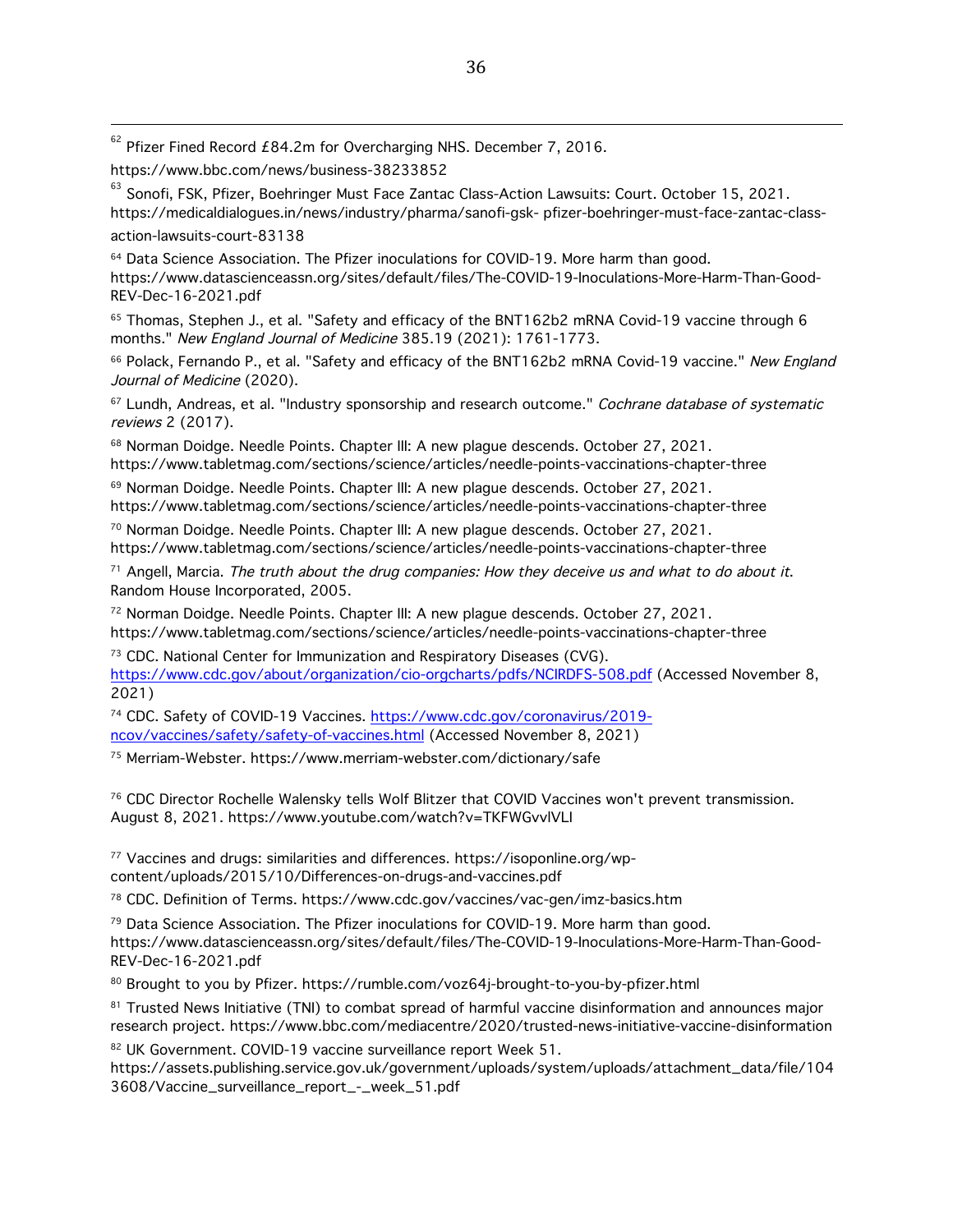83 UK Government. COVID-19 vaccine surveillance report Week 51.

https://assets.publishing.service.gov.uk/government/uploads/system/uploads/attachment\_data/file/104 3608/Vaccine\_surveillance\_report\_-\_week\_51.pdf

84 UK Government. COVID-19 vaccine surveillance report Week 51. https://assets.publishing.service.gov.uk/government/uploads/system/uploads/attachment\_data/file/104 3608/Vaccine\_surveillance\_report\_-\_week\_51.pdf

85 UK Government. COVID-19 vaccine surveillance report Week 51. https://assets.publishing.service.gov.uk/government/uploads/system/uploads/attachment\_data/file/104 3608/Vaccine\_surveillance\_report\_-\_week\_51.pdf

86 Singanayagam, Anika, et al. "Community transmission and viral load kinetics of the SARS-CoV-2 delta (B. 1.617. 2) variant in vaccinated and unvaccinated individuals in the UK: a prospective, longitudinal, cohort study." The Lancet Infectious Diseases (2021).

87 UK Government. COVID-19 vaccine surveillance report Week 51. https://assets.publishing.service.gov.uk/government/uploads/system/uploads/attachment\_data/file/104 3608/Vaccine\_surveillance\_report\_-\_week\_51.pdf

88 UK Government. COVID-19 vaccine surveillance report Week 51. https://assets.publishing.service.gov.uk/government/uploads/system/uploads/attachment\_data/file/104 3608/Vaccine\_surveillance\_report\_-\_week\_51.pdf

89 UK Government. COVID-19 vaccine surveillance report Week 51. https://assets.publishing.service.gov.uk/government/uploads/system/uploads/attachment\_data/file/104 3608/Vaccine\_surveillance\_report\_-\_week\_51.pdf

<sup>90</sup> UK Government. COVID-19 vaccine surveillance report Week 51. https://assets.publishing.service.gov.uk/government/uploads/system/uploads/attachment\_data/file/104 3608/Vaccine\_surveillance\_report\_-\_week\_51.pdf

<sup>91</sup> León, Tomás M., et al. "COVID-19 cases and hospitalizations by COVID-19 vaccination status and previous COVID-19 diagnosis—California and New York, May–November 2021." (2022).

92 Andrews, N. "Effectiveness of COVID-19 vaccines against the Omicron (B. 1.1. 529) variant of concern [Internet].[cited 2021 Dec 10]."

93 McMorrow, Meredith, Vaccine Effectiveness Team Co-lead, and Representing EPI Task Force. "Improving communications around vaccine breakthrough and vaccine effectiveness." EPI Task Force, Centres for Disease Control and Prevention (2021).

94 Shitrit, Pnina, et al. "Nosocomial outbreak caused by the SARS-CoV-2 Delta variant in a highly vaccinated population, Israel, July 2021." Eurosurveillance 26.39 (2021): 2100822.

95 UK Government. COVID-19 vaccine surveillance report Week 51.

https://assets.publishing.service.gov.uk/government/uploads/system/uploads/attachment\_data/file/104 3608/Vaccine\_surveillance\_report\_-\_week\_51.pdf

<sup>96</sup> National Vaccine Information Center. http://www.medalerts.org/vaersdb/findfield.php (Accessed December 28, 2021).

97 Reported side effects following COVID-19 vaccination in Canada. https://healthinfobase.canada.ca/covid-19/vaccine-safety/#seriousNonSerious. Accessed December 28, 2021

98 Coronavirus vaccine—weekly summary of Yellow Card reporting. Updated 24 December 2021. https://www.gov.uk/government/publications/coronavirus-covid-19-vaccine-adversereactions/coronavirus-vaccine-summary-of-yellow-card-reporting. Accessed December 28, 2021

<sup>99</sup> About VAERS. https://vaers.hhs.gov/about.html

<sup>100</sup> Ross Lazarus, et al. Electronic Support for Public Health-Vaccine Adverse Event Reporting System (ESP:VAERS). https://digital.ahrq.gov/ahrq-funded-projects/electronic-support-public-health-vaccineadverse-event-reporting-system Accessed January 13, 2020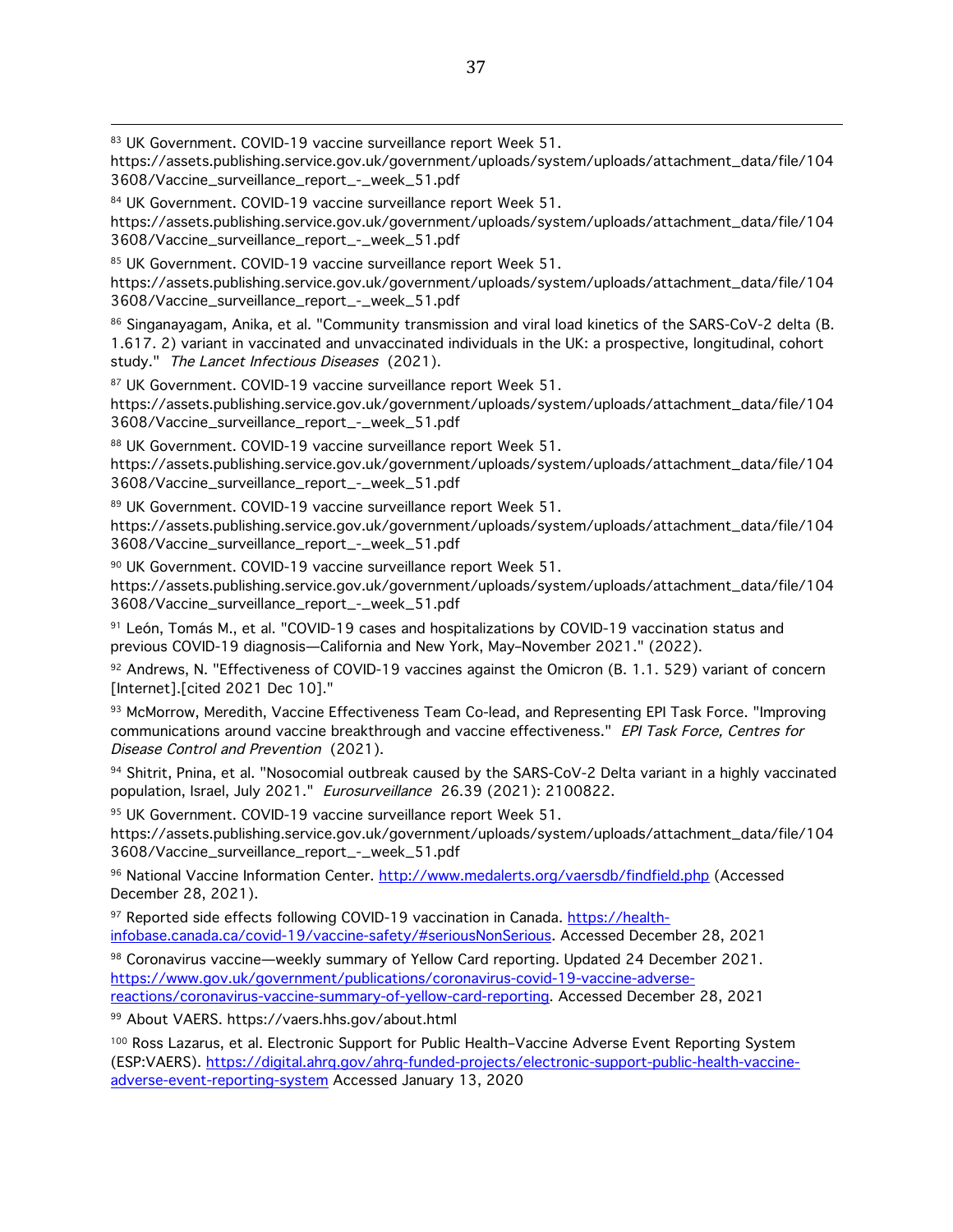<sup>101</sup> Shimabukuro, Tom T., Matthew Cole, and John R. Su. "Reports of anaphylaxis after receipt of mRNA COVID-19 vaccines in the US—December 14, 2020-January 18, 2021." Jama 325.11 (2021): 1101-1102.

<u> 1989 - Andrea Santa Andrea Andrea Andrea Andrea Andrea Andrea Andrea Andrea Andrea Andrea Andrea Andrea Andr</u>

<sup>102</sup> National Vaccine Information Center. http://www.medalerts.org/vaersdb/findfield.php

<sup>103</sup> Our World Data. Coronavirus (COVID-19) Vaccinations. https://ourworldindata.org/covidvaccinations?country=USA

104 Reported side effects following COVID-19 vaccination in Canada. https://healthinfobase.canada.ca/covid-19/vaccine-safety/#seriousNonSerious. Accessed December 28, 2021

<sup>105</sup> Reported side effects following COVID-19 vaccination in Canada. https://healthinfobase.canada.ca/covid-19/vaccine-safety/#seriousNonSerious. Accessed December 28, 2021

106 Blumenthal, Kimberly G., et al. "Acute allergic reactions to mRNA COVID-19 vaccines." Jama 325.15 (2021): 1562-1565.

<sup>107</sup> Shimabukuro, Tom T., Matthew Cole, and John R. Su. "Reports of anaphylaxis after receipt of mRNA COVID-19 vaccines in the US—December 14, 2020-January 18, 2021." Jama 325.11 (2021): 1101-1102.

108 Kozma, Gergely Tibor, et al. "Pseudo-anaphylaxis to polyethylene glycol (PEG)-coated liposomes: roles of anti-PEG IgM and complement activation in a porcine model of human infusion reactions." ACS nano 13.8 (2019): 9315-9324.

109 Lee, Yun Woo, et al. "Adverse Reactions of the Second Dose of the BNT162b2 mRNA COVID-19 Vaccine in Healthcare Workers in Korea." Journal of Korean medical science 36.21 (2021).

<sup>110</sup> Klugar, Miloslav, et al. "Side effects of mRNA-based and viral vector-based COVID-19 vaccines among German healthcare workers." Biology 10.8 (2021): 752.

<sup>111</sup> Polack, Fernando P., et al. "Safety and efficacy of the BNT162b2 mRNA Covid-19 vaccine." New England Journal of Medicine (2020).

<sup>112</sup> Walsh, Edward E., et al. "Safety and immunogenicity of two RNA-based Covid-19 vaccine candidates." New England Journal of Medicine 383.25 (2020): 2439-2450.

113 Menni, Cristina, et al. "Vaccine side-effects and SARS-CoV-2 infection after vaccination in users of the COVID Symptom Study app in the UK: a prospective observational study." The Lancet Infectious Diseases (2021).

<sup>114</sup> Hoeg, Tracy Beth, et al. "SARS-CoV-2 mRNA Vaccination-Associated Myocarditis in Children Ages 12-17: A Stratified National Database Analysis." Medrxiv (2021).

<sup>115</sup> Montgomery, Jay, et al. "Myocarditis following immunization with mRNA COVID-19 vaccines in members of the US military." JAMA cardiology 6.10 (2021): 1202-1206.

<sup>116</sup> Comirnaty. Assessment. https://www.ema.europa.eu/en/documents/assessment-report/comirnatyepar-public-assessment-report\_en.pdf

<sup>117</sup> Polack, Fernando P., et al. "Safety and efficacy of the BNT162b2 mRNA Covid-19 vaccine." New England Journal of Medicine (2020).

<sup>118</sup> Health Ontario. Enhanced Epidemiological Summary. Myocarditis and Pericarditis Following Vaccination with COVID-19 mRNA Vaccines in Ontario: December 13, 2020 to September 4, 2021. https://www.publichealthontario.ca/-/media/documents/ncov/epi/covid-19-myocarditis-pericarditisvaccines-epi.pdf?sc\_lang=en

<sup>119</sup> Data Science Association. The Pfizer inoculations for COVID-19. More harm than good. https://www.datascienceassn.org/sites/default/files/The-COVID-19-Inoculations-More-Harm-Than-Good-REV-Dec-16-2021.pdf

<sup>120</sup> Husby, Anders, et al. "SARS-CoV-2 vaccination and myocarditis or myopericarditis: population based cohort study." bmj 375 (2021).

<sup>121</sup> Vogel, Gretchen, and Jennifer Couzin-Frankel. "Israel reports link between rare cases of heart inflammation and COVID-19 vaccination in young men." Science 10 (2021).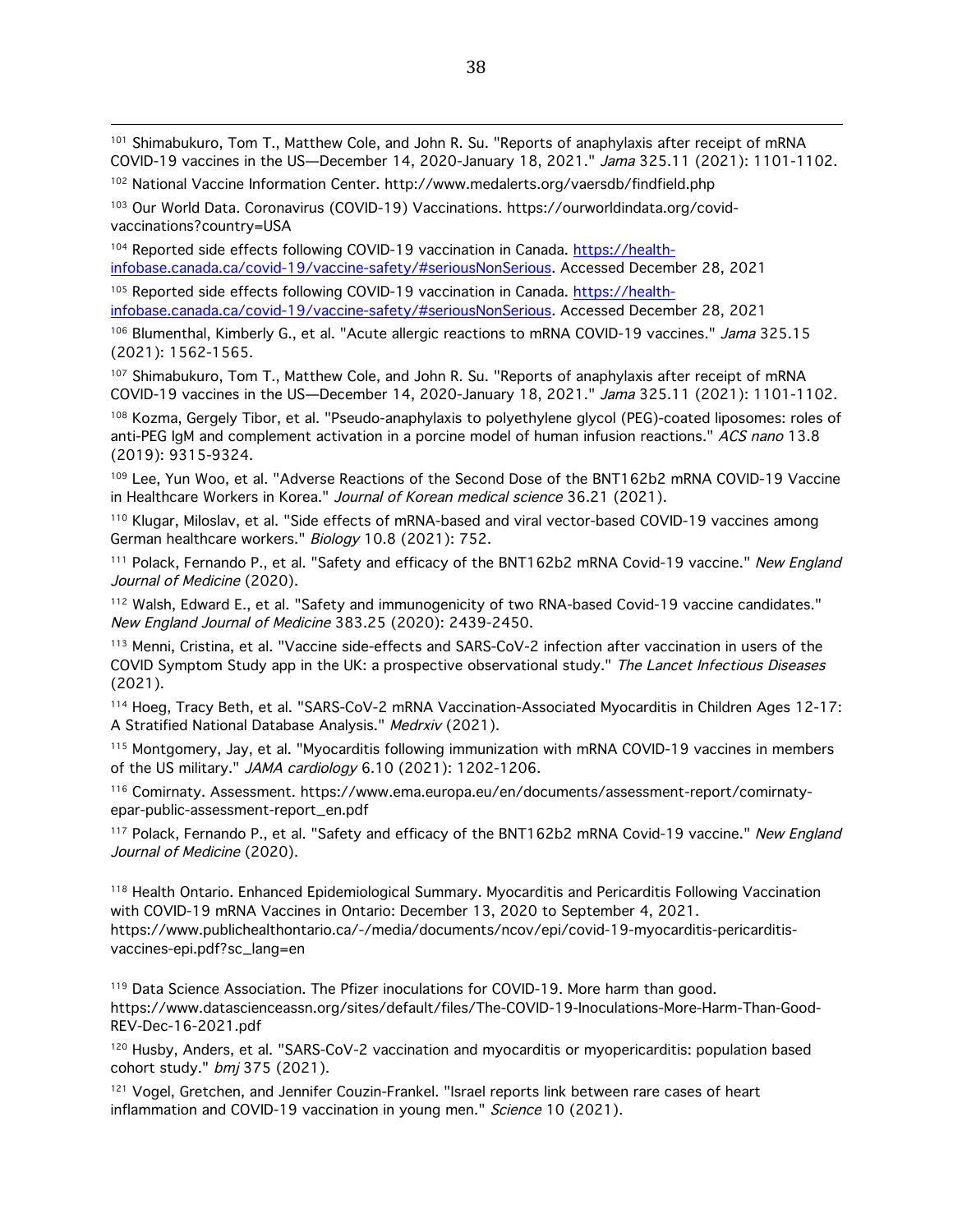<sup>122</sup> Das, Bibhuti B., et al. "Myocarditis and pericarditis following mRNA COVID-19 vaccination: what do we know so far?." Children 8.7 (2021): 607.

<sup>123</sup> Grün, Stefan, et al. "Long-term follow-up after viral myocarditis established by endomyocardical biopsy: Predictors of mortality." Journal of Cardiovascular Magnetic Resonance 13.1 (2011): 1-1.

124 More than 75 athletes "suddenly" died in 5 months. https://diariodevallarta.com/en/mas-de-75deportistas-repentinamente-fallecidos-en-5-meses/

125 האתלטים מגיפת (An epidemic amongst athletes). https://www.rtnews.co.il/?view=article&id=49&catid=22

<sup>126</sup> Ohana, Steve, and Alexandra Henrion-Caude. "Young adult mortality in Israel during time of COVID-19 crisis." Available at SSRN (2021).

<sup>127</sup> Klugar, Miloslav, et al. "Side effects of mRNA-based and viral vector-based COVID-19 vaccines among German healthcare workers." Biology 10.8 (2021): 752.

128 Al Khames Aga, Qutaiba A., et al. "Safety of COVID-19 vaccines." Journal of Medical Virology (2021).

<sup>129</sup> Boekel, Laura, et al. "Adverse events after first COVID-19 vaccination in patients with autoimmune diseases." The Lancet Rheumatology (2021).

130 Dinse, Gregg E., et al. "Increasing prevalence of antinuclear antibodies in the United States." Arthritis & Rheumatology 72.6 (2020): 1026-1035.

<sup>131</sup> Angum, Fariha, et al. "The prevalence of autoimmune disorders in women: a narrative review." Cureus 12.5 (2020).

<sup>132</sup> American Autoimmune Related Diseases Association. Prevalence of autoimmune diseases. https://autoimmune.org/wp-content/uploads/2019/12/1-in-5-Brochure.pdf.

<sup>133</sup> Furer, Victoria, et al. "Herpes zoster following BNT162b2 mRNA Covid-19 vaccination in patients with autoimmune inflammatory rheumatic diseases: a case series." Rheumatology (Oxford, England) (2021).

<sup>134</sup> Khayat-Khoei, Mahsa, et al. "COVID-19 mRNA vaccination leading to CNS inflammation: a case series." Journal of Neurology (2021): 1-14.

135 Havla, Joachim, et al. "First manifestation of multiple sclerosis after immunization with the Pfizer-BioNTech COVID-19 vaccine." Journal of Neurology (2021): 1-4.

<sup>136</sup> Etemadifar, Masoud, et al. "Acute relapse and poor immunization following COVID-19 vaccination in a rituximab-treated multiple sclerosis patient." Human Vaccines & Immunotherapeutics (2021): 1-3.

<sup>137</sup> Maniscalco, Giorgia T., et al. "Severe multiple sclerosis relapse after COVID-19 vaccination: a case report." Frontiers in Neurology 12 (2021).

138 Welsh, Kerry J., et al. "Thrombocytopenia including immune thrombocytopenia after receipt of mRNA COVID-19 vaccines reported to the Vaccine Adverse Event Reporting System (VAERS)." Vaccine 39.25 (2021): 3329-3332.

139 Kuter, David J. "Exacerbation of immune thrombocytopenia following Covid-19 vaccination." British Journal of Haematology (2021).

140 van Dijk, Wobke EM, and Roger EG Schutgens. "Relapse of immune thrombocytopenia after COVID-19 vaccination." European Journal of Haematology (2021).

<sup>141</sup> Comirnaty. Assessment. https://www.ema.europa.eu/en/documents/assessment-report/comirnatyepar-public-assessment-report\_en.pdf

<sup>142</sup> Polack, Fernando P., et al. "Safety and efficacy of the BNT162b2 mRNA Covid-19 vaccine." New England Journal of Medicine (2020).

143 Kowarz, Eric, et al. ""Vaccine-Induced Covid-19 Mimicry" Syndrome: Splice reactions within the SARS-CoV-2 Spike open reading frame result in Spike protein variants that may cause thromboembolic events in patients immunized with vector-based vaccines." (2021).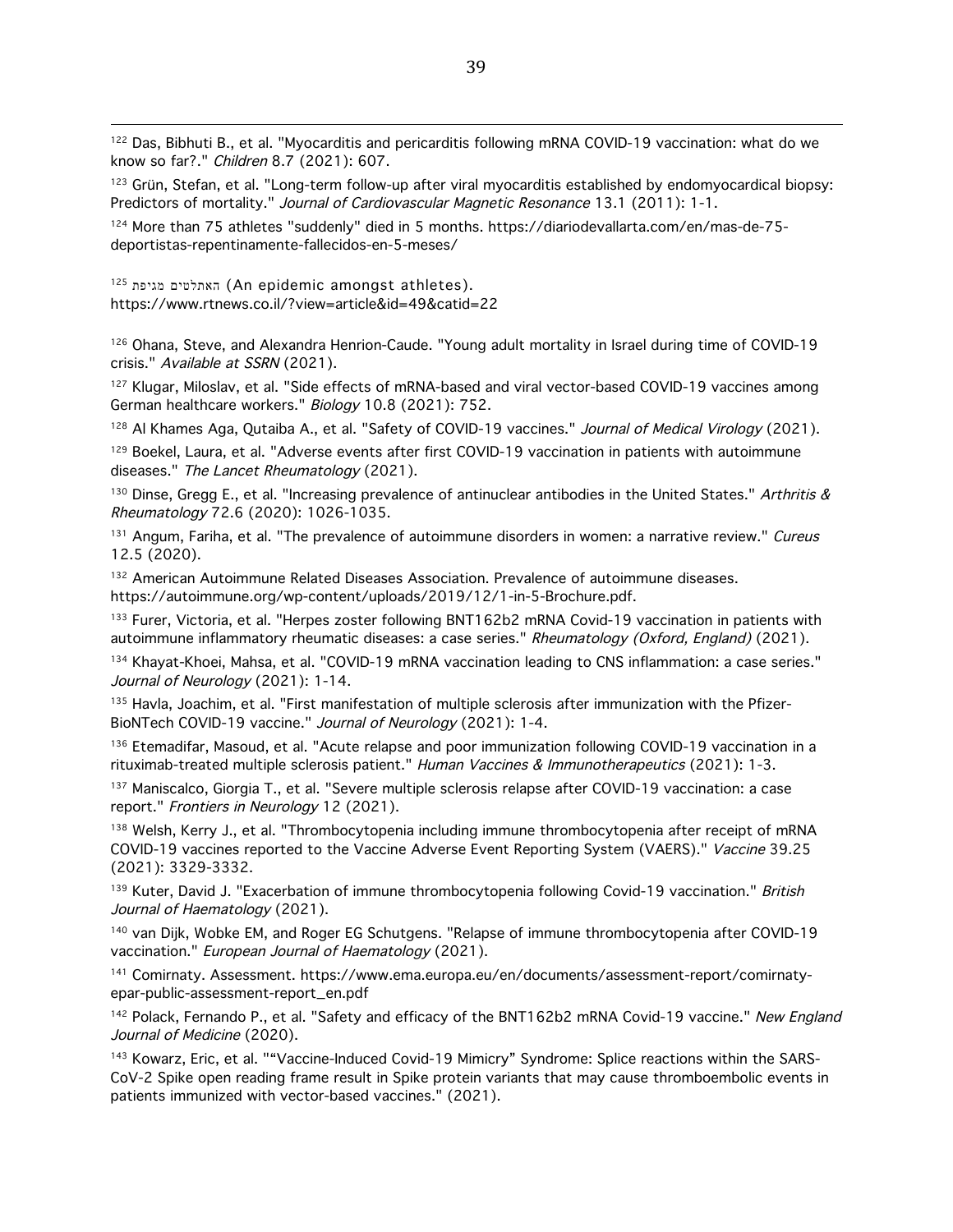<u> 1989 - Andrea Santa Andrea Andrea Andrea Andrea Andrea Andrea Andrea Andrea Andrea Andrea Andrea Andrea Andr</u> 144 Edwards, Amy E., et al. "Acute hyperglycaemic crisis after vaccination against COVID-19: A case series." Diabetic Medicine (2021).

145 Ahmad, Shwan A., et al. "Aseptic meningoencephalitis after COVID-19 vaccination: A case report." Annals of Medicine and Surgery (2021): 103028.

<sup>146</sup> Garg, Ravindra Kumar, and Vimal Kumar Paliwal. "Spectrum of neurological complications following COVID-19 vaccination." Neurological Sciences (2021): 1-38.à

<sup>147</sup> Finsterer, Josef. "Lobar bleeding with ventricular rupture shortly after first dosage of an mRNA-based SARS-CoV-2 vaccine." Brain Hemorrhages (2021).

<sup>148</sup> Finsterer, Josef, and Maria Korn. "Aphasia seven days after second dose of an mRNA-based SARS-CoV-2 vaccine." Brain Hemorrhages (2021).

<sup>149</sup> Hassanzadeh, Shakiba, et al. "Kidney complications following COVID-19 vaccination; a review of the literature." Journal of Nephropharmacology 11.1 (2022).

150 Elboraev, Mohamed Omar, and Emad El Said Fahim Essa. "Stevens-Johnson syndrome post second dose of Pfizer COVID-19 vaccine: a case report." Oral surgery, oral medicine, oral pathology and oral radiology 132.4 (2021): e139-e142.

151 Onn, Pei-Yee, and Catherina L. Chang. "Lichenoid cutaneous skin eruption and associated systemic inflammatory response following Pfizer-BioNTech mRNA COVID-19 vaccine administration." Respirology Case Reports 9.11 (2021): e0860.

<sup>152</sup> Kong, Joyce, et al. "Bullous drug eruption after second dose of mRNA-1273 (Moderna) COVID-19 vaccine: Case report." Journal of Infection and Public Health 14.10 (2021): 1392-1394.

<sup>153</sup> Dias, Leonor, et al. "Cerebral Venous Thrombosis after BNT162b2 mRNA SARS-CoV-2 vaccine." Journal of Stroke and Cerebrovascular Diseases (2021): 105906.

154 Greinacher, Andreas, et al. "Thrombotic thrombocytopenia after ChAdOx1 nCov-19 vaccination." New England Journal of Medicine 384.22 (2021): 2092-2101.

155 Scully, Marie, et al. "Pathologic antibodies to platelet factor 4 after ChAdOx1 nCoV-19 vaccination." New England Journal of Medicine 384.23 (2021): 2202-2211.

<sup>156</sup> Muir, Kate-Lynn, et al. "Thrombotic thrombocytopenia after Ad26. COV2. S vaccination." New England Journal of Medicine 384.20 (2021): 1964-1965.

<sup>157</sup> Robichaud, Julie, Catherine Côté, and Fanny Côté. "Systemic capillary leak syndrome after ChAdOx1 nCOV-19 (Oxford–AstraZeneca) vaccination." CMAJ 193.34 (2021): E1341-E1344.

<sup>158</sup> Matheny, Meghan, et al. "Severe Exacerbations of Systemic Capillary Leak Syndrome After COVID-19 Vaccination: A Case Series." Annals of Internal Medicine (2021).

159 Lehmann, Karla J. "Suspected Cardiovascular Side Effects of Two COVID-19 Vaccines." Journal of Biology 10.5 (2021): 001-006.

<sup>160</sup> Pepe, Salvatore, Ann T. Gregory, and A. Robert Denniss. "Myocarditis, Pericarditis and Cardiomyopathy After COVID-19 Vaccination☆." Heart, Lung and Circulation 30.10 (2021): 1425-1429.

<sup>161</sup> Shay, David K., Tom T. Shimabukuro, and Frank DeStefano. "Myocarditis occurring after immunization with mRNA-based COVID-19 vaccines." JAMA cardiology (2021).

<sup>162</sup> Dionne, Audrey, et al. "Association of Myocarditis With BNT162b2 Messenger RNA COVID-19 Vaccine in a Case Series of Children." JAMA cardiology (2021).

<sup>163</sup> Sokolska, Justyna M., Jacek Kurcz, and Wojciech Kosmala. "Every rose has its thorns—acute myocarditis following COVID-19 vaccination." Kardiologia Polska (Polish Heart Journal) (2021).

<sup>164</sup> Hughes, Sue. "Myocardites post-vaccinales: 5 études passent au crible des dizaines de cas." (2021).

<sup>165</sup> Snapiri, Ori, et al. "Transient Cardiac Injury in Adolescents Receiving the BNT162b2 mRNA COVID-19 Vaccine." The Pediatric Infectious Disease Journal (2021).

<sup>166</sup> Das, Bibhuti B., et al. "Myopericarditis following mRNA COVID-19 Vaccination in Adolescents 12 through 18 Years of Age." The Journal of pediatrics (2021).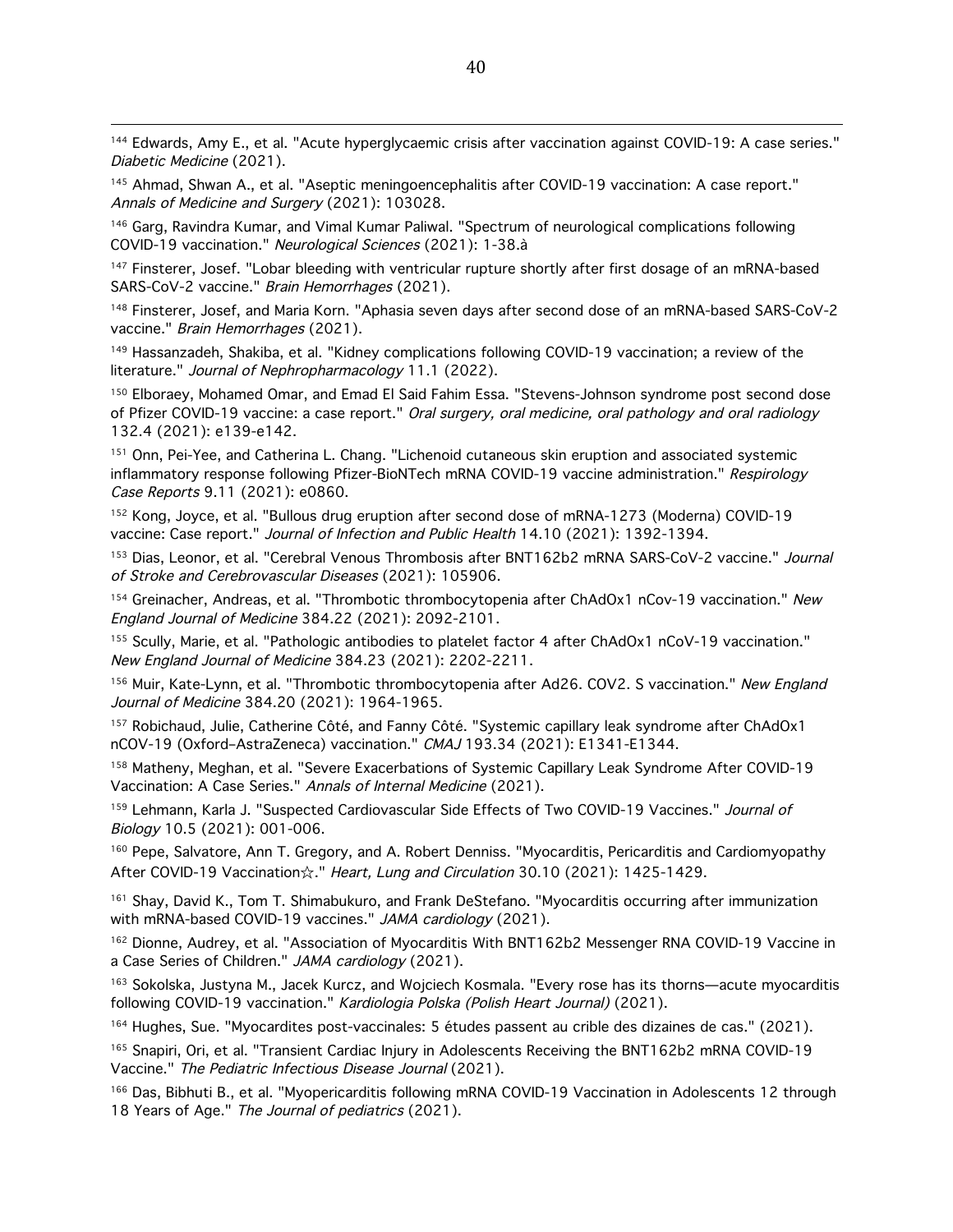<sup>167</sup> Tano, Eric, et al. "Perimyocarditis in adolescents after Pfizer-BioNTech COVID-19 vaccine." Journal of the Pediatric Infectious Diseases Society (2021).

<sup>168</sup> Starekova, Jitka, et al. "Myocarditis Associated with mRNA COVID-19 Vaccination." Radiology (2021): 211430.

<sup>169</sup> Jhaveri, Ravi, et al. "Weighing the Risks of Perimyocarditis With the Benefits of SARS-CoV-2 mRNA Vaccination in Adolescents." Journal of the Pediatric Infectious Diseases Society (2021).

170 Isaak, Alexander, Andreas Feisst, and Julian A. Luetkens. "Myocarditis Following COVID-19 Vaccination." Radiology (2021): 211766.

<sup>171</sup> Mouch, Saif Abu, et al. "Myocarditis following COVID-19 mRNA vaccination." vaccine (2021).

<sup>172</sup> Patel, Yash R., et al. "Cardiovascular magnetic resonance findings in young adult patients with acute myocarditis following mRNA COVID-19 vaccination: a case series." Journal of Cardiovascular Magnetic Resonance 23.1 (2021): 1-8.

<sup>173</sup> Mansour, Joseph, et al. "Acute myocarditis after a second dose of the mRNA COVID-19 vaccine: a report of two cases." Clinical Imaging (2021).

174 Schauer, Jenna, et al. "Myopericarditis after the Pfizer mRNA COVID-19 vaccine in adolescents." The Journal of Pediatrics (2021).

175 Mouch, Abu. "Myocarditis: 6 case reports." Reactions 347.17 (1864): 2021.

<sup>176</sup> Mouch, Abu. "Myocarditis: 6 case reports." Reactions 347.17 (1864): 2021.

<sup>177</sup> Zappa, Martina, et al. "Blood pressure increase after Pfizer/BioNTech SARS-CoV-2 vaccine." *European* journal of internal medicine 90 (2021): 111-113.

<sup>178</sup> Leone, Flavia, et al. "Adult-onset Still's disease following COVID-19 vaccination." The Lancet Rheumatology 3.10 (2021): e678-e680.

<sup>179</sup> Shrestha, Sunil, et al. "Adverse events related to COVID-19 vaccines: the need to strengthen pharmacovigilance monitoring systems." Drugs & Therapy Perspectives 37.8 (2021): 376-382.

<sup>180</sup> Ng, Xin Le, et al. "Ocular Adverse Events After COVID-19 Vaccination." *Ocular immunology and* inflammation (2021): 1-9.

<sup>181</sup> Lee, Yu-Kuei, and Yi-Hsun Huang. "Ocular Manifestations after Receiving COVID-19 Vaccine: A Systematic Review." Vaccines 9.12 (2021): 1404.

182 Uwaydah, Ahmad Kanaan, et al. "Adult multisystem inflammatory syndrome in a patient who recovered from COVID-19 postvaccination." BMJ Case Reports CP 14.4 (2021): e242060.

<sup>183</sup> Nune, Arvind, et al. "Multisystem inflammatory syndrome in an adult following the SARS-CoV-2 vaccine (MIS-V)." BMJ Case Reports CP 14.7 (2021): e243888.

184 Salzman, Mark B., et al. "Multisystem inflammatory syndrome after SARS-CoV-2 infection and COVID-19 vaccination." Emerging Infectious Diseases 27.7 (2021): 1944.

 $185$  Barda, Noam, et al. "Safety of the BNT162b2 mRNA COVID-19 vaccine in a nationwide setting." New England Journal of Medicine (2021).

<sup>186</sup> Desai, Urvi G. "Myasthenia Gravis Exacerbation Following Second Dose of mRNA-1273 Vaccine." RRNMF Neuromuscular Journal 2.2 (2021).

<sup>187</sup> Tuschen, Katharina, et al. "Relapse of class V lupus nephritis after vaccination with COVID-19 mRNA vaccine." Kidney International 100.4 (2021): 941-944.

<sup>188</sup> Ng, Xin Le, et al. "Ocular Adverse Events After COVID-19 Vaccination." *Ocular immunology and* inflammation (2021): 1-9.

<sup>189</sup> Liu, Jiping, et al. "Comprehensive investigations revealed consistent pathophysiological alterations after vaccination with COVID-19 vaccines." Cell discovery 7.1 (2021): 1-15.

<sup>190</sup> Norman Doidge. Needle Points. Chapter III: A new plague descends. October 27, 2021. https://www.tabletmag.com/sections/science/articles/needle-points-vaccinations-chapter-three

<sup>191</sup> Doshi, Peter. "Pandemrix vaccine: why was the public not told of early warning signs?." *Bmj* 362 (2018).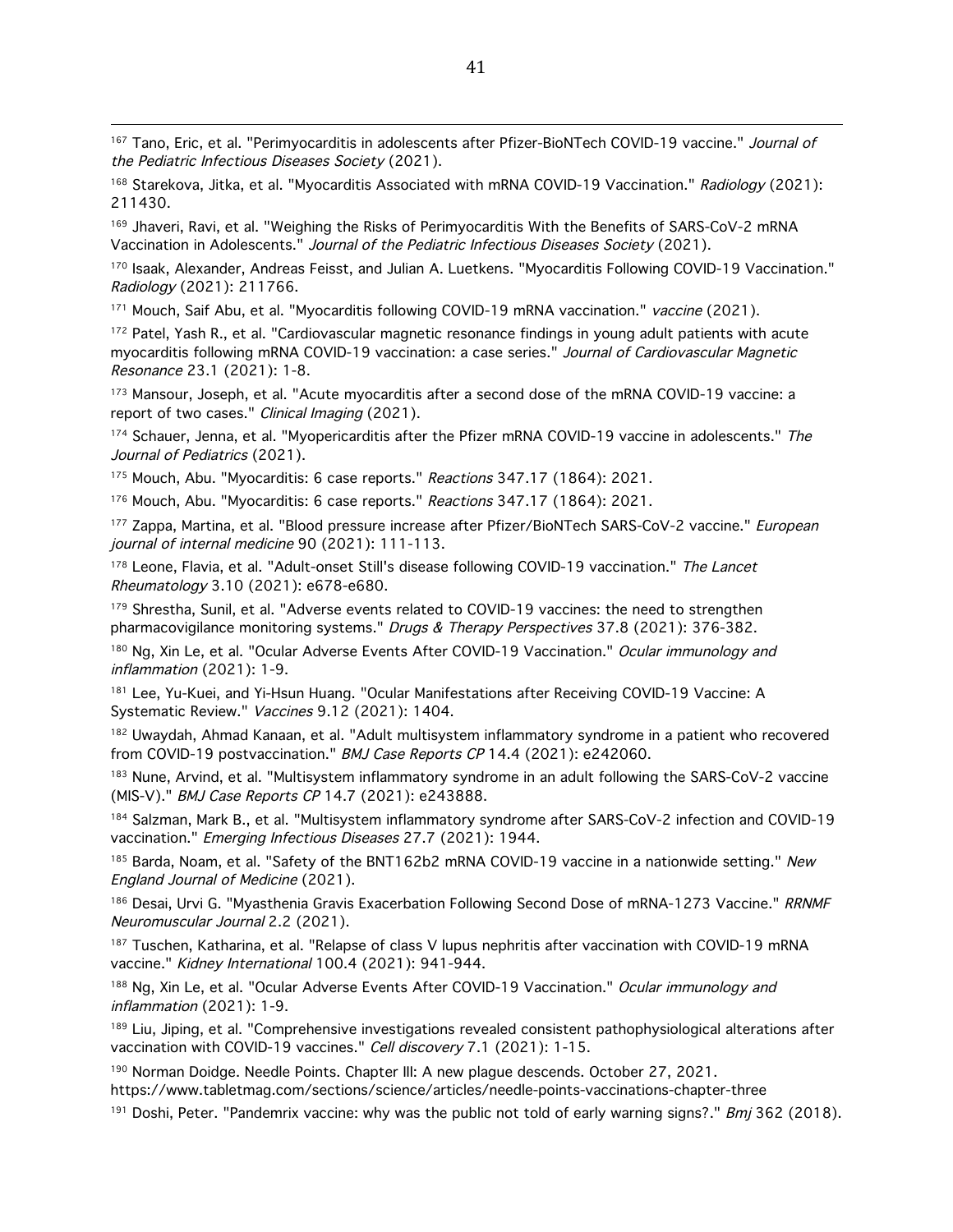<sup>192</sup> Martin Kulldorff . Vaccine Mandates on Children, with Dr. Monica Gandhi & Dr. Martin Kulldorff. The Megyn Kelly Show. September 30, 2021. https://www.youtube.com/watch?v=GBnTEGpP-Zg

<sup>193</sup> Jolobe, Oscar MP. "A scientific basis for anxiety about the emergence of resistant strains of covid-19." QJM: An International Journal of Medicine (2021).

<sup>194</sup> Read, Andrew F., et al. "Imperfect vaccination can enhance the transmission of highly virulent pathogens." PLoS biology 13.7 (2015): e1002198.

<sup>195</sup> Singh, Jalen, et al. "Evolutionary trajectory of SARS-CoV-2 and emerging variants." *Virology journal* 18.1 (2021): 1-21.

<sup>196</sup> Coronavirus: First patients injected in UK vaccine trial. https://www.bbc.com/news/health-52394485

197 Singh, Jalen, et al. "Evolutionary trajectory of SARS-CoV-2 and emerging variants." Virology journal 18.1 (2021): 1-21.

198 Makoni, Munyaradzi. "COVID-19 vaccine trials in Africa." The Lancet Respiratory Medicine 8.11 (2020): e79-e80.

<sup>199</sup> Expert reaction to cases of variant B.1.617 (the 'Indian variant') being investigated in the UK. https://www.sciencemediacentre.org/expert-reaction-to-cases-of-variant-b-1-617-the-indian-variant-beinginvestigated-in-the-uk/

<sup>200</sup> How Bharat Biotech's Vaccine Works. https://www.nytimes.com/interactive/2021/health/bharatbiotech-covid-19-vaccine.html

<sup>201</sup> Trial of Oxford COVID-19 vaccine starts in Brazil. https://covid19vaccinetrial.co.uk/brazil-trial-launch

<sup>202</sup> Beyond Delta, These New COVID-19 Variants Are Causing Global Alarm. https://www.ndtv.com/worldnews/coronavirus-variants-beyond-delta-new-covid-19-variants-lambda-covid-variant-mu-covid-variant-arecausing-alarm-2534735

<sup>203</sup> Chauvin, Lucien. "Peruvian COVID-19 vaccine scandal spreads." The Lancet 397.10276 (2021): 783.

<sup>204</sup> Phase III Double-blind, Placebo-controlled Study of AZD1222 for the Prevention of COVID-19 in Adults. https://clinicaltrials.gov/ct2/show/NCT04516746

<sup>205</sup> Johnson & Johnson begins final phase of single-shot COVID-19 vaccine study.

https://www.cbc.ca/news/world/johnson-johnson-beginning-final-study-covid-19-vaccine-1.5735136

<sup>206</sup> Desforges, Marc, et al. "Uncertainty around the Long-Term Implications of COVID-19." Pathogens 10.10 (2021): 1267.

<sup>207</sup> Corey, Lawrence, et al. "SARS-CoV-2 variants in patients with immunosuppression." New England Journal of Medicine 385.6 (2021): 562-566.

<sup>208</sup> Kemp, Steven A., et al. "SARS-CoV-2 evolution during treatment of chronic infection." Nature 592.7853 (2021): 277-282.

<sup>209</sup> Subramanian, S. V., and Akhil Kumar. "Increases in COVID-19 are unrelated to levels of vaccination across 68 countries and 2947 counties in the United States." European Journal of Epidemiology 36.12 (2021): 1237-1240.

<sup>210</sup> Thomas, Stephen J., et al. "Safety and efficacy of the BNT162b2 mRNA Covid-19 vaccine through 6 months." New England Journal of Medicine 385.19 (2021): 1761-1773.

<sup>211</sup> Ministry of Health Israel. Two-dose vaccination data. Government of Israel; 2021.

https://www.gov.il/BlobFolder/reports/vacci ne-efficacy-safety-follow-up-

committee/he/files\_publications\_ corona\_two-dose-vaccination-data.pdf.

212 FDA. Development and Licensure of Vaccines to Prevent COVID-19.

https://www.fda.gov/media/139638/download

<sup>213</sup> Polack, Fernando P., et al. "Safety and efficacy of the BNT162b2 mRNA Covid-19 vaccine." New England Journal of Medicine (2020).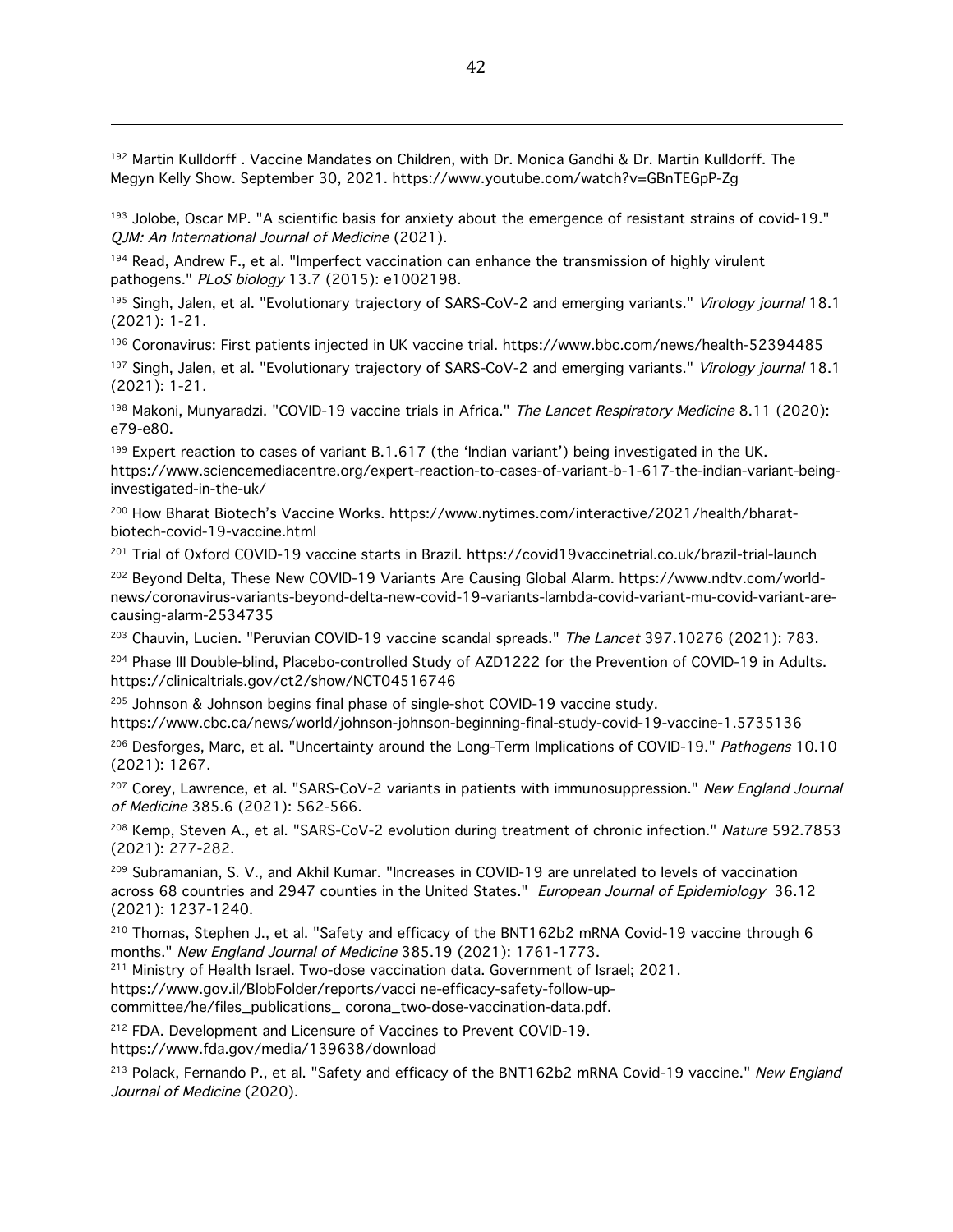<sup>214</sup> Polack, Fernando P., et al. Supplementary appendix to "Safety and efficacy of the BNT162b2 mRNA Covid-19 vaccine." New England Journal of Medicine (2020).

<sup>215</sup> Malavolta, Marco, et al. "Plasma copper/zinc ratio: an inflammatory/nutritional biomarker as predictor of all-cause mortality in elderly population." Biogerontology 11.3 (2010): 309-319).

<sup>216</sup> Data Science Association. The Pfizer inoculations for COVID-19. More harm than good. https://www.datascienceassn.org/sites/default/files/The-COVID-19-Inoculations-More-Harm-Than-Good-REV-Dec-16-2021.pdf

<sup>217</sup> Polack, Fernando P., et al. Supplementary appendix to "Safety and efficacy of the BNT162b2 mRNA Covid-19 vaccine." New England Journal of Medicine (2020).

<sup>218</sup> Statistics Canada. Proportion of adults (age 18 years and older) with at least one underlying health condition, by age https://www150.statcan.gc.ca/n1/daily-quotidien/200703/cg-a001-eng.htm

<sup>219</sup> CDC. COVID-19 Provisional Counts - Weekly Updates by Select Demographic and Geographic Characteristics. https://www.cdc.gov/nchs/nvss/vsrr/covid\_weekly/index.htm?%20fbclid=IwAR3- %20wrg3tTKK5-9tOHPGAHWFVO3DfslkJ0KsDEPQpWmPbKtp6EsoVV2Qs1%20Q#Comorbidities (Accessed January 8, 2022).

<sup>220</sup> Pfizer. A phase 1 1/2/3, Placebo-controlled, randomized, observed-blind, dose-finding study to evaluate the safety, tolerability, immunogenicity, and efficacy of SARS-CoV-2 RNA vaccine candidates against COVID-19 in healthy individuals. https://cdn.pfizer.com/pfizercom/2020- 11/C4591001\_Clinical\_Protocol\_Nov2020.pdf

<sup>221</sup> Data Science Association. The Pfizer inoculations for COVID-19. More harm than good. https://www.datascienceassn.org/sites/default/files/The-COVID-19-Inoculations-More-Harm-Than-Good-REV-Dec-16-2021.pdf

<sup>222</sup> Data Science Association. The Pfizer inoculations for COVID-19. More harm than good. https://rumble.com/embed/voaxg5/?pub=qdzr7

<sup>223</sup> Polack, Fernando P., et al. "Safety and efficacy of the BNT162b2 mRNA Covid-19 vaccine." New England Journal of Medicine(2020).

<sup>224</sup> Doshi, Peter. "Peter Doshi: Pfizer and Moderna's "95% effective" vaccines—we need more details and the raw data." The BMJ Opinion (2021).

<sup>225</sup> Frenck Jr, Robert W., et al. "Safety, immunogenicity, and efficacy of the BNT162b2 Covid-19 vaccine in adolescents." New England Journal of Medicine (2021).

<sup>226</sup> Megan Redshaw. U.S. Sen. Johnson Holds News Conference With Families Injured by COVID Vaccines, Ignored by Medical Community. https://childrenshealthdefense.org/defender/sen-johnson-ken-ruettgerspress-conference-families-injured-covid-vaccines/

<sup>227</sup> FDA. Emergency Use Authorization (EUA) Amendment for an Unapproved Product Review Memorandum. https://www.fda.gov/media/148542/download

<sup>228</sup> FDA. FDA Briefing Document. EUA amendment request for Pfizer-BioNTech COVID-19 Vaccine for use in children 5 through 11 years of age. https://www.fda.gov/media/153447/download

<sup>229</sup> Health Ontario. Enhanced Epidemiological Summary. Myocarditis and Pericarditis Following Vaccination with COVID-19 mRNA Vaccines in Ontario: December 13, 2020 to September 4, 2021. https://www.publichealthontario.ca/-/media/documents/ncov/epi/covid-19-myocarditis-pericarditisvaccines-epi.pdf?sc\_lang=en

<sup>230</sup> Fda. Vaccines and Related Biological Products Advisory Committee - 10/26/2021 at minute 412 and 48 seconds. https://www.youtube.com/watch?v=laaL0\_xKmmA&t=24751s

 $^{231}$  Thacker, Paul D. "Covid-19: Researcher blows the whistle on data integrity issues in Pfizer's vaccine trial." bmj 375 (2021).